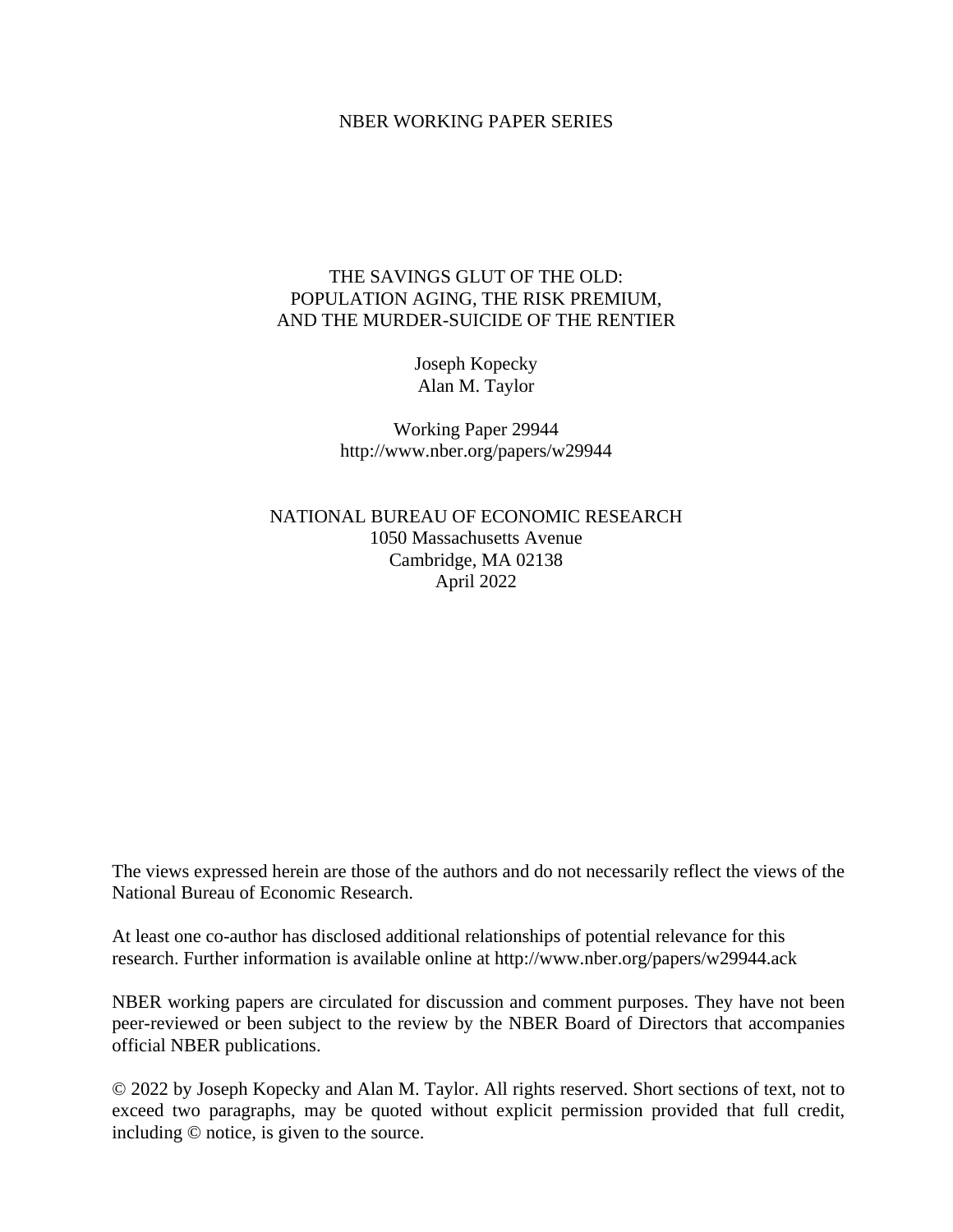The Savings Glut of the Old: Population Aging, the Risk Premium, and the Murder-Suicide of the Rentier Joseph Kopecky and Alan M. Taylor NBER Working Paper No. 29944 April 2022 JEL No. E21,E43,G11,J11

#### **ABSTRACT**

Population aging has been linked to a global savings glut and a decline in safe real interest rates. Conversely, risky real returns have not fallen as much, if at all, with equity risk premia on the rise. An existing literature can explain changes in safe rates using demographics. We go further to account for divergent returns on different assets as well as the underlying surge in the wealthincome ratio and its asset composition. Empirical evidence from historical panel data shows that demographic shifts are correlated with asset returns and risk premia. We build a heterogeneous agent life-cycle model with two assets (a safe bond and equity) and with aggregate risk. Aging demographics can help to simultaneously explain three key trends: the rising wealth-income ratio, the falling risk free rate, and an increasing risk premium. The shifts exert less pressure on risky returns as high-wealth elderly reallocate away from equities: aging makes retirement saving a "crowded trade" but more so for bonds. Projecting our model to 2050, aging pushes the safe rate below zero, but the risk premium remains elevated, as post-boomer demographics push asset returns to unprecedented and persistently low levels.

Joseph Kopecky Department of Economics Room 3014 Arts Building Trinity College Dublin Ireland jkopecky@tcd.ie

Alan M. Taylor Department of Economics and Graduate School of Management University of California One Shields Ave Davis, CA 95616-8578 and CEPR and also NBER amtaylor@ucdavis.edu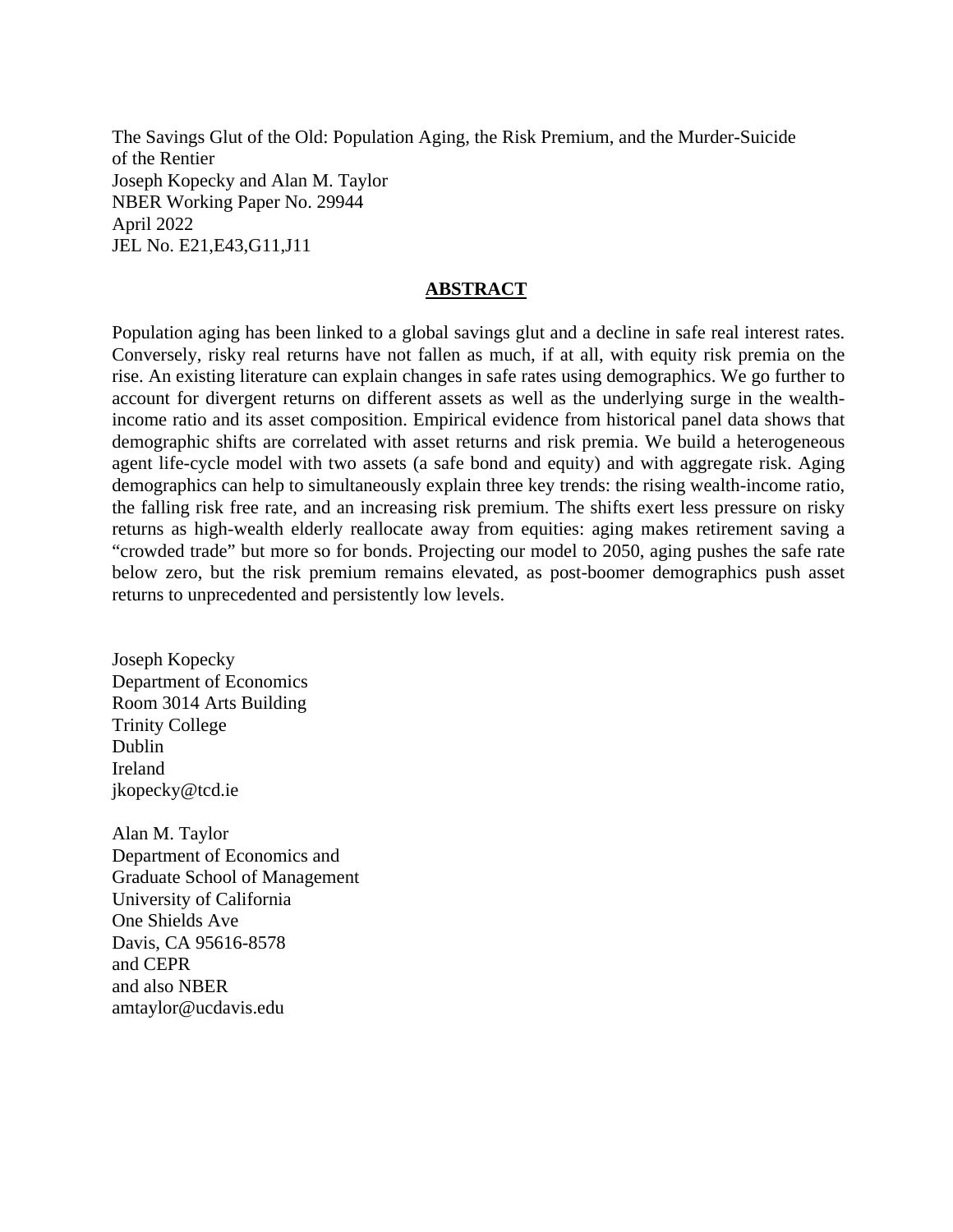#### 1. Introduction

Essential contrasts between different classes of investors and investments have played an important role over the long sweep of macroeconomic thought. In the 19th century, a distinction between a coupon-clipping rentier, vested in fixed-income bonds and debentures, and a risk-taking re-investing capitalist owning mostly private equity, was a crucial one for Marx. Subsequently, in the interwar years of the 20th century Keynes sensed tectonic shifts in the ownership, control, and financing of business, as inflation wracked the traditional rentier class, and a more distributed-ownership public equity model took shape.<sup>[1](#page-2-0)</sup> Looking to the future, and anticipating exogenous technological and political pressures which would force lower real rates of return, Keynes then famously spoke of "the euthanasia of the rentier, of the functionless investor" and thought that, in parallel, even risky returns would be destined to fall, pari passu, except for some premium "to cover risk and the exercise of skill and judgment."<sup>[2](#page-2-1)</sup> Yet this is not exactly the future that came to pass, either in Keynes's time or our own, even if a phase of declining real rates then and now has suggested a renewed tendency to secular stagnation [\(Hansen,](#page-43-0) [1939](#page-43-0); [Summers,](#page-45-0) [2014](#page-45-0)).

Turning to recent trends over the last 30–40 years, benchmark real safe rates  $r^{safe} = r^*$  in Advanced Economies have fallen by 400–500 bps [\(Rachel and Smith,](#page-45-1) [2015](#page-45-1)), so the classic coupon-clipping rentiers have suffered ever lower yields. An existing literature can explain some of the decline using demographics, but the theme of this paper is subtly different and focuses on accounting for divergent risky and safe rates of return, as well the rise in the wealth-income ratio, in a unified modeling framework. In the last four decades, a massive expansion in the aggregate wealth-income ratio *W*/*Y* has emerged, by a factor of 1.5 to 2, another defining feature of our age which demands explanation [\(Auclert, Malmberg,](#page-42-0) [Martenet, and Rognlie,](#page-42-0) [2020](#page-42-0); [Mian, Straub, and Sufi,](#page-44-0) [2020](#page-44-0); [Piketty and Zucman,](#page-45-2) [2014](#page-45-2)).[3](#page-2-2) However, not all asset classes have been affected equally—at the same time, returns to risky equity capital *r risky* = *r <sup>e</sup>* have not fallen as much, if at all [\(Damodaran,](#page-42-1) [2013](#page-42-1); [Duarte and](#page-43-1) [Rosa,](#page-43-1) [2015](#page-43-1)), thus posing yet another puzzle which is, by definition, beyond the scope of standard macroeconomic models with only one return on one type of asset

We introduce an overlapping generations (OLG) model with both safe and risky assets, with labor income uncertainty and saving for retirement in a world with aggregate risk. The model is calibrated to resemble observed patterns in wealth accumulation and portfolio choice in the U.S. microeconomic data. We then study this model's equilibrium under

<span id="page-2-0"></span><sup>1</sup>Discussion of the economics of the rentier dates back to, e.g., [Marx](#page-44-1) ([1844](#page-44-1) [1932]), and [Keynes](#page-44-2) ([1936](#page-44-2)). For critical discussion, see [Crotty](#page-42-2) ([1990](#page-42-2)), and [McKibbin](#page-44-3) ([2013](#page-44-3)). On the evolution of financial systems in those eras see [Kindleberger](#page-44-4) ([1984](#page-44-4)).

<span id="page-2-1"></span><sup>2</sup>The quotes are taken from Chapter <sup>24</sup> of [Keynes](#page-44-2) ([1936](#page-44-2)).

<span id="page-2-2"></span><sup>&</sup>lt;sup>3</sup>See Waldenström ([2021](#page-45-3)) for updated long-run data on *W*/*Y* through 2020 in Advanced Economies.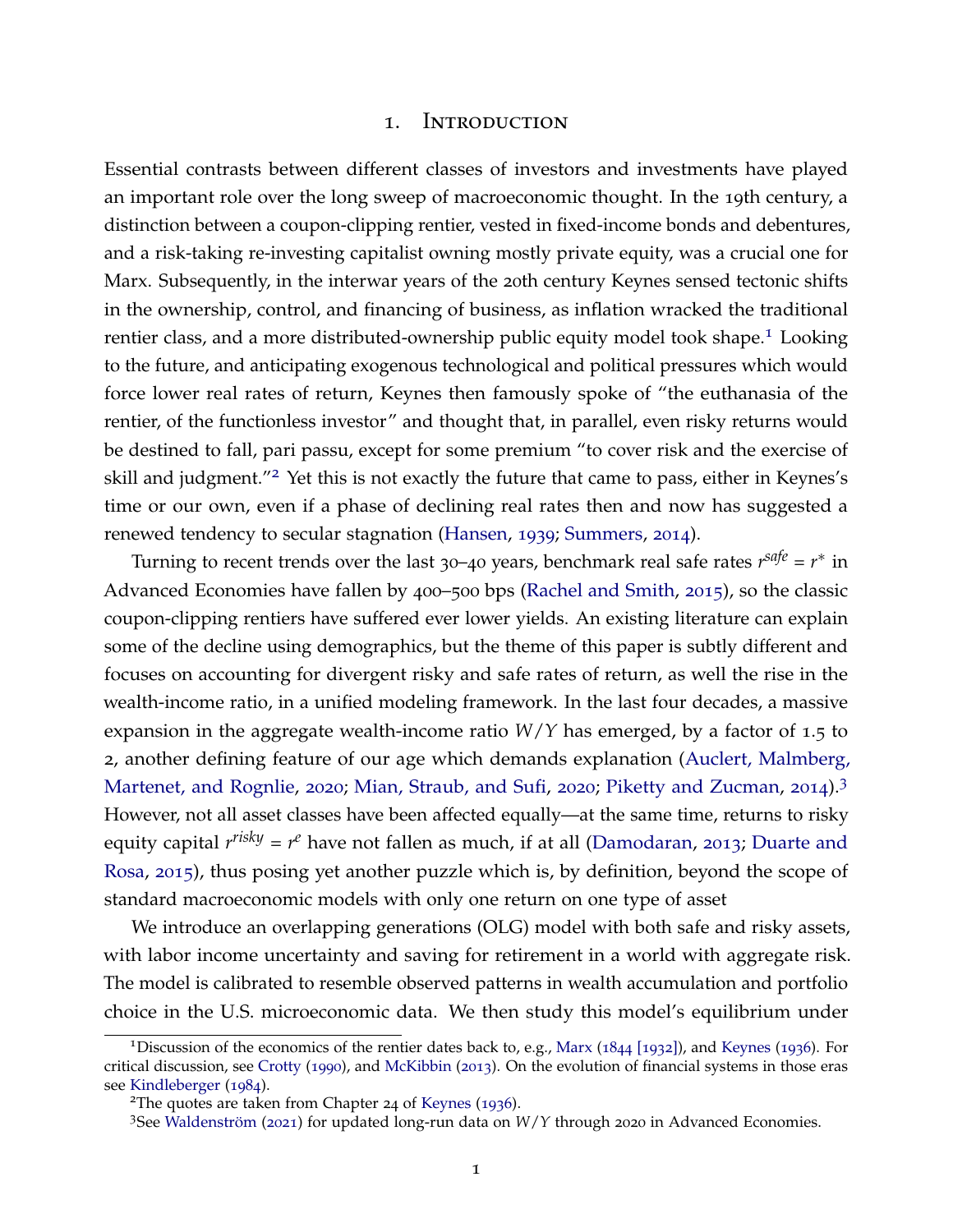exogenously changing mortality and age structures observed in recent decades, and in current projections out to 2050. In this setup, exogenous demographic changes like those seen in the last 30 years produce a growing mass of traditional rentier types in older age cohorts (i.e., boomers) who compete to demand mostly safe assets for their retirement in ever larger numbers, killing the safe rate of return and widening the risk premium. We therefore describe a phenomenon influencing returns which is not so much an exogenous euthanasia, but rather an endogenous murder-suicide of the rentier. Projecting demographics into future decades, our model predicts that these effects will intensify: savers' efforts to get a return *on* capital will be replaced by a struggle to get even a return *of* capital.

We have three main findings. First, as in current research, our model generates a decline in the safe rate due to population aging; however, the impact in our model is much larger than the existing literature. Second, our model can also match the rise in the equity risk premium in the data, and delivers a risky return where the change over time is flatter. Third, population aging in the model also triggers a large increase in the wealth-income ratio, consistent with observed trends in the data.

The key mechanism driving our results is endogenous age-specific portfolio choice: young workers initially accumulate mainly risky assets ("equity"), but switch to a portfolio with a greater allocation to safe assets ("bonds") as they approach and enter retirement. Firstly, we document this phenomenon empirically, noting that it exists in several established measures of the risk premium. Secondly, the idea is validated using long-run historical panel data where we show that safe and risky asset returns do indeed co-move with demographic variables in line with the proposed mechanism, building on existing studies [\(Fair and](#page-43-2) [Dominguez,](#page-43-2) [1991](#page-43-2); [Poterba,](#page-45-4) [2001](#page-45-4)). Finally, we calibrate our OLG heterogeneous-agent life-cycle model to match the U.S., and compare its equilibria under different demographic structures, showing that the model matches the observed trends.

**Literature** This paper ties into multiple, larger macrofinance literatures, and a truly comprehensive survey is not possible in limited space. Our model shows that a large portion of the observed effects of aging can be explained by portfolio allocation decisions of households. These models have their roots in the seminal work of [Bodie, Merton, and](#page-42-3) [Samuelson](#page-42-3) ([1992](#page-42-3)), the key mechanism being that individuals will rebalance their assets away from risky equity towards safer bonds as they age. As individuals age their relatively safe human capital endowment shrinks, giving them an incentive to move their financial wealth away from risk, so as to keep their overall risk level constant.[4](#page-3-0)

<span id="page-3-0"></span><sup>4</sup>[Cocco, Gomes, and Maenhout](#page-42-4) ([2005](#page-42-4)) build on this result and find that the utility costs of failing to re-balance one's portfolio to account for declining human capital assets is potentially quite large. In related work, [Benzoni, Collin-Dufresne, and Goldstein](#page-42-5) ([2007](#page-42-5)) show that equity dividends are cointegrated with the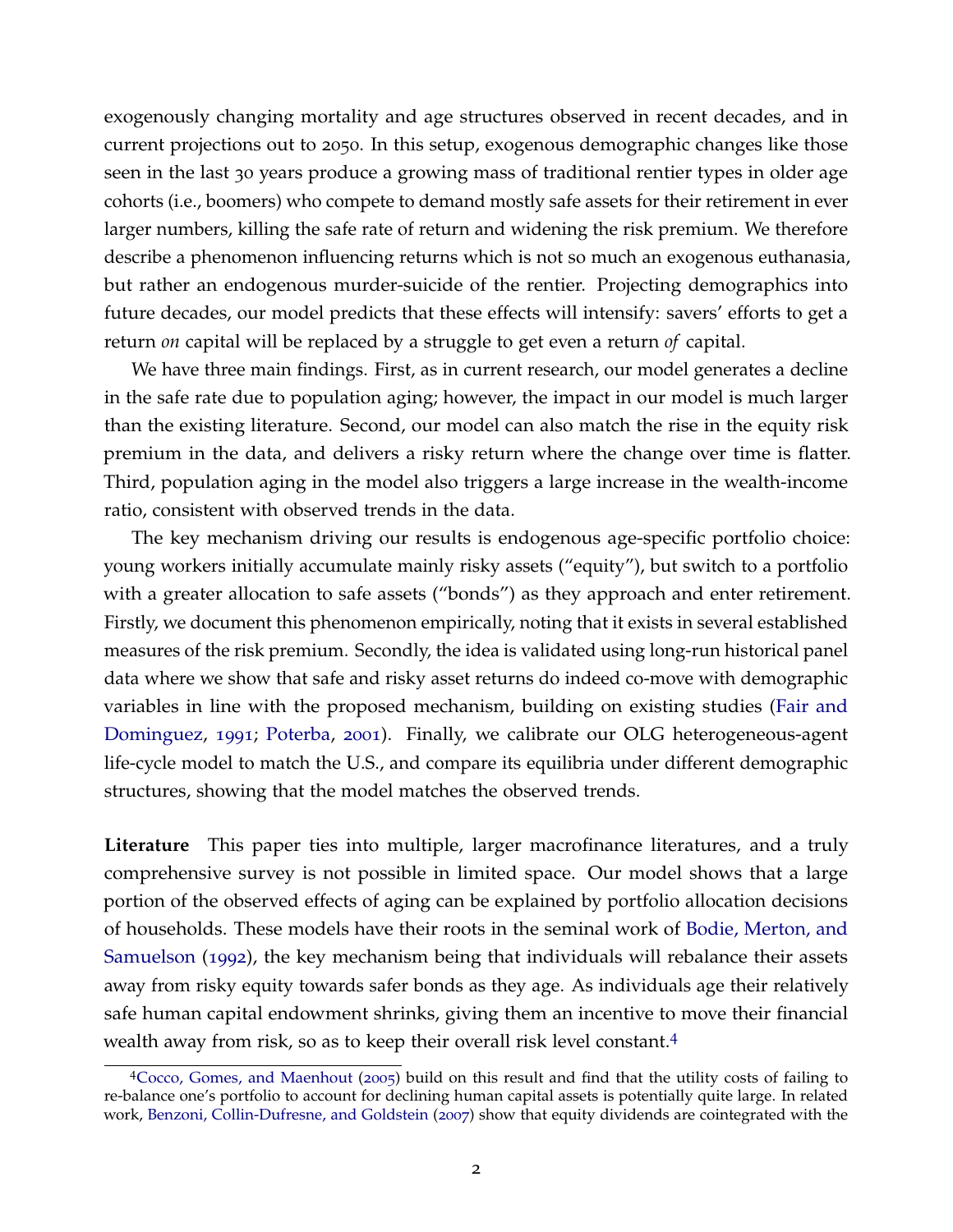The past decade has seen a period of unprecedented low real interest rates and lackluster growth. Recognizing the apparent persistence of these trends, much has been written on the secular stagnation hypothesis reinvigorated in [Summers](#page-45-0) ([2014](#page-45-0)) and most recently explored in [Eggertsson, Lancastre, and Summers](#page-43-3) ([2019](#page-43-3)a). Indeed a large number of recent works have shown that aging, both through falling fertility rates and rising life expectancy is a significant factor in the long-run decline in real rates since as early as the 1980s. One important mechanism linking these demographics to asset prices is the concentration of population into older, higher saving, age groups, as well as increasing life expectancy.

The literature linking demographics to macroeconomic trends has grown in recent years, but as we have noted the framing is almost exclusively in terms of a single rate of return. In their work on the United States, Gagnon, Johannsen, and López-Salido ([2016](#page-43-4)) find that, since 1980, population aging can account for a 125 basis point fall in the long run real interest rates and economic growth. [Carvalho, Ferrero, and Nechio](#page-42-6) ([2016](#page-42-6)) find larger effects, suggesting that the decline may be as high as 200 basis points. They also investigate the strengths of each potential demographic channel and suggest that most of this decline comes from rising life expectancy. While both models differ in some important ways from ours, one of our key mechanisms will be the same.<sup>[5](#page-4-0)</sup>

Earlier work such as [Abel](#page-42-7) ([2003](#page-42-7)) suggested that aging boomers' demand for assets should bid up the price of capital, increasing stock market values, and this is an implication that we can flesh out more clearly in our model. [Daly](#page-42-8) ([2016](#page-42-8)) argues the decline in global bond yields from 1985 to 2000 was driven by this savings channel, but that the subsequent decline came from "equity risk premium shocks" and he proposes population aging as a potentially important channel. In one of the few other papers to study aging and relative asset returns, [Geppert, Ludwig, and Abiry](#page-43-5) ([2016](#page-43-5)) have a related modeling approach, but they focus on projecting forward (to 2050) rather than documenting and accounting for historical effects as well. They find much smaller future effects on asset returns, but our simulated results going back to the 1970s suggest that most of the important demographic influences on shifting asset returns mostly occured in past decades, as the baby boomers have moved through the labor force, with little effect in years to come. [Marx, Mojon, and](#page-44-5) [Velde](#page-44-5) ([2019](#page-44-5)) attempt to replicate movements in the risk premium in a simpler OLG model.

labor markets. The implication of their work is that the expected portfolio shifting takes on a hump-shape over the life cycle as the human capital aspect of labor income acts as a "stock-like" asset for young investors and a "bond-like" asset for those nearer retirement.

<span id="page-4-0"></span><sup>5</sup>[Lisack, Sajedi, and Thwaites](#page-44-6) ([2017](#page-44-6)) argue that demographic forces can account for roughly half of the roughly 450 basis global real interest rates since 1980 documented in [Rachel and Smith](#page-45-1) ([2015](#page-45-1)), while also accounting for a large fraction of the simultaneous rise in housing prices and debt. [Eggertsson, Mehrotra,](#page-43-6) [Singh, and Summers](#page-43-6) ([2016](#page-43-6)) extend the idea to an open-economy setting showing that global capital markets can be a transmission mechanism for low natural rates and policy spillovers.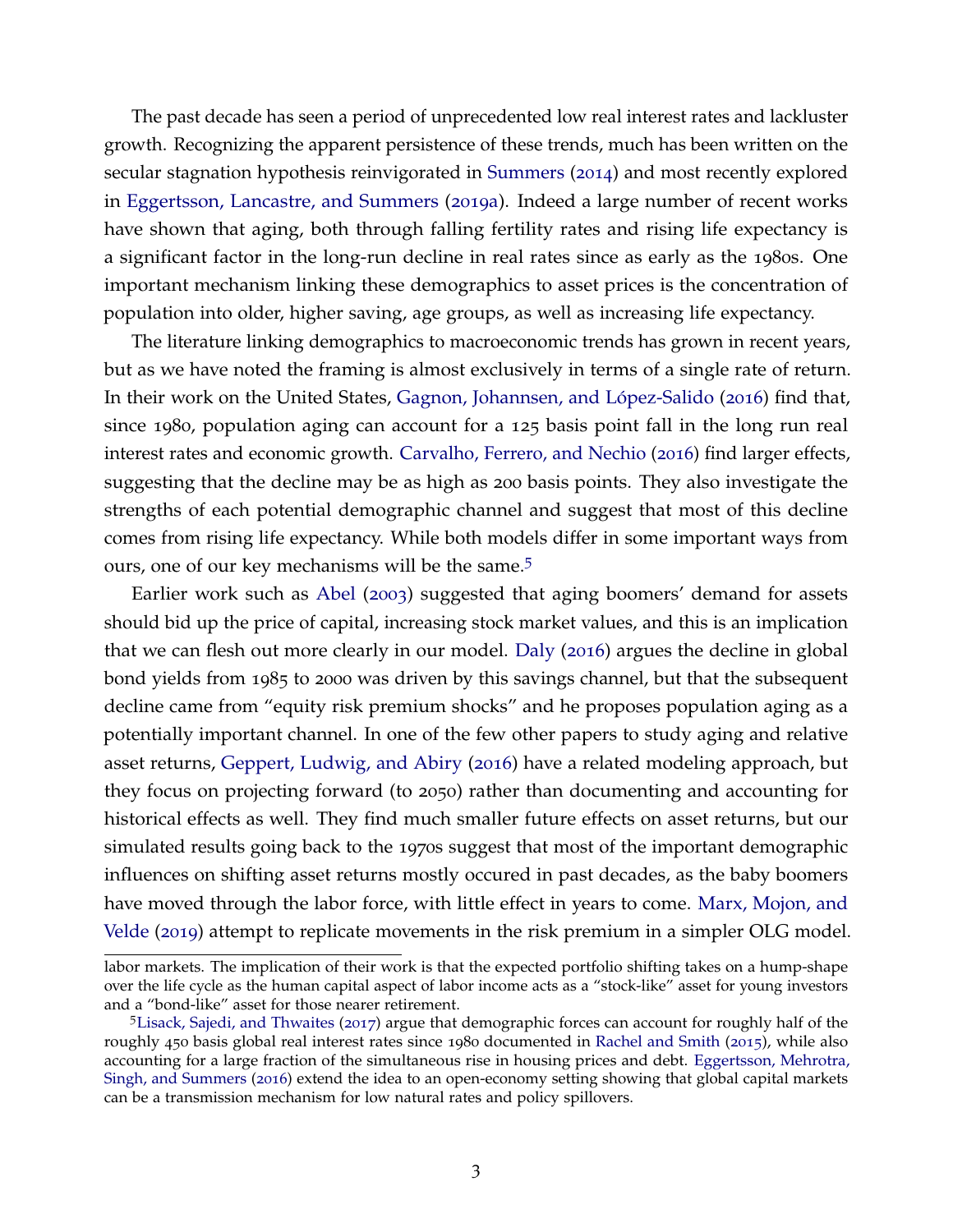They can achieve meaningful movements in the simulated risk premium, but only in their quantitative exercises that allow for either time varying borrowing constraints, or time varying productivity risk. We view our results as complementary to theirs, but we hold these parameters fixed and find large endogenous movements due to demography alone.

In the very long run, the data clearly show that risky and safe returns do not move together. Jordà, Knoll, Kuvshinov, Schularick, and Taylor ([2017](#page-44-7)a) show that the risk premium has been rising due to secular trends in the safe rate. [Kuvshinov and Zimmermann](#page-44-8) ([2020](#page-44-8)) show that risky returns have a negative trend with a risky-safe rate "disconnect" suggesting secular movements in the ex-ante risk premium. Our analysis shows that demographics may drive some of these more medium term differences in asset returns. [Caballero, Farhi, and Gourinchas](#page-42-9) ([2017](#page-42-9)) document the equity risk premium for the U.S., finding that, from 1980 to 2000, the expected rate of return on equities fell in tandem with risk free rates, at which point equity returns stabilized while safe rates continued to fall. They identify the global savings glut as one potential explanation, with a rise in reserve accumulation in emerging markets driving up demand for safe assets relative to risky.

A relative growth in the mass of "risk-averse wealth" in the world is a broader point emphasized by [Hall](#page-43-7) ([2016](#page-43-7)) and aligns with the age-dependent portfolio mechanism we explore. This trend is also observed in [Rachel and Smith](#page-45-1) ([2015](#page-45-1)), who discuss the growing spread between IMF measures of global real interest rates and their global measure of the return on (risky) capital. In very recent work, [Auclert, Malmberg, Martenet, and Rognlie](#page-42-0) ([2020](#page-42-0)) bridge the gap between empirical estimates of the effect on aging and structural models that have been more widely used. They use a shift-share approach to identify both the *compositional* effect (due to changing population shares) as well as a *behavioral* effect (changing decisions across the age profile) on wealth-to-GDP ratios. This allows the authors to study the effect of aging on interest rates, finding strong negative effects, as well as global wealth imbalances. They suggest that a net increase in the demand for safety may affect relative asset prices, as in our model. Other research has identified robust returns or profits in a broader portfolio including risky assets, including observations on flows in the national accounts [\(Ravikumar, Rupert, and Gomme,](#page-45-5) [2015](#page-45-5)) and inferences drawn from summary measures such as  $r-g$  [\(Piketty,](#page-44-9) [2014](#page-44-9)).

The contribution of our work is twofold. We document the effect of aging on different asset returns in macrohistorical data, showing that the potential for demographics to act as head/tailwinds for asset returns is quite large. We then quantitatively examine the effects of aging in a financial model of life-cycle portfolio allocation with risky and safe assets. More broadly, our work provides further evidence that macroeconomic theories with more than one asset are needed to gain a fuller understanding of important secular trends.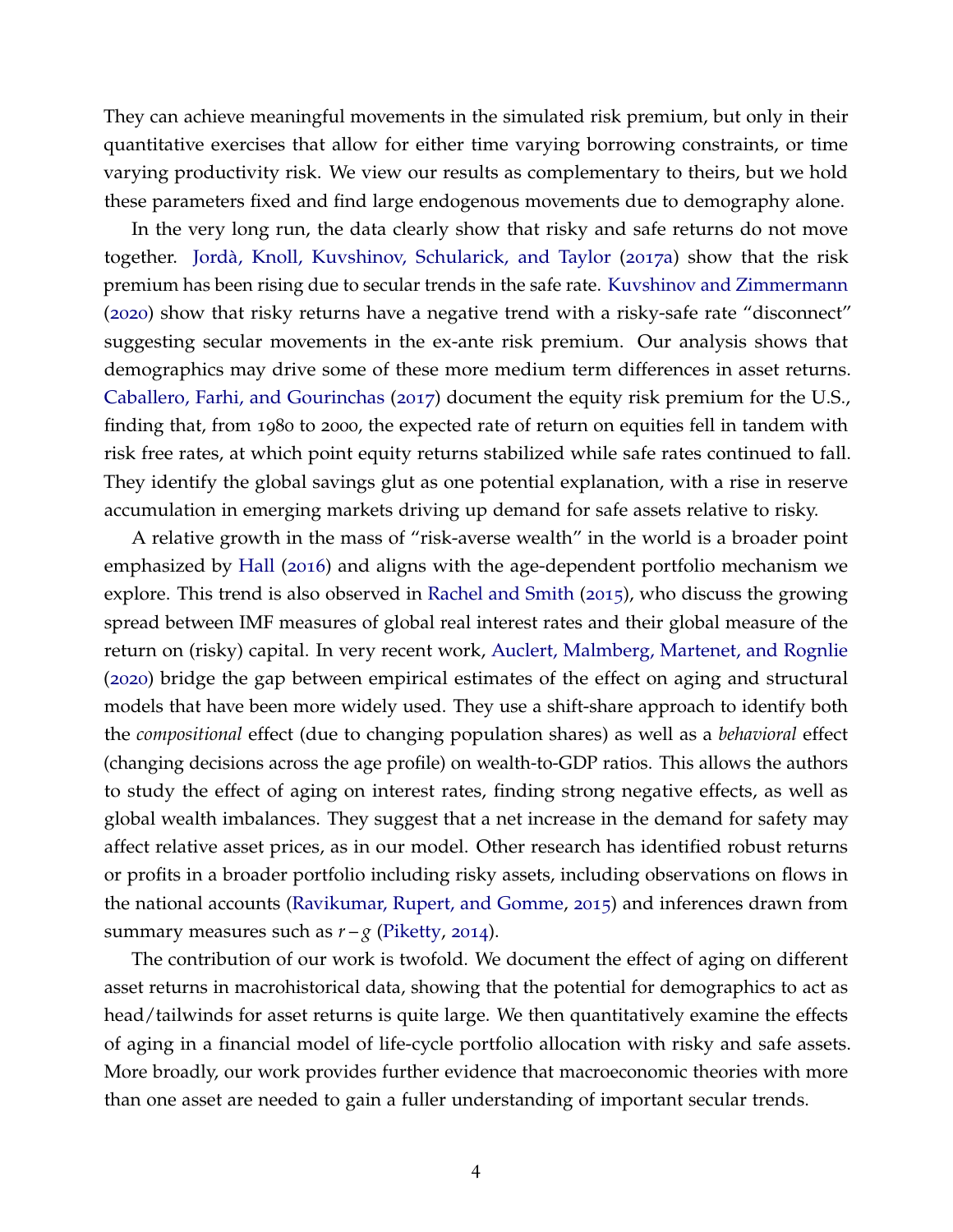#### 2. Stylized facts: returns, wealth accumulation, and demographics

As motivation, to see what is to be explained and the driving forces in our model, we present three sets of stylized facts in [Figure](#page-7-0) 1, [Figure](#page-7-1) 2, and [Figure](#page-8-0) 3.

**Returns and wealth accumulation trends** The first stylized facts relate to trends in the safe rate, the risk premium, and wealth accumulation, and these constitute the explicandum. [Figure](#page-7-0) 1 displays the key shifts our model aims to match: a decline of several hundred basis points (300–400 bps) in the safe rate, a smaller offsetting increase in the risk premium (100–150 bps), and a substantial increase in the wealth-to-income ratio, with the bulk of these changes after 1990.

Firstly, [Figure](#page-7-0) 1a shows that real safe rates, using the filtered measure of the natural rate*, r<sup>safe</sup>* = *r*<sup>\*</sup>, have been declining for the last 40 years, for U.S. estimates in [Laubach and](#page-44-10) [Williams](#page-44-10) ([2003](#page-44-10)), for 4 Advanced Economies in [Holston, Laubach, and Williams](#page-43-8) ([2017](#page-43-8)) and 6 Advanced Economies in [Davis, Fuenzalida, and Taylor](#page-42-10) ([2019](#page-42-10)). In 1970 real safe rates in the U.S. were around 400 bps. By the year 2000 they had fallen to 200 bps, and are near zero today. Data for other Advanced Economies show the global nature of this trend. It is thus acknowledged that the real safe rate has fallen by a large amount. This is the first fact that our model tries to explain.

Secondly, [Figure](#page-7-0) 1b shows the equity risk premium, *ERP*, the expected difference between the equity rate of return and the safe rate, *r risky* = *r equity*, for the U.S. and for an average of 17 advanced economies by [Kuvshinov and Zimmermann](#page-44-8) ([2020](#page-44-8)). There is clear secular rise of 150–200 bps, which is particularly strong after the mid-1980s both in the U.S. and the rest of the world. A similar upward trend in *ERP* is shown for the U.S. using alternative methods by [Damodaran](#page-42-1) ([2013](#page-42-1)) and [Duarte and Rosa](#page-43-1) ([2015](#page-43-1)). And [Kuvshinov](#page-44-8) [and Zimmermann](#page-44-8) ([2020](#page-44-8)) show that this result is robust to alternative methodologies, e.g. the measure of the safe rate chosen and the assumptions made about future cashflows and how to discount them. Because the risk premium has risen, the equity rate of return has fallen by less than the safe rate. This is the second fact that our model tries to explain.

Lastly, [Figure](#page-7-0) 1c shows the wealth-income ratio, *W*/*Y*, the ratio of total national wealth to total national income. These data series are taken from the World Inequality Database, built on the work of [Piketty and Zucman](#page-45-2) ([2014](#page-45-2)) and others, and we report trends for the U.S. and for an average of the G7 group of Advanced Economies. The central fact here is the large upward trend in this ratio, which is common across the world, among to an upward multiple by a factor of 1.5 over 50 years from around 350% to 500%–550%. Clearly, today's societies are characterize by much more pronounced wealth accumulation relative to the recent past. This is the third and final fact that our model tries to explain.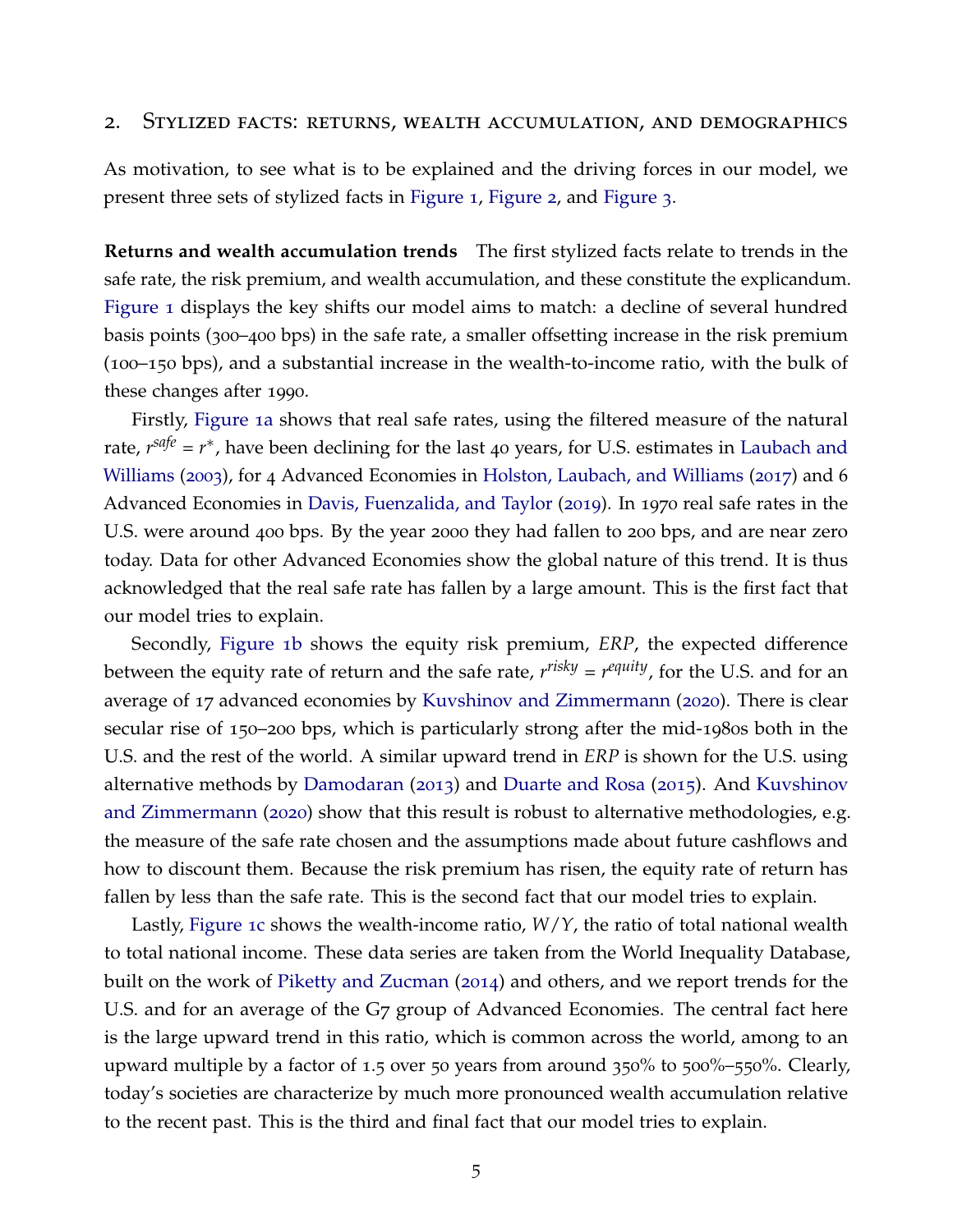<span id="page-7-0"></span>

**Figure 1:** *Returns and wealth accumulation trends in the U.S. and other Advanced Economies*

Sources: In panel a: [Laubach and Williams](#page-44-10) ([2003](#page-44-10)), [Holston, Laubach, and Williams](#page-43-8) ([2017](#page-43-8)) , and [Davis, Fuenzalida, and Taylor](#page-42-10) ([2019](#page-42-10)). In panel b: [Kuvshinov and Zimmermann](#page-44-8) ([2020](#page-44-8)). In panel c: World Inequality Database.

**Figure 2:** *Demographics and wealth-by-age trends in the U.S.*

<span id="page-7-1"></span>

Sources: Federal Reserve and Survey of Consumer Finances data. Similar trends apply to financial assets only, see Appendix and [Figure A.](#page-48-0)1.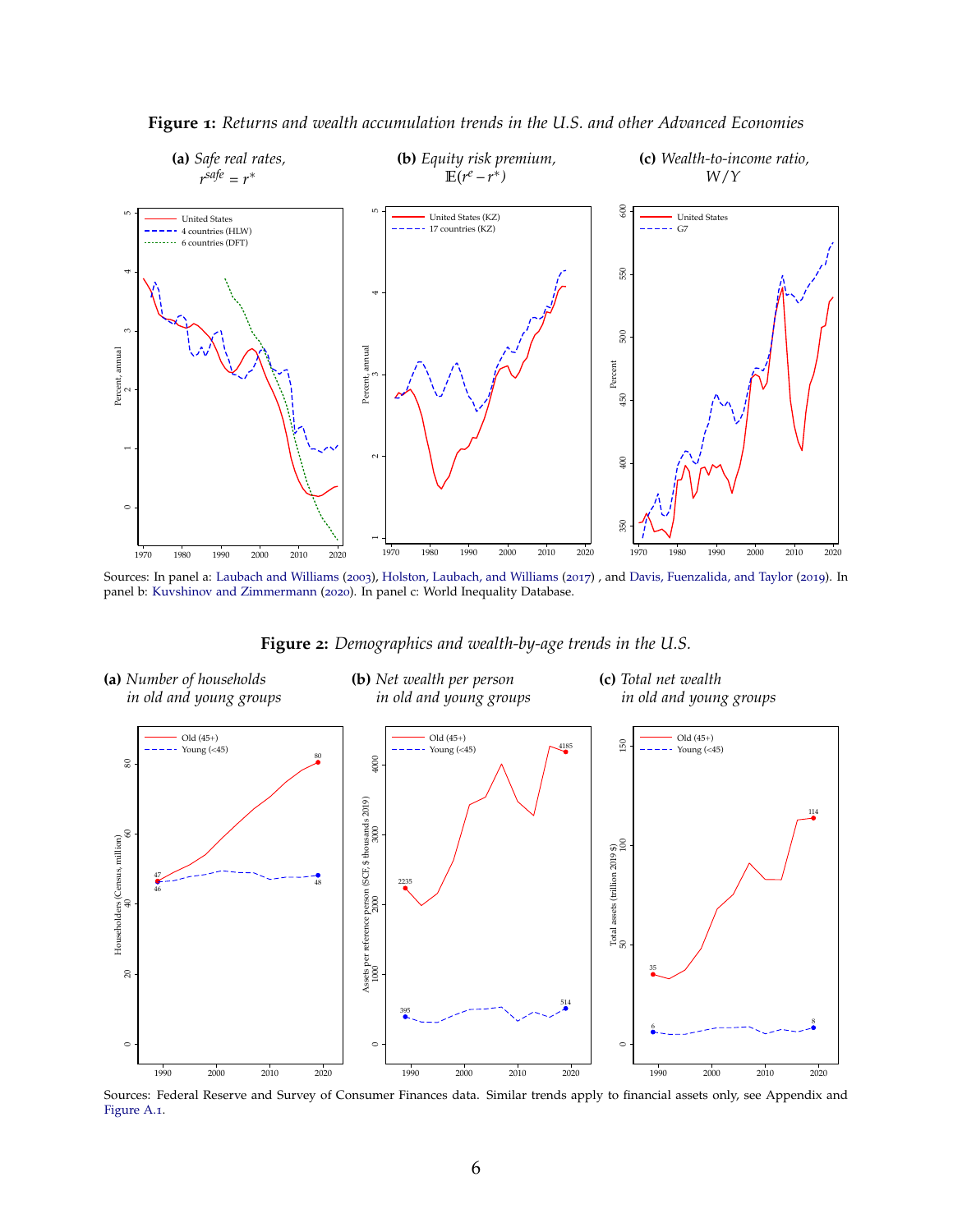

<span id="page-8-0"></span>

Source: Survey of Consumer Finances data for 2016.

**Demographics and wealth-by-age trends** The first mechanism we explore is aging, and [Figure](#page-7-1) 2a shows SCF data for U.S. household heads since 1989. Over time the old (45+) age group has doubled in size, while the size of the young  $( $45$ )$  group was unchanged.

The second aspect of this mechanism is life-cycle accumulation, and [Figure](#page-7-1) 2b shows how the wealth of the old drives almost all changes in wealth over time. The old (45+) age group has almost doubled its wealth per person, from a high level, while for the young  $( $45$ ) group it has increased by a fifth, and remains at a very low level. Similar trends$ apply to holdings financial assets only, as shown in Appendix [Figure A.](#page-48-0)1.

Combining these two trends, [Figure](#page-7-1) 2c shows the first key force at work: twice as many old people holding twice as much wealth per person implies a 4-fold increase in the wealth of this group from \$35 trillion to \$114 trillion, compared to a trivial shift in the young group from \$6 to \$8 trillion. This concisely sums up the savings glut of the old.

**Portfolio-by-age pattern** Finally, we add a second driver to the mix, noting not just the magnitude of the savings glut of the old, but also its composition. As U.S. households age they accumulate more wealth, but then they also tend to shift its composition towards safe and away from risky assets (i.e., into bonds and out of equities). [Figure](#page-8-0) 3a shows this pattern clearly. Household assets by age peak in the 70s in the 2016 SCF, but the equity share peaks at a much younger age in the 50s.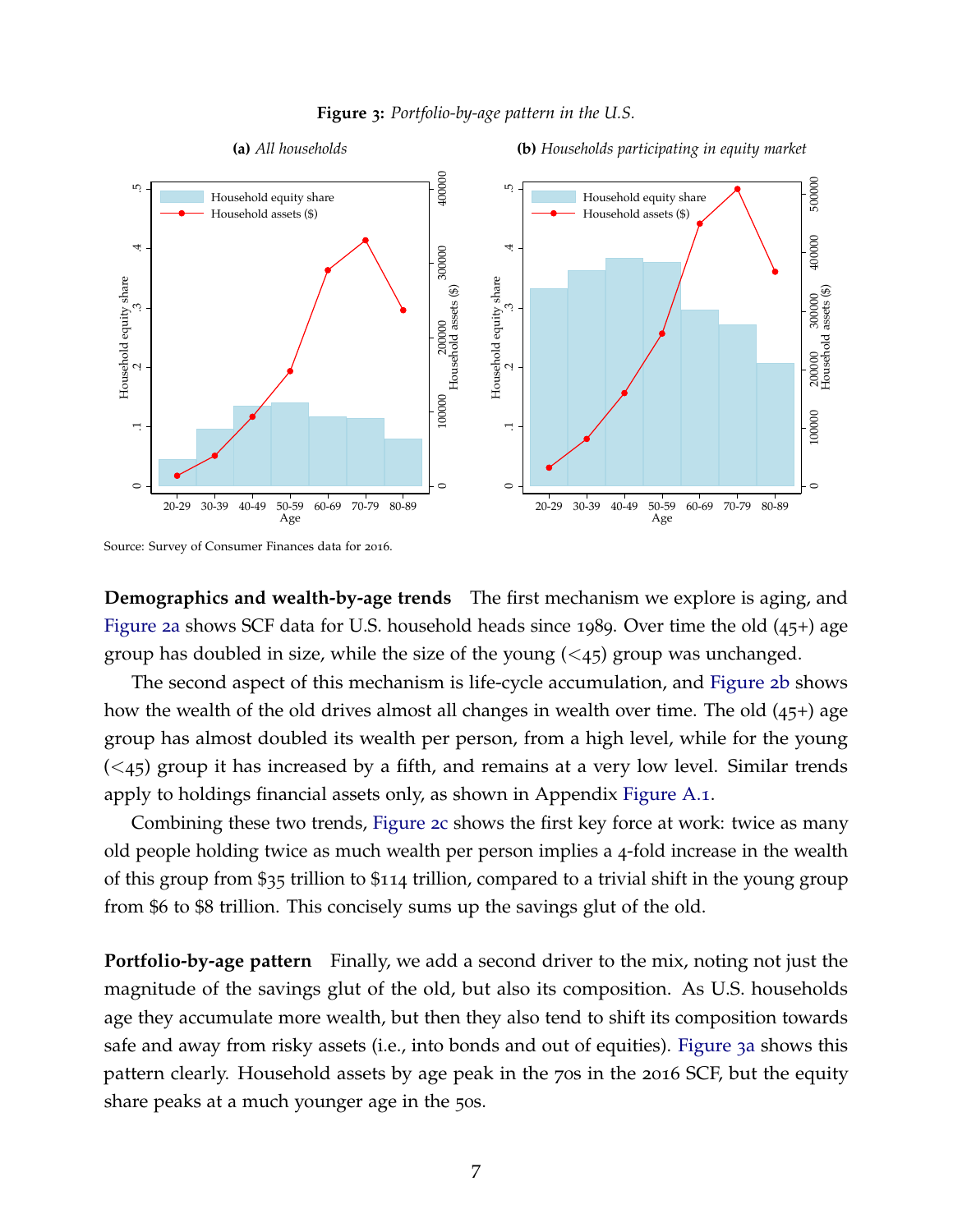Our model employs this second driver to explain why safe and risky assets react differently to aging, with the goal of accounting for observed trends in a quantitative model. Our model will also feature an equity participation constraint, a typical feature needed to match the observed data, so we also check that the same portfolio-by-age pattern holds among the subsample of equity market participants, and it does as shown in [Figure](#page-8-0) 3b.

In sum, aging shoves more weight into age bins with heavier masses of wealth, but comparatively smaller allocations to risky assets. The intuition is now clear, but are the magnitudes large enough to matter? We address this question with empirics and theory.

#### <span id="page-9-1"></span>3. Empirical evidence on the link between aging and asset returns

In this section, to motivate the mechanisms that underpin our modeling approach, we seek to document the empirical link between demographic change and rates of return with the largest cross-country, long-run historical dataset yet assembled for such a study.

An earlier literature from a couple of decades ago had sought to understand this relationship in advance of the retirement of the baby boomers, and one particularly central paper is [Poterba](#page-45-4) ([2001](#page-45-4)), which studies the effect of aging on various asset returns.<sup>[6](#page-9-0)</sup> The paper finds generally only a weak correlation with age structure, but some negative effects for population aged 40–64 and safe returns, but not so much with other asset returns. However, strong effects on safe returns and weak effects on equity returns turns out to be in line with our motivation and model. More recent work by [Lunsford and West](#page-44-11) ([2019](#page-44-11)) offers a methodology for isolating the stable components of long run trends, and suggests a strong relationship between aging and falling interest rates, but to our knowledge the method cannot be applied in a panel setting, and would be computationally burdensome with multivariate controls.

Another exercise in [Poterba](#page-45-4) ([2001](#page-45-4)) uses micro data from the SCF to study demand for assets by age. Here there is little supportive evidence—due, in part, to the muted (if any) decline in observed asset holdings in retirement in the SCF. However, recent findings using better quality data—and often big data—can help corroborate the mechanism. Using virtually-complete Norwegian administrative tax data, [Fagereng, Gottlieb, and Guiso](#page-43-9) ([2017](#page-43-9)) find much stronger evidence of life-cycle retirement dis-saving, while [Auclert, Malmberg,](#page-42-0) [Martenet, and Rognlie](#page-42-0) ([2020](#page-42-0)) show that these wealth profiles in a cross-section of countries (including the U.S.) do appear to decline for older retired populations, even if peak savings may come later than the onset of retirement itself. While we will not in this section be able to get at questions regarding this micro mechanism, we provided some stylized evidence in

<span id="page-9-0"></span> $6A$ nother notable paper is [Mankiw and Weil](#page-44-12) ([1989](#page-44-12)), which considers the demographic effect on housing.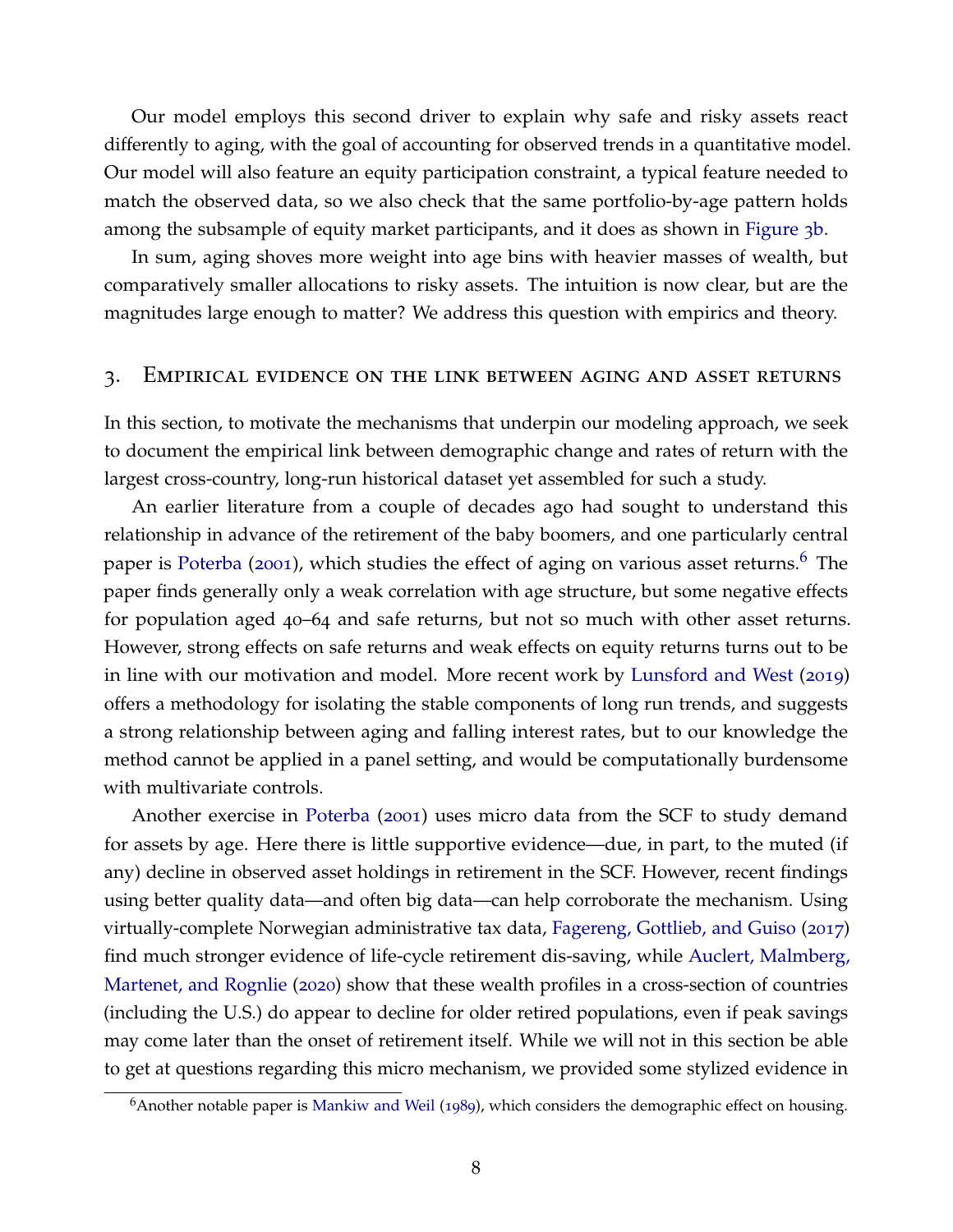[Figure](#page-8-0) 3 that with regard to risk balance this is partly a story of participants. Our goal is simply to document the apparent strength and size of the empirical relationship between aging and asset returns using data from the maximal long-run historical period.

#### 3.1. Data

We use annual country data for advanced economies, with historical asset returns from the JST macrohistory dataset (Jordà, Knoll, Kuvshinov, Schularick, and Taylor, [2017](#page-44-7)a). This provides our three primary returns of interest: bill rates, long term government bond returns, and total returns on equity.<sup>[7](#page-10-0)</sup> We take the safe rate series as given but smooth equity returns as a 10-year rolling average of current and past returns. Not doing so would allow short-term volatility in this series to dominate any long term affect from aging and makes equity results extremely volatile. The JST dataset also includes a number of useful macroeconomic variables we use to construct macroeconomic controls (see, e.g., [Jorda,](#page-44-13) ` [Schularick, and Taylor,](#page-44-13) [2017](#page-44-13)b). We use CPI inflation to calculate real returns in all cases.

We then merge the macrohistory data with population data at each age from the [Human](#page-43-10) [Mortality Database](#page-43-10) ([2019](#page-43-10), henceforth, HMD). We use this source to construct population shares across the age distribution. The data coverage of HMD only allow us to make use of the full sample of the JST data for five countries, but we can go back as far as 1956 for all countries in the sample, or to 1900 for nine countries using this source. Since our later model focus will be on the United States we also use information from the U.S. Census to include U.S. population shares from 1900–1933, the earliest date in the HMD data. This leaves us with a sample of 16 advanced economies from a long sample up to a maximum span of years 1870 until 2017.

The availability of these historical data yields a number of benefits. For one, while the demographic trends in these economies share many common characteristics, there is substantial variation in the timing and intensity of the aging trends that they experience. Second, being able to go far back in time allows us to take advantage of more variation than just the baby boom/bust era which has been extensively examined. Many studies focus exclusively on either the postwar period or the last four decades, capturing primarily this one large demographic shift. We will see in our sample not only the effect of boomers as babies, but also for many countries a range of demographic trends before this time period.

<span id="page-10-0"></span><sup>7</sup>The JST dataset is built from a wide variety of well-documented sources and is freely available at <https://www.macrohistory.net/database>.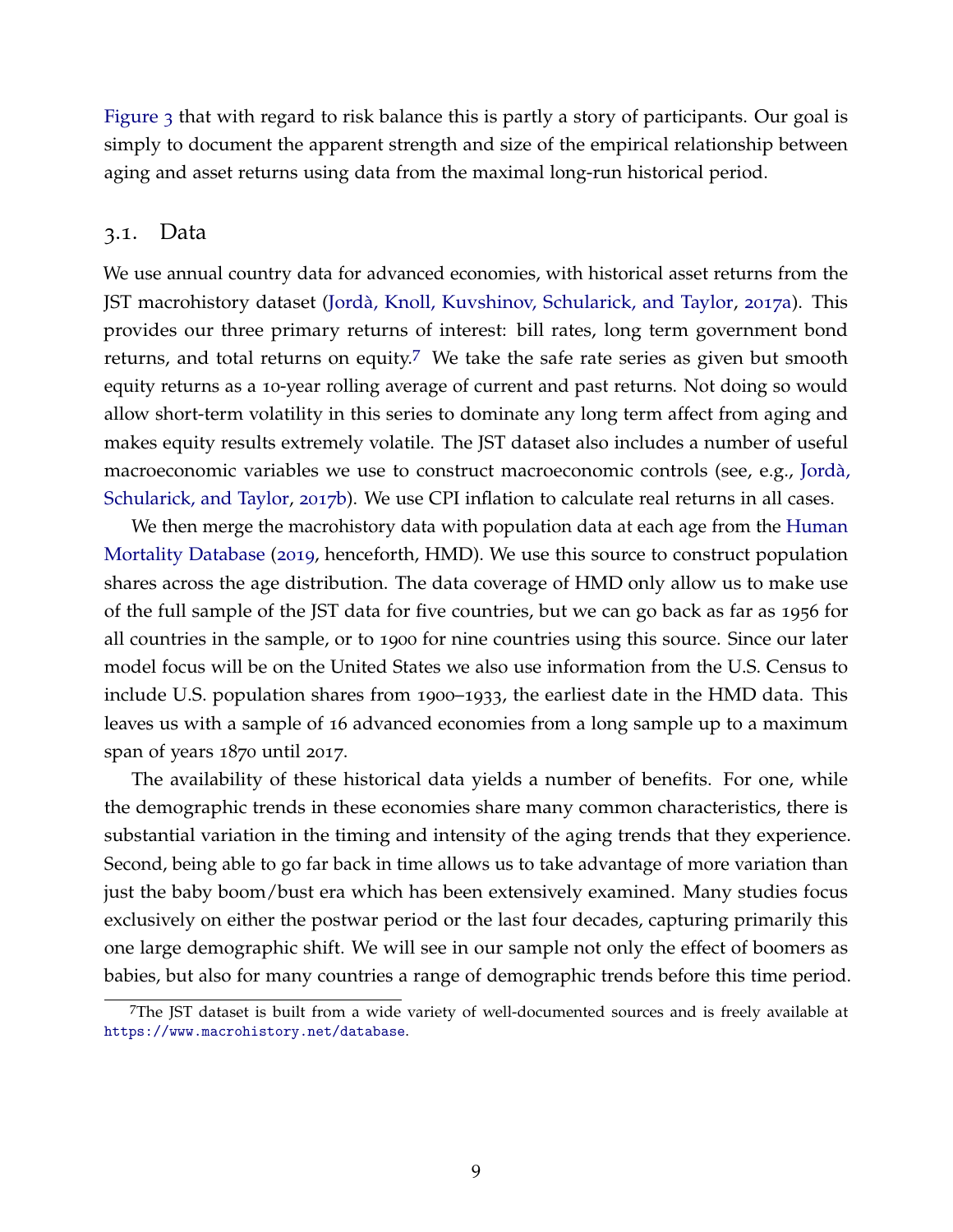# 3.2. The effect of the population age structure on returns

Our goal is to understand the empirical relationship between population structure and asset returns. A reasonable first step is to estimate

<span id="page-11-0"></span>
$$
R_{it} = f_i + \sum_{j=1}^{J} \alpha_j p_{j, it} + X_{it} \theta^h + \epsilon_{it} \,, \tag{1}
$$

where *pj*,*it* is a set of population age shares in a given country *i* at time *t*, where the population is split into *j* subgroups that covers the entire population. Additionally we include a number of country-time specific macroeconomic controls in *Xi*,*<sup>t</sup>* . Of course we cannot jointly estimate all of the population shares simultaneously as they sum to one, but we can omit one and consider the remaining shares relative to this. In the time series estimates of [Poterba](#page-45-4) ([2001](#page-45-4)), estimates are of the form of [Equation](#page-11-0) 1, but as univariate regressions with a single demographic regressor; in [Appendix A](#page-46-0)1, we show that applying this simpler specification yields some evidence for an effect of aging on returns in our large panel dataset, but as with findings in that study these are weaker than what we report here.

To make a start, we split the population into four groups. Those under 20, workers aged 20–39, workers aged 40–64, and retirees over 65. We also include as a demographic control the length of life expectancy at birth. We choose to omit the younger working-age category 20–39 for this estimation and thus interpret coefficients as relative to that group. For country controls we then include debt to GDP ratios, the growth rate of both per-capita real consumption and investment as well as dummies for WW1, WW2, and financial crises. We then run this regression for all three of the real asset returns as above, as well as the equity risk premium as defined by the total real equity return minus the real return on long-term government bonds. $\delta$ 

The results of these regressions are reported in [Table](#page-12-0) 1 and they generally accord with intuition. The two older age groups are seen to have strong negative effects on safe rates, with a smaller and less precise negative effect on equity returns. The only group for which the opposite relationship between safe and risky returns appears is the retirees, but the effect is weakly estimated across all returns. Since the 20–40 age group is missing these are all relative to the effect of that group, which theoretically could be positive. Given that we find effects for the prime savings age group 40–64, in the expected negative direction, these results seem reasonably in line with what theory would predict. Even so, there are still potential drawbacks with this approach inspired by [Poterba](#page-45-4) ([2001](#page-45-4)). First, omitting any age group is undesirable as it's not obvious a priori which groups are relatively more

<span id="page-11-1"></span><sup>&</sup>lt;sup>8</sup>Results are insensitive to using the bill rate, or a composite "safe rate" (a weighted average of the two).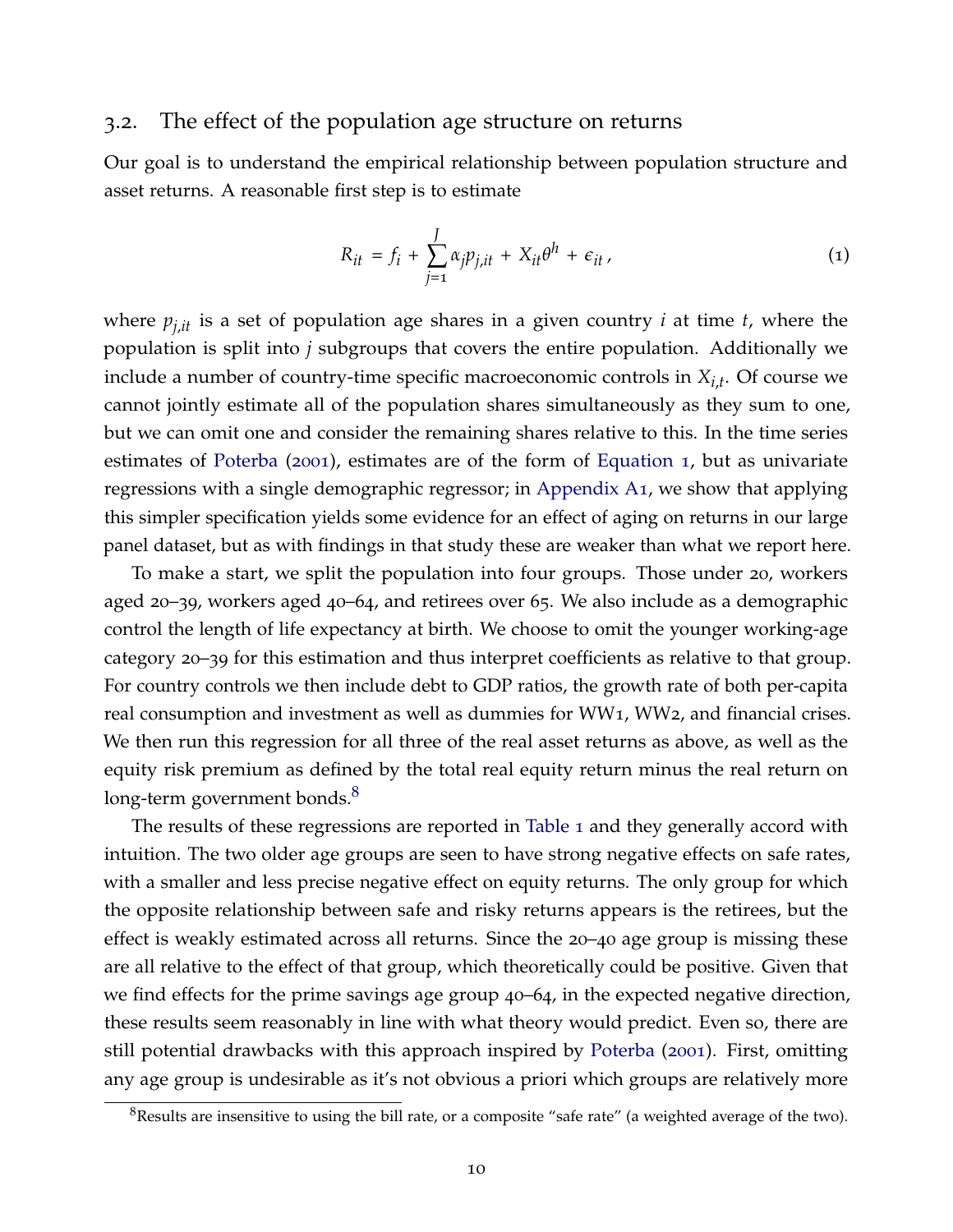<span id="page-12-0"></span>

|                          | (1)        | (2)          | (3)                   | (4)          |
|--------------------------|------------|--------------|-----------------------|--------------|
|                          | Bill       | Bond         | Equity                | Equity       |
|                          | rate       | total return | total return          | risk premium |
| $\%$ population $\lt$ 20 | $-0.307**$ | $-0.737***$  | $-0.757***$           | 0.052        |
|                          | (0.0829)   | (0.143)      | (0.210)               | (0.245)      |
| % population 40–64       | $-0.667**$ | $-0.957***$  | $-0.546$ <sup>+</sup> | 0.441        |
|                          | (0.110)    | (0.214)      | (0.299)               | (0.269)      |
| $\%$ population 65+      | $-0.054$   | $-0.256$     | $-0.475$ <sup>+</sup> | $-0.131$     |
|                          | (0.142)    | (0.258)      | (0.244)               | (0.335)      |
| Controls $X_{i,t}$       | Yes        | Yes          | Yes                   | Yes          |
| Country fixed effects    | Yes        | Yes          | Yes                   | Yes          |
| Adjusted $R^2$           | 0.183      | 0.125        | 0.074                 | 0.072        |
| Observations             | 1653       | 1654         | 1650                  | 1624         |

**Table 1:** *Real asset returns and population structure, by asset type, full sample*

Notes:  $^+p <$  0.1,  $^*p <$  0.05,  $^{**}p <$  0.01. Clustered standard errors in parentheses. See text.

important. Further, since we expect that there might be a "turning point" during working life it is not ideal to have to impose where that cutoff might be.

As such we wish to take the logic of [Equation](#page-11-0) 1 further and increase the number of age groups to map out exactly what this relationship looks like, letting the data speak for itself. However, doing so poses a number of challenges. First, as already mentioned including population age shares always necessitates at least one omission in order to identify all of the parameters and a regression constant. Secondly, there is an issue of increasing collinearity between population shares as we cut the bins into finer groups. Additionally the number of estimated parameters can become quite large. A solution to this problem that allows dimension reduction and the flexible estimation of parameters over the age distribution was proposed by [Fair and Dominguez](#page-43-2) ([1991](#page-43-2)) and has been used in work such as [Higgins](#page-43-11) ([1998](#page-43-11)) to study the effect of age structure on capital flows.<sup>[9](#page-12-1)</sup> The idea is to estimate these parameters by fitting the coefficients on each age group with a low-order polynomial (here, a cubic). This requires two additional assumptions at [Equation](#page-11-0) 1:

- 1. The coefficients on population age shares,  $\alpha_j$  sum to one.
- <sup>2</sup>. The coefficients on population age shares, *<sup>α</sup><sup>j</sup>* are fit with a polynomial

<span id="page-12-2"></span>
$$
\alpha_j = \gamma_0 + \gamma_1 j + \gamma_2 j^2 + \gamma_3 j^3. \tag{2}
$$

<span id="page-12-1"></span><sup>9</sup>To our knowledge the only other recent paper to use these estimation methods on asset returns is [Juselius](#page-44-14) [and Takats](#page-44-14) ([2015](#page-44-14)) who show similar effects to ours on safe rates.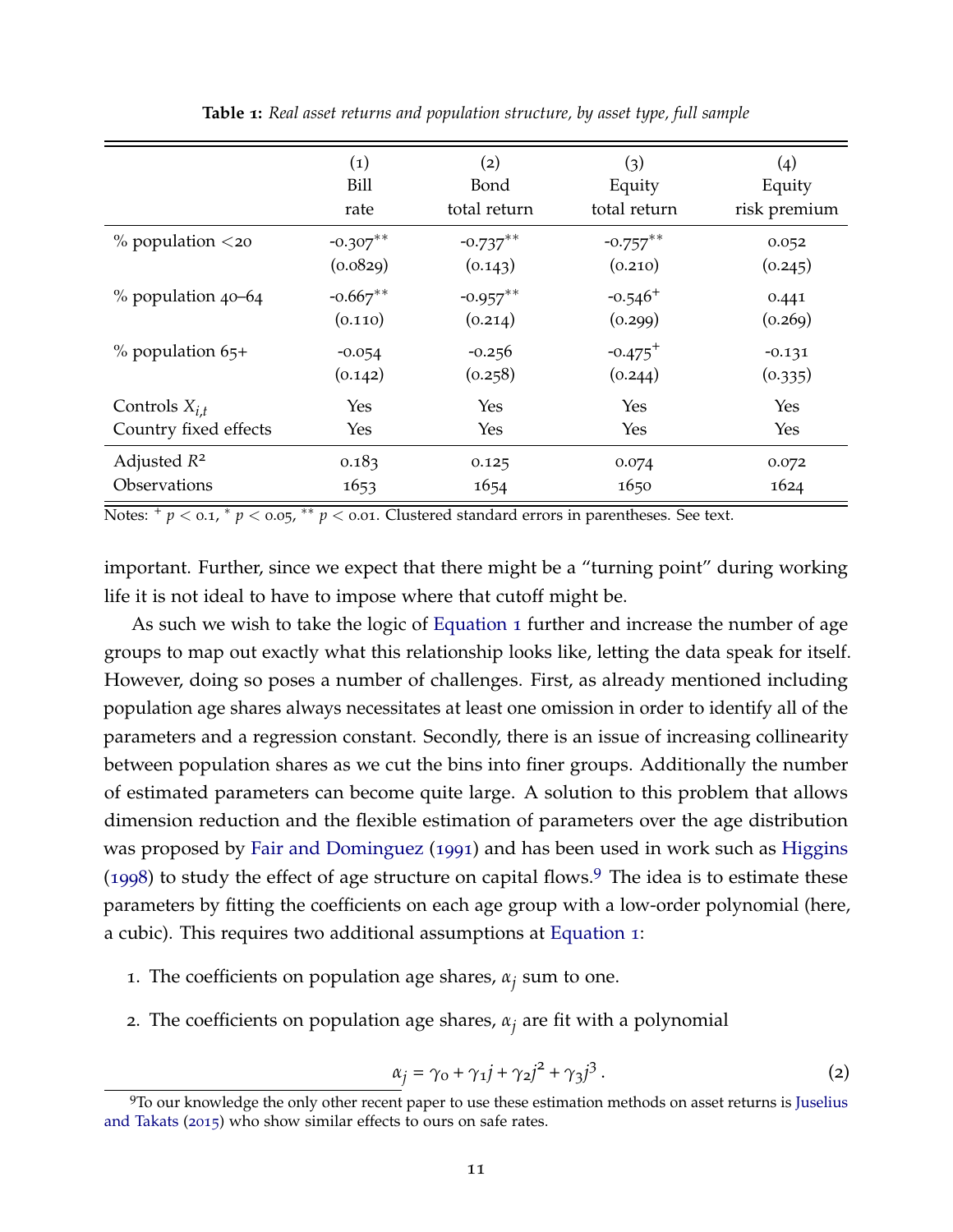Essentially the approach of [Fair and Dominguez](#page-43-2) ([1991](#page-43-2)) involves creating three variables from the population age structure (one for each degree of the polynomial) and translates the problem from one of estimating *J* coefficients on *J* age shares to estimating three coefficients for each degree of the fitted polynomial. Adding this kind of structure to this estimation allows us to estimate some kind of effect akin to those reported in [Table](#page-12-0) 1 without having to take a stance on which parts of the age distribution matter, or perhaps more importantly, where in the age distribution a turning point might appear.

To accomplish this estimation we follow [Fair and Dominguez](#page-43-2) ([1991](#page-43-2)) in generating three demographic variables given by

$$
D_{1,it} = \left(\sum_{j=1}^{J} j p_{j,it} - (1/J) \sum_{j=1}^{J} j\right),
$$
  
\n
$$
D_{2,it} = \left(\sum_{j=1}^{J} j^2 p_{j,it} - (1/J) \sum_{j=1}^{J} j^2\right),
$$
  
\n
$$
D_{3,it} = \left(\sum_{j=1}^{J} j^3 p_{j,it} - (1/J) \sum_{j=1}^{J} j^3\right).
$$
\n(3)

<span id="page-13-0"></span>We now split the population into  $J = 13$  age groups: the share under 15, then eleven five-year age groups, and finally the share over 65. Using these population shares we can include demographic controls given by [Equation](#page-13-0) 3, along with other controls from [Equation](#page-11-0) 1, with

<span id="page-13-1"></span>
$$
R_{it} = f_i + \sum_{k=1}^{3} \gamma_k D_{k, it} + X_{it} \theta^h + \epsilon_{it}.
$$
 (4)

We have now replaced the problem of estimating the effect for each population share, with estimating the coefficients on the polynomial of [Equation](#page-12-2) 2. [Equation](#page-13-1) 4 provides us with estimates of these  $\gamma$  coefficients, which in turn we can use these to back out the effect across the entire age distribution given by the  $\alpha_j$  terms from [Equation](#page-11-0) 1.<sup>[10](#page-13-2)</sup>

The resulting regressions are shown in [Table](#page-14-0) 2. Of course with these regressions using the [Fair and Dominguez](#page-43-2) ([1991](#page-43-2)) approach, there is little to interpret in the reported coefficients. We can however see that the demographic variation is significant for all three variables for bills, bonds, and the ERP. Equity return coefficients are not individually significant, but they are jointly, with an *F*-statistic of 8.78. But to see how these effects net out across the age distribution we need to construct the age effects *α<sup>j</sup>* .

<span id="page-13-2"></span><sup>&</sup>lt;sup>10</sup>Note that  $\gamma_0$  is a function of the other estimated  $\gamma_k$  due to the assumption that the  $\alpha_j$  sum to zero, whereby  $\hat{\gamma}_0 = -(\hat{\gamma}_1 / J) \sum_{j=1}^J j - (\hat{\gamma}_2 / J) \sum_{j=1}^J j^2 - (\hat{\gamma}_3 / J) \sum_{j=1}^J j^3$ .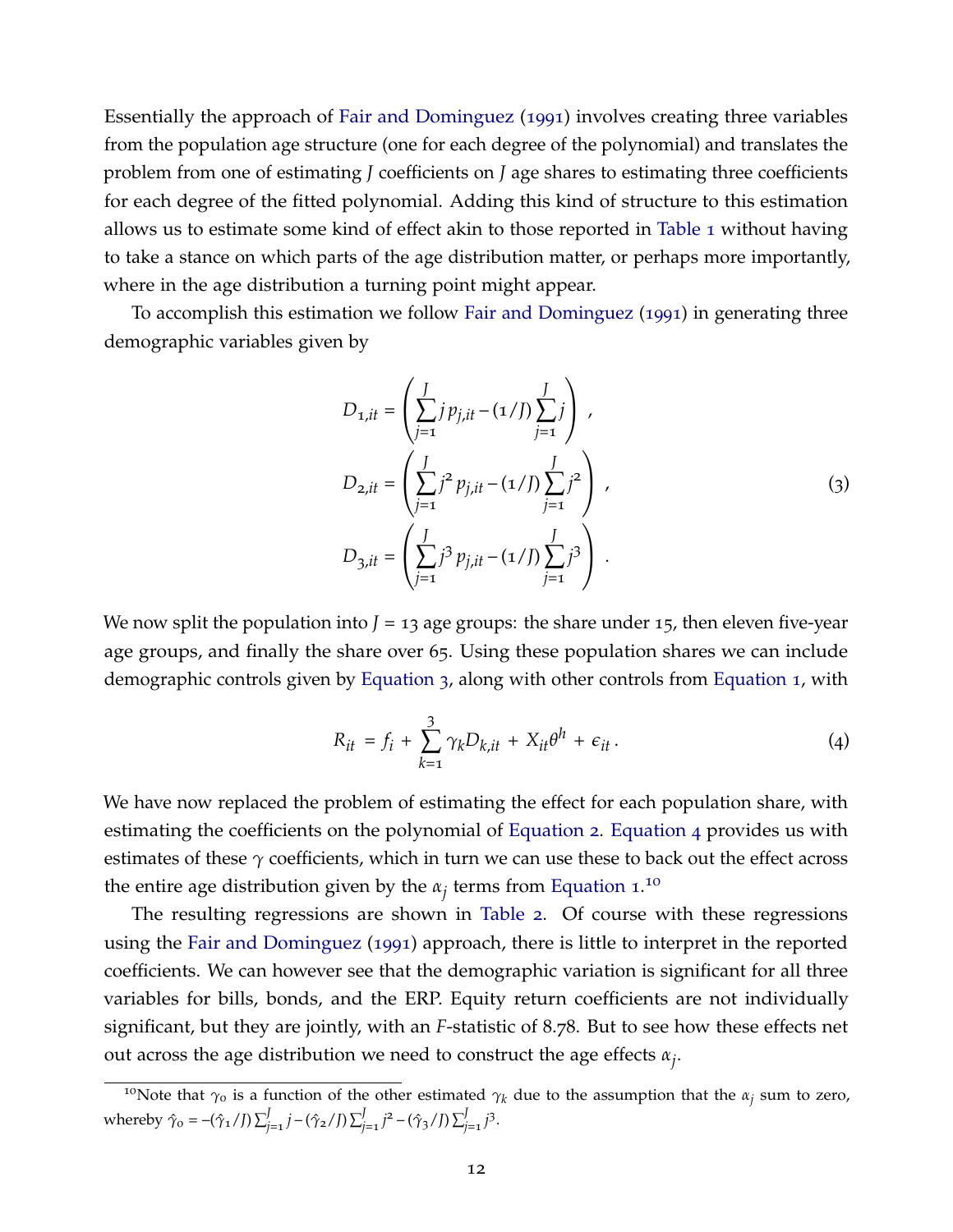|                       | $\left( 1\right)$ | (2)          | (3)          | $\left( 4 \right)$ |
|-----------------------|-------------------|--------------|--------------|--------------------|
|                       | <b>Bill</b>       | Bond         | Equity       | Equity             |
|                       | rate              | total return | total return | risk premium       |
| $D_1$                 | $0.730***$        | $1.267**$    | 0.619        | $-0.720*$          |
|                       | (0.101)           | (0.220)      | (0.360)      | (0.293)            |
| $D_2$                 | $-0.150**$        | $-0.241***$  | $-0.0933$    | $0.159*$           |
|                       | (0.0235)          | (0.0483)     | (0.0737)     | (0.0578)           |
| $D_3$                 | $0.00794***$      | $0.0122**$   | 0.00393      | $-0.00880*$        |
|                       | (0.00139)         | (0.00274)    | (0.00394)    | (0.00305)          |
| Controls $X_{i,t}$    | Yes               | Yes          | Yes          | Yes                |
| Country fixed effects | Yes               | <b>Yes</b>   | Yes          | Yes                |
| Adjusted $R^2$        | 0.189             | 0.134        | 0.0755       | 0.0825             |
| Observations          | 1653              | 1654         | 1650         | 1624               |

<span id="page-14-0"></span>**Table 2:** *Real asset returns and population structure, by asset type, [Fair and Dominguez](#page-43-2) ([1991](#page-43-2)) methodology*

Notes:  $^+p <$  0.1,  $^*p <$  0.05,  $^{**}p <$  0.01. Clustered standard errors in parentheses. See text.

Obtaining the desired *α<sup>j</sup>* effects for each age group can be achieved by using the estimated coefficients in [Equation](#page-12-2) 2 and calculating standard errors using the delta method. These age-specific estimates are plotted in [Figure](#page-15-0) 4. Given the significance of the demographic variables in [Table](#page-14-0) 2 it is unsurprising that we now see strong age effects here. The first two panels of [Figure](#page-15-0) 4 show an effect across the age distribution that is consistent with incomplete markets life-cycle theory, where high savers late in the working stages of life contribute a negative drag on safe returns, while young borrowing workers and dis-saving retirees contribute positively. We see a similar pattern, but muted in amplitude, when looking at the effect on equity returns, with smaller effects and a wider confidence band. The ERP, constructed from these safe and risky returns, is thus inverted across the age distribution. While it does not appear that our simpler equation above (with three age groups and one omitted) had the "turning point" in the wrong place, we still prefer the ability here to let the data tell us both where that ought to be and the size of the effects at each age group. These patterns are fairly robust to model specification, particularly among the two safe rates. We also find similar results if we use the *total risky* (*total safe*) returns from the JST data which weight equity and housing (bills and bonds).

These age effects are suggestive of a potentially strong channel for aging to affect asset returns. Though the charts in [Figure](#page-15-0) 4 give us a good qualitative idea of these forces, they are still somewhat difficult to interpret quantitatively. Movements in a five-year age group's population share are typically small and gradual. To understand the overall strength of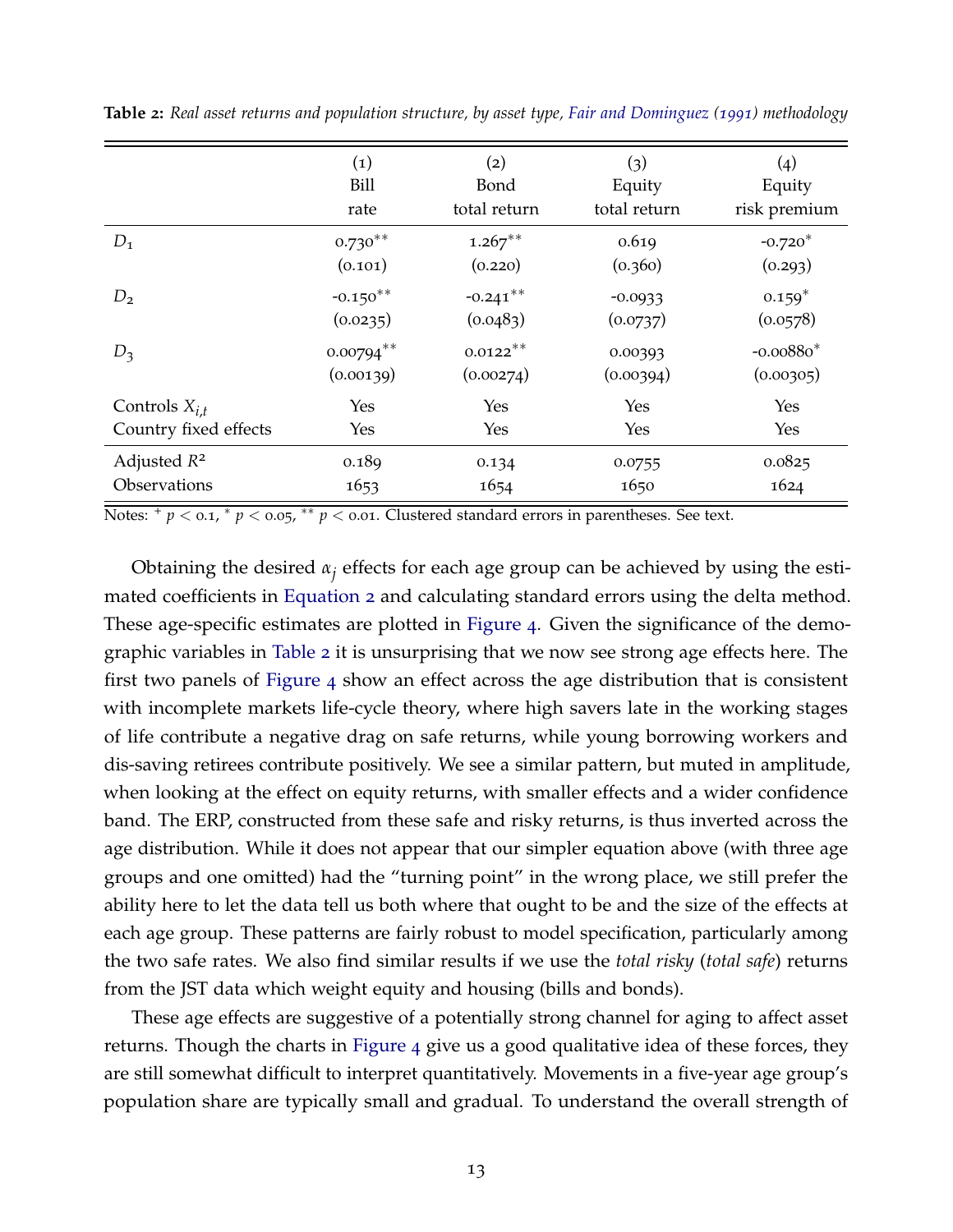

<span id="page-15-0"></span>**Figure 4:** *Implied age effects on real asset returns, by asset type, [Fair and Dominguez](#page-43-2) ([1991](#page-43-2)) methodology*

**(a)** *Bill rate (age coefficient)*

Under 15 15-19 20-24 25-29 30-34 35-39 40-44 45-49 50-54 55-59 60-64

Under 15-

Age group

**(b)** *Bond total return (age coefficient)*

Notes: Shaded areas are 95% confidence intervals. Estimates of [Equation](#page-13-1) 4. See text.

Under 15

Under 15-

20-24 25-29 30-34 35-39 40-44 45-49 50-54 55-59 60-64 Over 65

Age group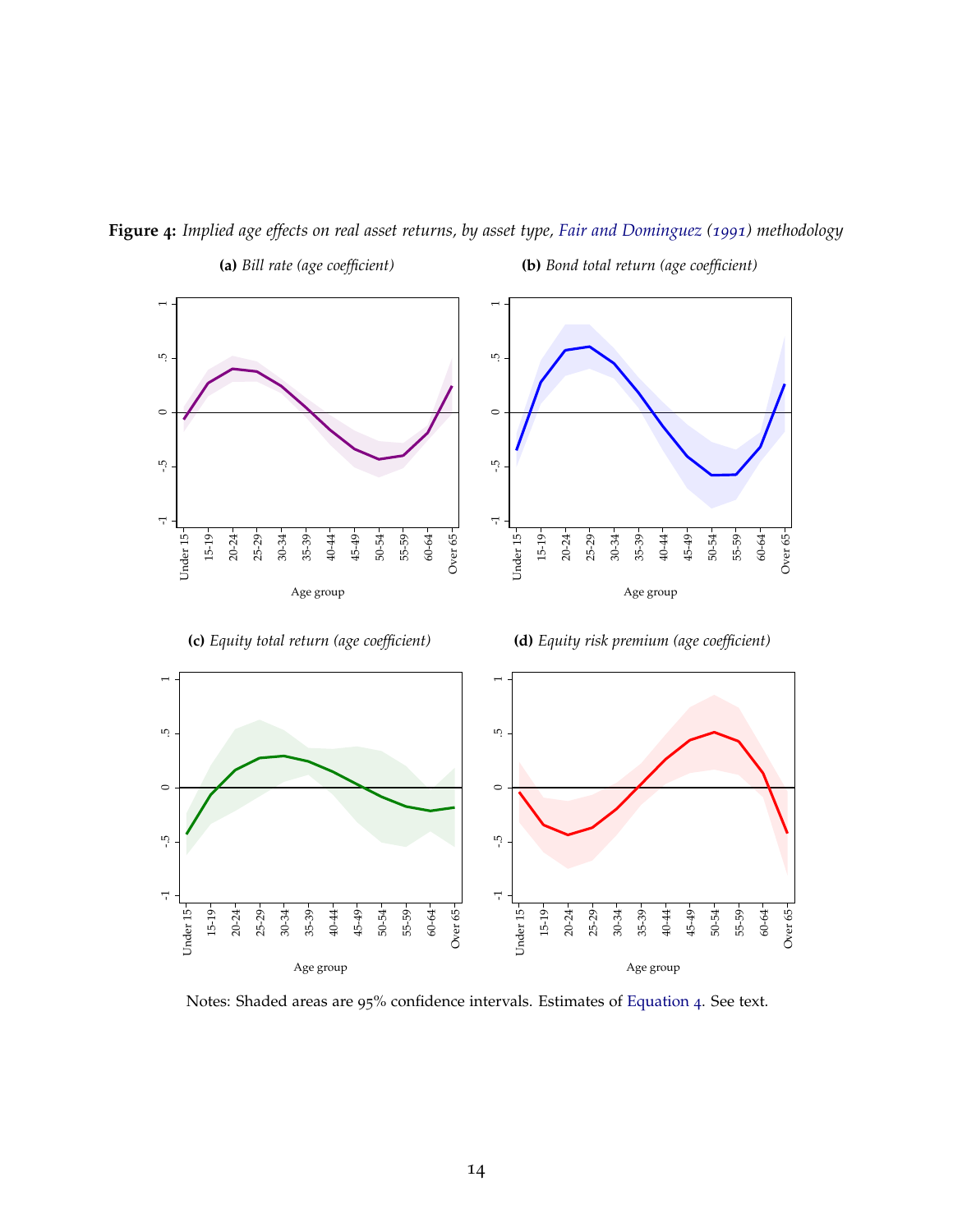these demographic head- and tail-winds we calculate the predicted effect of the population coefficients from [Table](#page-14-0) 2 holding all other covariates constant. Essentially we estimate how the demographic contribution affects predicted asset returns if we take the age specific relationships from [Figure](#page-15-0) 4, and allow the population weight on each group to change.

[Figure](#page-17-0) 5 shows the results of this exercise for each of these four asset returns. The takeaway from the trends in [Figure](#page-17-0) 5 is that the implied effects we find in this empirical exercise are quite large, suggesting in fact that demographic forces have provided significant *tailwinds* on safe rates coming off a peak in the 1980s, with much smaller and gradual effects on equity returns. We also see that all asset returns saw a large decline early in the post-war period largely due to a large crop of young dependents and relatively small working age cohorts (due to both world wars and the 1918 Spanish Flu pandemic).

Clearly, a very important message from these results is that the current weight of demographic forces on asset returns appear to be much closer to a return to an *old normal* rather than a *new normal* that some have described. While flattening population age structures are distinct from those of the pre-WW2 economies, it is clear from these figures that the boomer-driven demographic forces from the 1960s to the 2010s were a truly abnormal feature by historical standards.

To see the implication for safe returns, risky returns, and the ERP together, we graph all four point estimates in [Figure](#page-18-0) 6. The chart is dominated by the story of the boomers and the swings they induce in the late 20th century. Impacts on safe returns followed an inverted-U shape. As boomers entered the workforce in the late 60s/70s both equity and safe returns rose sharply, with the latter dominating, depressing the ERP. As older boomers looked towards retirement in the 90s/00s their increased savings, with shifting preferences toward safety, pushed safe rates back down with little overall effect on risky equity returns, pushing up the ERP. Consequently the impacts on ERP followed a U-shape as secular trends in safe rates dominate.

We emphasize that our aim is not to *forecasts* returns in the short-run, where many other factors play a role, but to pinpoint some slow-moving trend components. However, we think our results suggest that a large share of observed secular shifts in asset returns in the post-WW2 era can be accounted for by demographic trends. The mechanisms in a growing literature describing how aging can drive safe rates should be taken seriously and further studied. We contribute to this literature by here documenting and, next, modeling how *relative* asset returns and the ERP are shaped by life-cycle forces. [Figure](#page-18-0) 6 shows that, in our empirical analysis, purely demographic factors can account for a recent large swing each way in safe rates and a similar inverse swing in the risk premium. The goal in the rest of the paper is to see how well a calibrated theoretical model can match these kinds of shifts.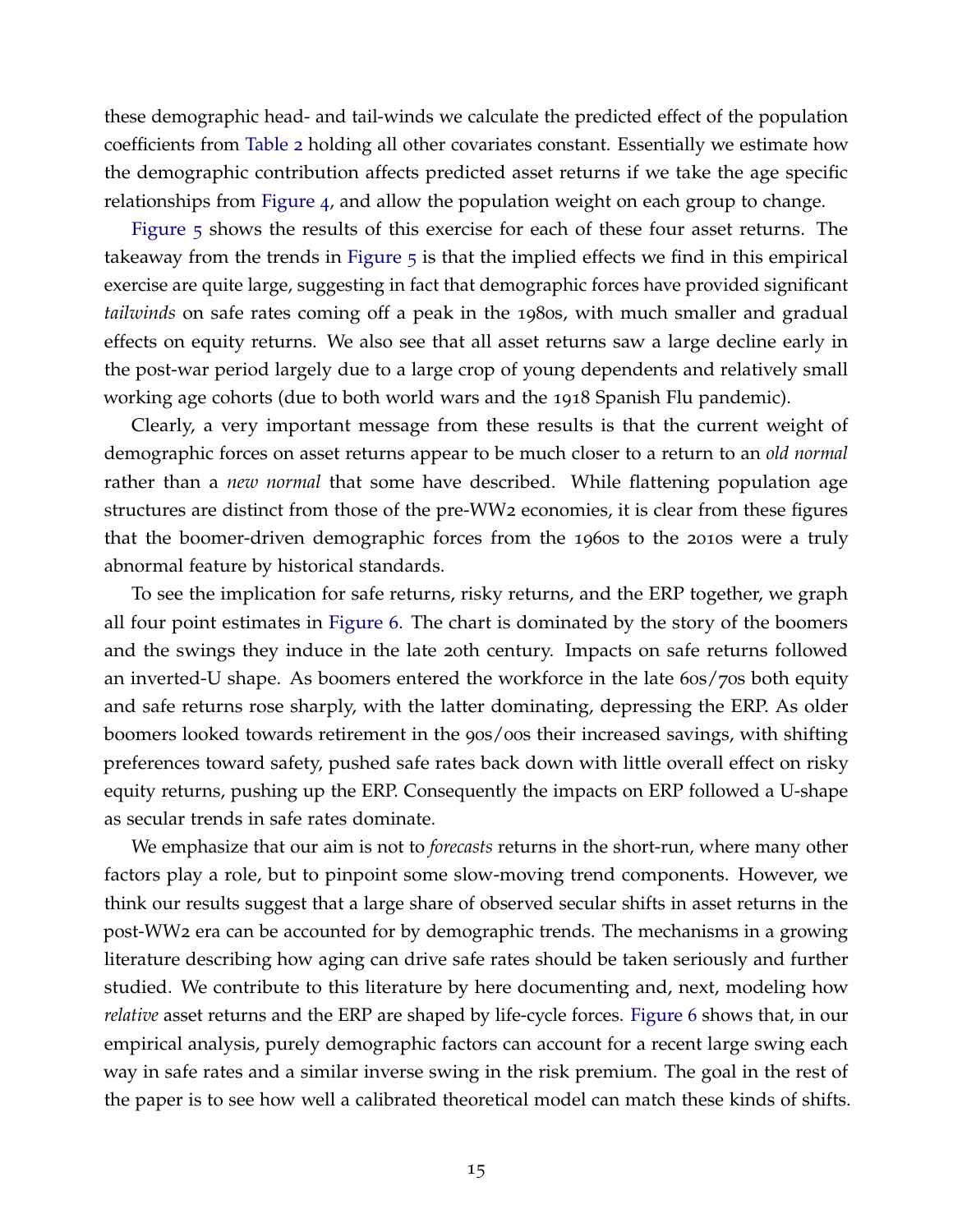

<span id="page-17-0"></span>**Figure 5:** *Demographic head/tail-winds on U.S. real asset returns: model-predicted effects, by asset type* **(a)** *Bill Rate (fitted value)* **(b)** *Bond total return (fitted value)*

Notes: Shaded areas are 95% confidence intervals. Dotted lines use UN projections to 2050. See text.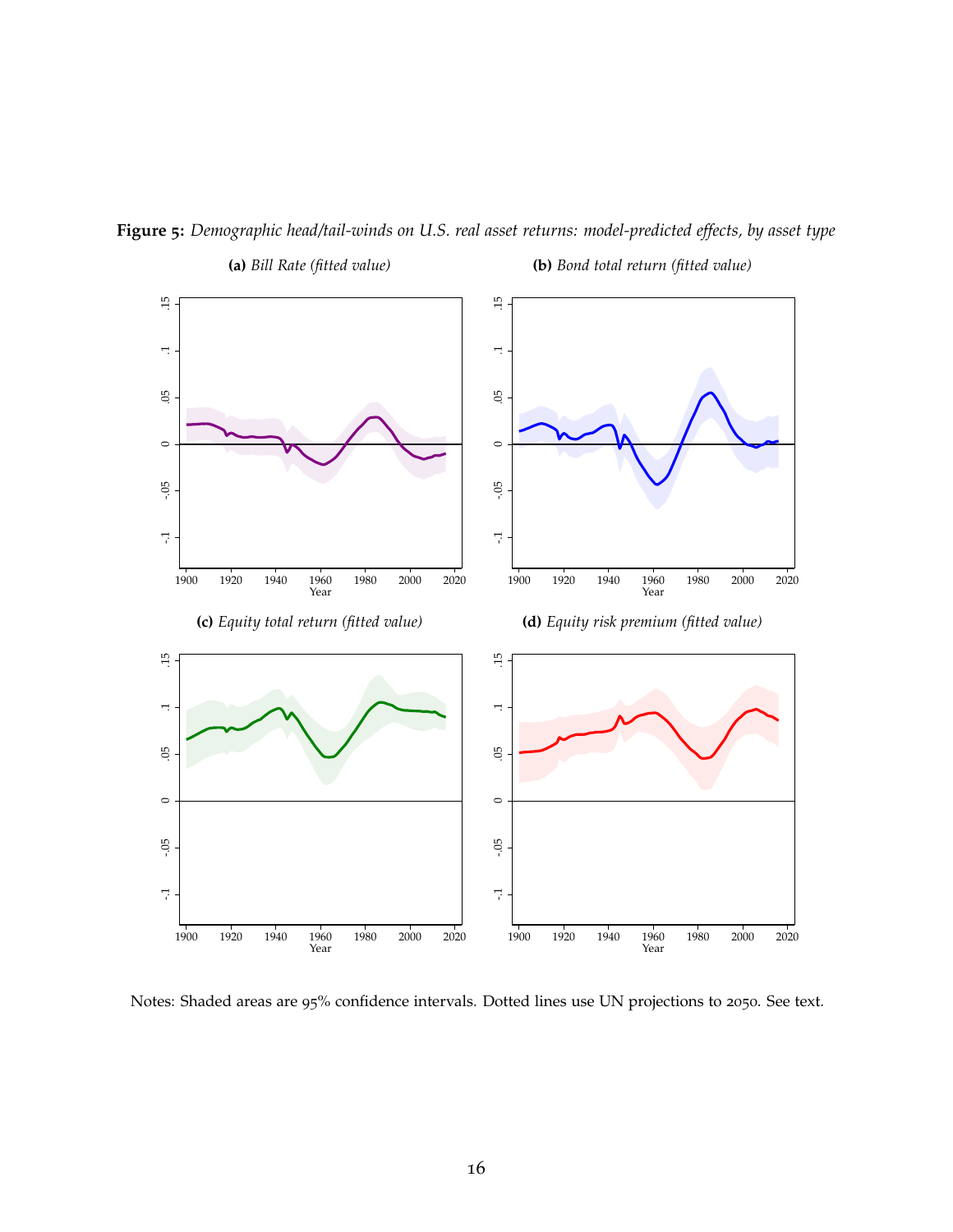<span id="page-18-0"></span>



Notes: See text.

## 4. Model

Constructing a model with plausible equity risk premia is a challenging task in itself. For this reason our model closely follows prior work of [Gomes and Michaelides](#page-43-12) ([2008](#page-43-12)), who are able to do so in a heterogeneous-agent general equilibrium model. In particular their work contains a life-cycle portfolio decision rule, while being able to perform reasonably well at matching the mean and volatility of safe and risky returns, consumption volatility, and wealth-to-income ratios. We study the effect of changing the population age structure in a similar setup to see the extent to which the endogenous portfolio decisions of households may affect relative asset prices when the age composition of an economy changes.

We will focus our current analysis on stationary equilibria under various demographic structures. It might be ideal to study the transition path of this model economy from one demographic structure to another. To generate plausible equity risk premia we require aggregate uncertainty, which in turn requires that agents forecast aggregate state variables. While many recent innovations have improved efficiency of heterogeneous agent macroeco-nomic models,<sup>[11](#page-18-1)</sup> to our knowledge doing so to solve for a transition path containing both of these features remains an open challenge. We think this is a useful step in understanding the potential for demographic forces to affect relative asset prices. Further, if households make investment decisions taking their own life-cycle factors into consideration, while

<span id="page-18-1"></span><sup>&</sup>lt;sup>11</sup>See for example [Auclert, Bardoczy, Rognlie, and Straub](#page-42-11) ([2019](#page-42-11)) or [Boppart, Krusell, and Mitman](#page-42-12) ([2018](#page-42-12)).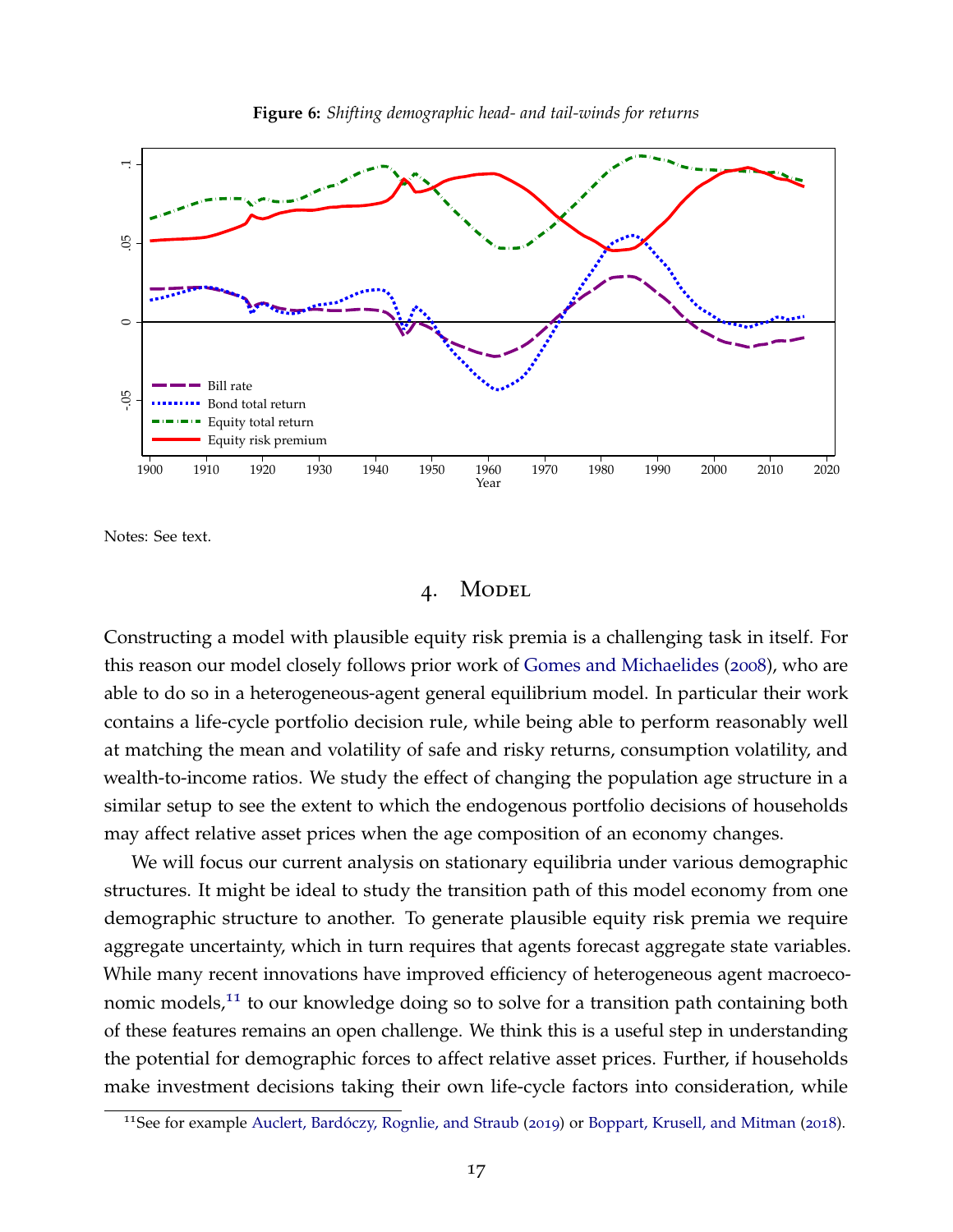largely ignoring the equilibrium effects of aging then these results may be a reasonably good approximation of the demographic head and tail winds that have prevailed.

## 4.1. Environment

Throughout working life, households (also referred to interchangably as individuals) earn wage income that is subject to idiosyncratic shocks. These households have access to two investment assets. The first is a riskless government bond, and the second is an equity asset that takes the form of a claim on a risky capital stock. In addition, we follow both [Gomes](#page-43-12) [and Michaelides](#page-43-12) ([2008](#page-43-12)), as well as [Fagereng, Gottlieb, and Guiso](#page-43-9) ([2017](#page-43-9)), in requiring that households must pay a fixed participation cost in order to be able to participate in these equity markets. For simplicity we require that this cost only be paid once upon the first access to these markets. The retirement age is exogenously fixed at *R* = 65.

Perfectly competitive, homogeneous firms produce the consumption good using capital and labor in a constant returns to scale technology. There is a government sector that runs a social security scheme that is financed through taxes on wages, while also financing government expenditures and debt interest payments through taxes on capital gains.

## 4.2. Production

Technology is characterized by a Cobb-Douglas production function with total output at time t given by

$$
Y_t = Z_t K_t^{\alpha} L_t^{1-\alpha},
$$

where *K* is the total capital stock in the economy, *Lt* is the total labor supply, and *Zt* a stochastic productivity shock, which follows the process

$$
Z_t = G_t U_t,
$$
  

$$
G_t = (1 + g)^t.
$$

The variable *Ut* represents productivity shocks that follow a two-state Markov chain and matches the average business-cycle duration. Exogenous secular growth is determined by *g*. After observing the aggregate shock, firms make decisions. With *δ* the depreciation rate of capital, factor prices can be determined by the profit maximization problem as

$$
W_t = (1 - \alpha) Z_t \frac{K_t^{\alpha}}{L_t},
$$
  

$$
R_t^K = \alpha Z_t \left(\frac{L_t}{K_t}\right)^{(1 - \alpha)} - \delta_t.
$$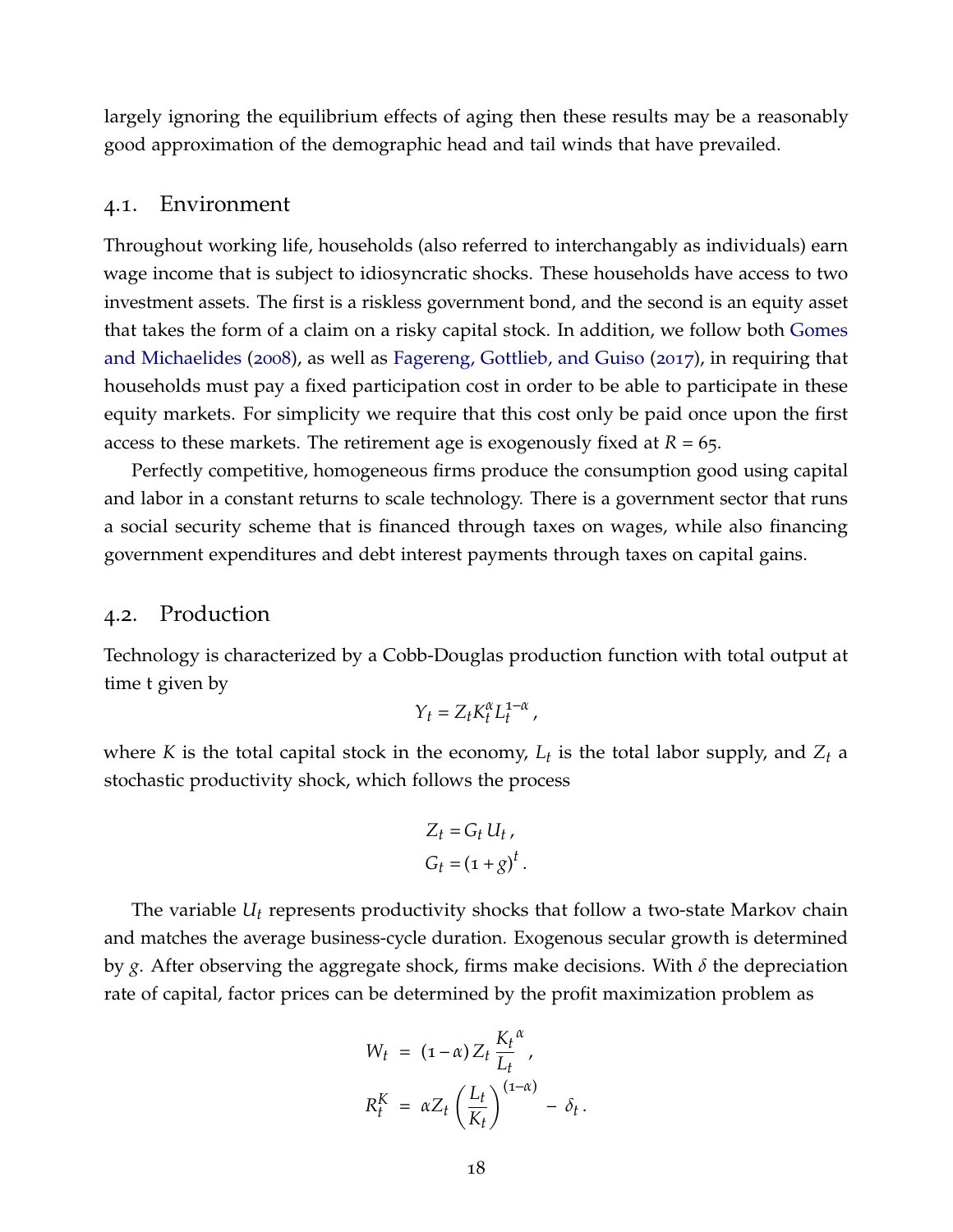To allow for return volatility we include a stochastic depreciation rate. This can generate similar effects to adjustment costs while sidestepping complications that would arise in an incomplete markets model. This is used extensively in this literature and is given by

$$
\delta_t = \delta + \varsigma \eta_t,
$$

where *ηt* is a standard normal shock and *ς* is a scaling parameter. This depreciation shock is uncorrelated with our productivity shocks.

#### 4.3. Government

Social security is commonly used in life-cycle models as a means of generating realistic labor income processes. In our case it is also crucial in that it has meaningful impacts on the stockpiling, and drawing down, of wealth as households age.

A specification of this model without social security payments would have the effect of increasing the age-specific risk households are exposed to and exaggerate the mechanism that delivers our results. The government is also responsible for supplying the risk free assets to households. We will follow [Gomes and Michaelides](#page-43-12) ([2008](#page-43-12)) and model the government sector as supplying a positive net supply of bonds. It would be difficult to match portfolios found in data if the government is restricted to a zero net supply of bonds in a way that is more common in the life-cycle literature, while modeling an endogenous government supply is beyond the scope of our work and might muddy the effect of demographics.

We assume

$$
SS_t^{pay} + G_t + R_t^B B_t = B_{t+1} - B_t + T_t + SS_t^{rev},
$$
\n(5)

where  $G$  is government consumption*, B* government debt*, R* $^B$  the interest rate on government bonds, *T* tax revenues from non social security taxes, and the social security payments and revenues are given by the *SS* terms, which are separated here because the system is always in balance and they drop out of this budget constraint. The social security system is funded through taxes on labor income, *τss*, and payments to retired individuals are given as a fraction of their lifetime earnings, *λss*.

Note that our model will abstract from problems of social security imbalance that are both critical to the actual situation of the United States, and also possibly a channel that could be important to the long run implications of the model. [Kitao](#page-44-15) ([2014](#page-44-15)) and  $\overline{\text{Imrobor}}$ [and Kitao](#page-44-16) ([2009](#page-44-16)) provide an excellent reference for how social security operates in life-cycle models in general, the former giving an in depth exploration of the various policy levers that can solve these imbalances.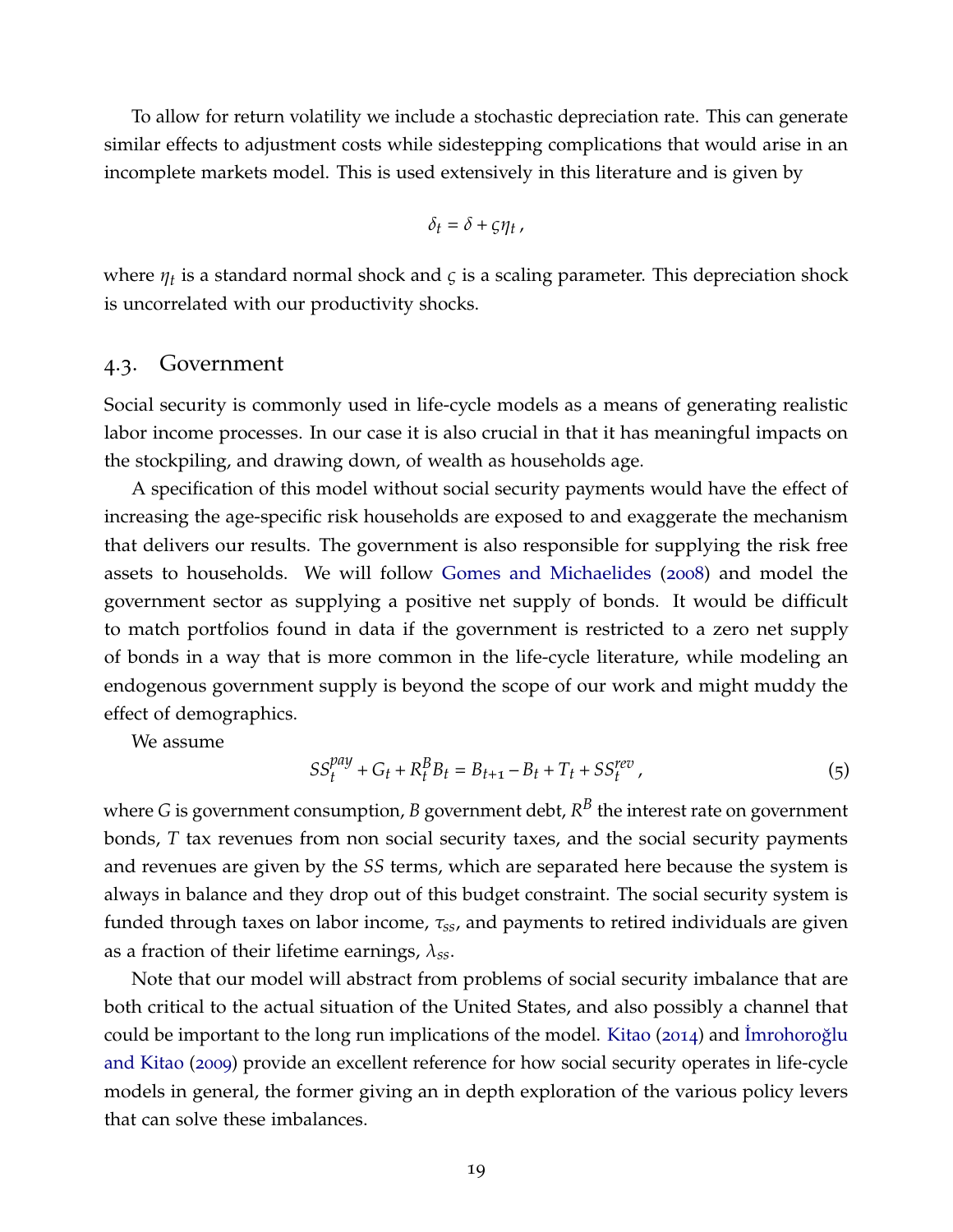# 4.4. Households

#### **4.4.1 Preferences and labor**

The household sector is populated by ex-ante identical individuals, facing finite and uncertain lives. In order to generate sufficiently large risk premiums, we adopt dynamic preferences developed by [Epstein and Zin](#page-43-13) ([1989](#page-43-13)). Given that  $\rho_i$  is the coefficient of relative risk aversion (CRRA),  $ψ<sub>i</sub>$  is the intertemporal elasticity of substitution (IES), and  $β$  is the discount factor, these preferences at age, *a*, can be defined as

$$
V_a = \left\{ \left( \mathbf{1} - \beta \right) C_{a,t}^{\mathbf{1} - \frac{1}{\psi_i}} + \beta \left( \mathbb{E}_a \left[ s_a V_{a+1}^{\mathbf{1} - \rho_i} \right]^\frac{\mathbf{1} - \mathbf{1} / \psi_i}{\mathbf{1} - \rho_i} \right) \right\}^{\frac{1}{\mathbf{1} - \mathbf{1} / \psi_i}}
$$

There are two agent types, differing in both their relative risk aversion  $\rho_i$  as well as their EIS,  $\psi_i$ , so there is heterogeneity in both their risk aversion and willingness to substitute consumption inter-temporally. Conditional annual survival probabilities, *sa*,*<sup>i</sup>* are uniform across these two types such that the demographic forces act equally on both groups.

In the baseline specification all households supply labor inelastically. The labor income of individual *i* follows a stochastic process such that their labor income is given by  $W_t \ell^i_a$ *a*,*t* , where  $W_t$  is the aggregate wage and  $\ell^i_a$  $\mathbf{a}_{a,t}^{a}$  is the idiosyncratic and permanent random components to their wages with

$$
\ell_{a,t}^i = \exp\left(\xi_{a,t}^i\right) N_{a,t}^i.
$$
\n(6)

.

The term  $N^i_{a,t}$  represents the household's permanent idiosyncratic wage shock, which contains a deterministic age-specific trend *na*,*t* and a transitory shock *ξ i a*,*t* . The two shocks will be described as follows,

$$
N_{a,t}^i = N_{a-1,t-1}^i \exp(n_a \varepsilon_{a,t}^\varepsilon); \qquad \ln \varepsilon_{a,t}^\varepsilon \sim N(o, \sigma_\varepsilon^2); \qquad \ln \zeta_{a,t}^i \sim N(o, \sigma_\varepsilon^2). \tag{7}
$$

#### **4.4.2 Demographics**

Individuals live for a maximum of *N* periods, with conditional survival probability for individuals aged *a* in period *t* given by *sa*,*t* . This is the probability that an individual lives to age *a*+1 conditional on having reached age *a*. Thus 1 – *s<sup>a</sup>* represents the probability that an individual will die before moving to the next period. If life expectancy falls this will appear in the conditional mortality and individuals will more heavily discount the future retirement due to the lowered expectations that they will survive to enjoy consumption in later periods.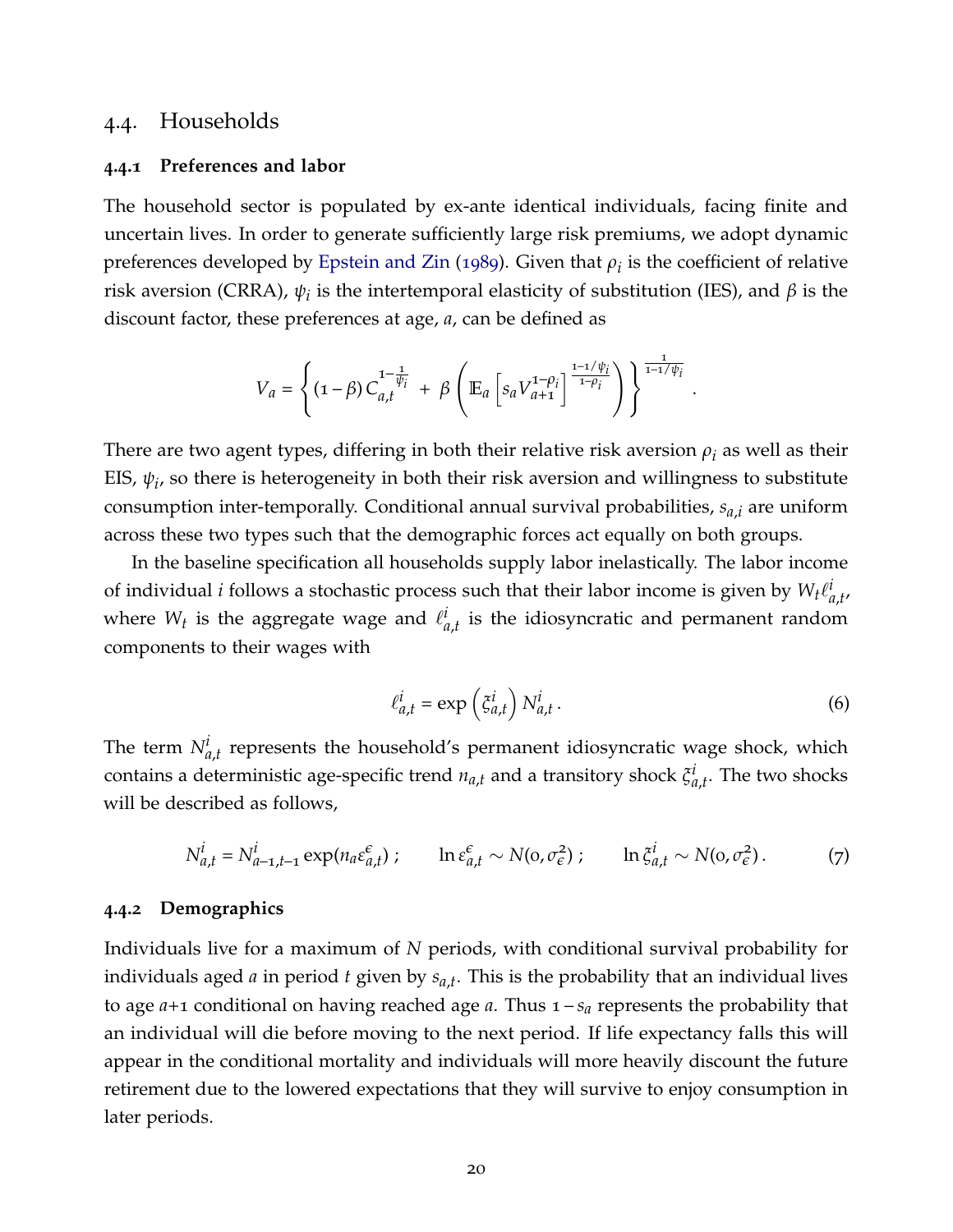Empirically fertility rates also change every year. The relative size of cohorts are a function of both the fertility rates as well as survival probabilities. Simply put each cohort is born a certain size and dies off at a certain rate. In our model not only are demographics exogenous, but since we run simulations for households in a fixed demographic period without simulating the transition we do not actually simulate a change in the underlying population from one steady state to the next.<sup>[12](#page-22-0)</sup> Rather we opt to keep population weights fixed in their respective years on their empirical values. This means that we lose the ability to study how agent's expectations regarding the future effect of population aging on asset returns may affect aggregates prices. While we believe that household's own expectations about their life-cycle and earnings within it matter (and we capture these in this model), we don't believe that households necessarily use expectations regarding the general equilibrium implications of aging in their investment decisions such that they would have a meaningful impact relative asset prices. In this sense it's possible that this simplification might improve the model's realism relative to one with more realistic dynamics if households do not perfectly respond to these slow moving structural trends, which seems plausible.

The [Human Mortality Database](#page-43-10) ([2019](#page-43-10)) provides information both on age-specific mortality as well as population sizes by age. The size of each age group is the share of that age in the HMD for a particular simulation year, normalized such that the sum of ages in model years (from the start of working life to *N*) sums to one. This normalization means that while we consider the effect of aging on the relative size of the workforce, we abstract from the effect of population growth more generally. We do this so as to emphasize the role of age specific life-cycle investment decisions, rather than long run population changes more broadly. For reasons described above, each simulation is a steady state that assumes these population shares and their age specific mortality rates. For future simulations we use five-year United Nations population projection data to generate these weights. We denote cohort sizes in a given period as  $\chi_{t}$ , which is a vector containing individuals of every age group at time *t*.

#### **4.4.3 Financial markets**

Households have access to two financial assets, a one-period riskless asset and a risky investment opportunity. Agents buy the risk-free asset for price  $P_t^b$ *t* , which returns one unit of the consumption good in the following period. Thus,

$$
R_t^B = \frac{1}{P_{t-1}^B} - 1.
$$

<span id="page-22-0"></span> $12$ As has been done very carefully in work such as Gagnon, Johannsen, and López-Salido ([2016](#page-43-4))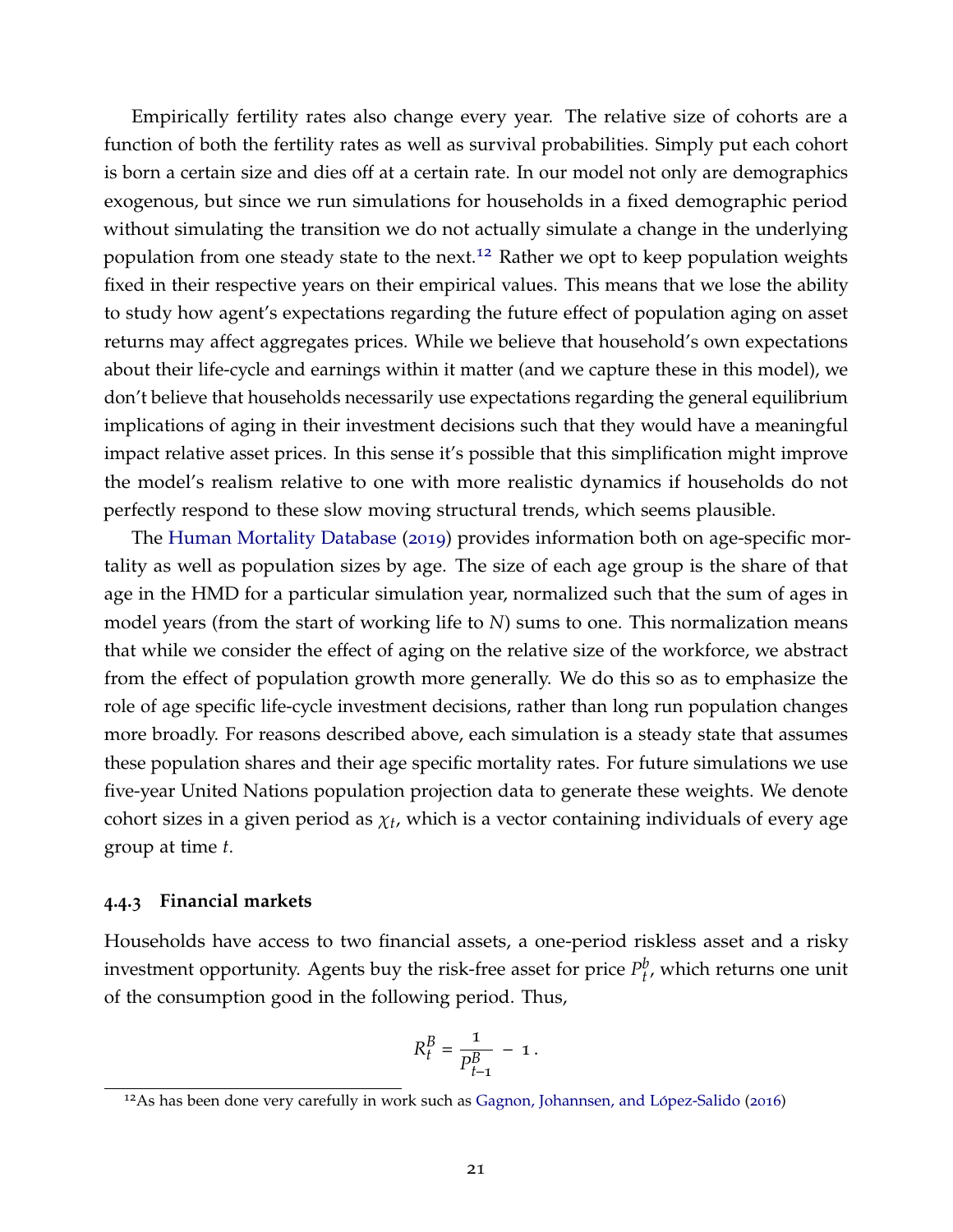The return on the risky asset is denoted by  $R_t^K$  $t<sup>k</sup>$ . Additionally, investors must pay a one time fixed cost, *F* the first time they invest in equity markets which scales with their permanent component of income  $N_{a,t}^i W_t$ . As in [Gomes and Michaelides](#page-43-12) ([2008](#page-43-12)) we interpret this cost as a combination of explicit costs associated with entering the market (e.g., brokerage fees) as well as an opportunity cost associated with acquiring information about the investment. This fixed cost is scaled by the permanent component of labor income,  $N_a^i$  and the aggregate wage, *Wt* . Mechanically this is useful to ensure non-participants in the model. This is a quantitatively useful way to achieve this separation mechanism.

#### **4.4.4 Household wealth**

Total liquid wealth can be consumed or invested in these two assets. Denote household wealth as cash-on-hand  $X_{a,t}$  and an indicator  $I_p^i$  to denote as 1 if the individual has not yet paid the participation cost, and has positive equity holdings, and zero otherwise. Then denote the wealth of a working individual of age *a* and at time *t* as

$$
X_{a,t}^i = K_{a,t}^i (1 + (1 - \tau_K)R_t^K) + B_{a,t}^i (1 + (1 - \tau_K)R_t^K) + \ell_{a,t}^i W_t - I_p^i F N_{a,t}^i W_t,
$$
\n(8)

where  $K^i_d$  $\frac{d}{dt}$  is the equity holding,  $B_d^i$  $a_{i,t}$  is the bond holding, and  $FN_{a,t}^i$   $W_t$  is the cost of entering equity markets, scaled by the permanent component of the income process. This is paid only the first time an equity investment is made (when  $I_p^i = 1$ ).

After retirement, individuals' wage income is replaced by the social security income, given by a fraction of their wage income at retirement. Additionally households are not able to borrow against future labor income, and cannot short any asset. During retirement years  $(a > R)$ , the individual's cash-on-hand is given by

$$
X_{a,t}^i = K_{a,t}^i (1 + (1 - \tau_K) R_t^K) + B_{a,t}^i (1 + (1 - \tau_K) R_t^K) + \lambda_{ss} \ell_{a,R}^i (1 - \tau_{ss}) W_t - I^i F N_a^i W_t, \qquad (9)
$$

where the inability to borrow or short is imposed by the constraints

$$
B_{a,t}^i \geq 0, \quad K_{a,t}^i \geq 0.
$$

### 4.5. Individual optimization

Households take prices as given and maximize utility of consumption and leisure given expectations about future aggregate wages and asset returns. A rational expectations equilibrium requires that agents accurately predict the values for wages and rental rates. In heterogeneous-agent models *without* aggregate risk in the style of [Aiyagari](#page-42-13) ([1994](#page-42-13)) this is not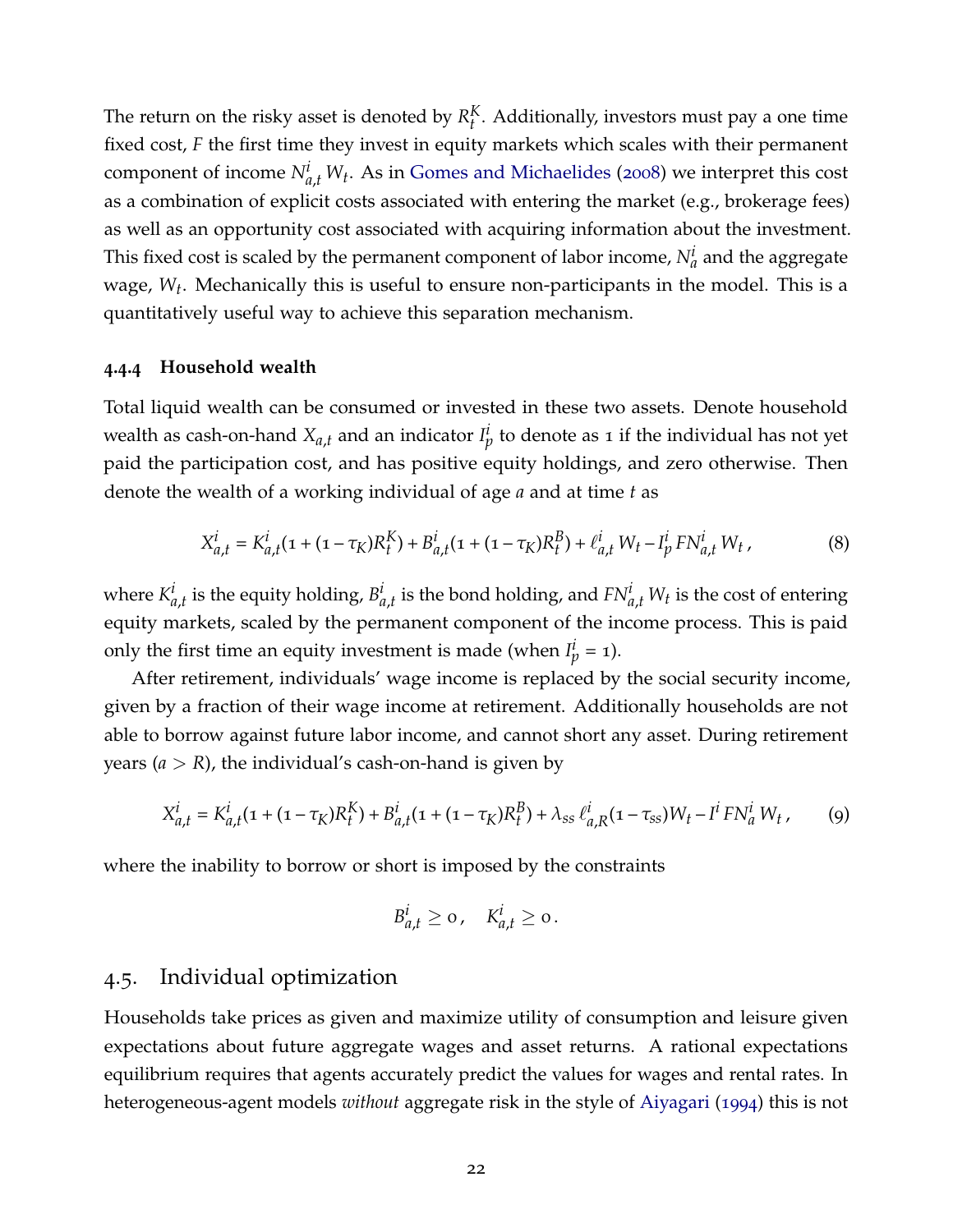a problem as mean zero idiosyncratic risk does not affect aggregate wages and rental rates. Since labor supply and capital stock are endogenous to household investment decisions in the presence of risky equity, we must employ an algorithm similar to that of [Krusell and](#page-44-17) [Smith](#page-44-17) ([1998](#page-44-17)).

The household optimization problem needs to include state variables that allow agents to forecast values for  $K_t$  and  $P_t^B$ *t* . While doing so exactly requires the infinite-dimensional wealth distribution, [Krusell and Smith](#page-44-17) ([1998](#page-44-17)) show that it is possible to approximate this with a small set of moments. This can be accomplished in our context using lagged values of aggregate variables  $K_t$  and  $P_{t+1}^B$  as well as realizations of the aggregate shock draw  $U_t$ and the stochastic depreciation draw *ηt* . These variables must now be state variables in the household value function, so

$$
K_{t+1} = \Gamma^{K}(K_{t}, P_{t}^{B}, U_{t}, \eta_{t+1}),
$$
  
\n
$$
P_{t+1}^{B} = \Gamma^{L}(K_{t}, P_{t}^{B}, U_{t}, \eta_{t+1}).
$$
\n(10)

# 4.6. Solving the household's problem

The individual's problem is solved for a stationary equilibrium where individual variables are normalized to the permanent component of household labor income  $N_a(G^{\frac{1}{1-\alpha}})$  and aggregate variables normalized by aggregate productivity growth (*G* 1–*α*  $t^{1-\alpha}$ ). Normalized variables are denoted by lowercase letters. The problem is

$$
V_a\left(x_{a,t}^i, I_p^i; k_t, \eta_t, U_t, P_t^B\right) =
$$
  
\n
$$
\max_{c_{a,t}^i, h_a^{i,t}, k_{a+1,t+1}^i, b_{a+1,t+1}^i} u_a(c_a, h_a) + \beta s_i \mathbb{E}_{a,t} \left[ \left(\frac{N_{a+1}^i}{N_a^i} G^{\frac{1}{1-\alpha}}\right)^{-1} V_{a+1}\left(x_{a+1,t+1}^i, I_p^i; k_{t+1}, \eta_{t+1}, U_{t+1}, P_{t+1}^B\right) \right],
$$

<span id="page-24-0"></span>subject to  
\n
$$
k_{a+1,t+1}^{i} \ge 0,
$$
\n
$$
b_{a+1,t+1}^{i} \ge 0,
$$
\n
$$
x_{a,t}^{i} = k_{a+1,t+1}^{i} + b_{a+1,t+1}^{i} + c_{a,t}^{i},
$$
\n
$$
x_{a+1,t+1}^{i} = \frac{k_{a+1,t+1}^{i}(1 + R_{t+1}^{K}) + b_{a+1,t+1}^{i}(1 + R_{t+1}^{B})}{(N_{a+1}^{i}/N_{a}^{i})(G^{\frac{1}{1-\alpha}})} + w_{t}e^{\epsilon_{i}} - I_{p}^{i}FN_{a}^{i}W_{t},
$$
\n
$$
R_{t+1}^{K} = R(k_{t+1}, U_{t+1}),
$$
\n
$$
w_{t+1} = W(k_{t+1}, U_{t+1}),
$$
\n
$$
k_{t+1} = \Gamma^{K}(k_{t}, P_{t}^{B}, U_{t}, \eta_{t}),
$$
\n
$$
P_{t+1}^{B} = \Gamma^{L}(k_{t}, P_{t}^{B}, U_{t}, \eta_{t}).
$$
\n(11)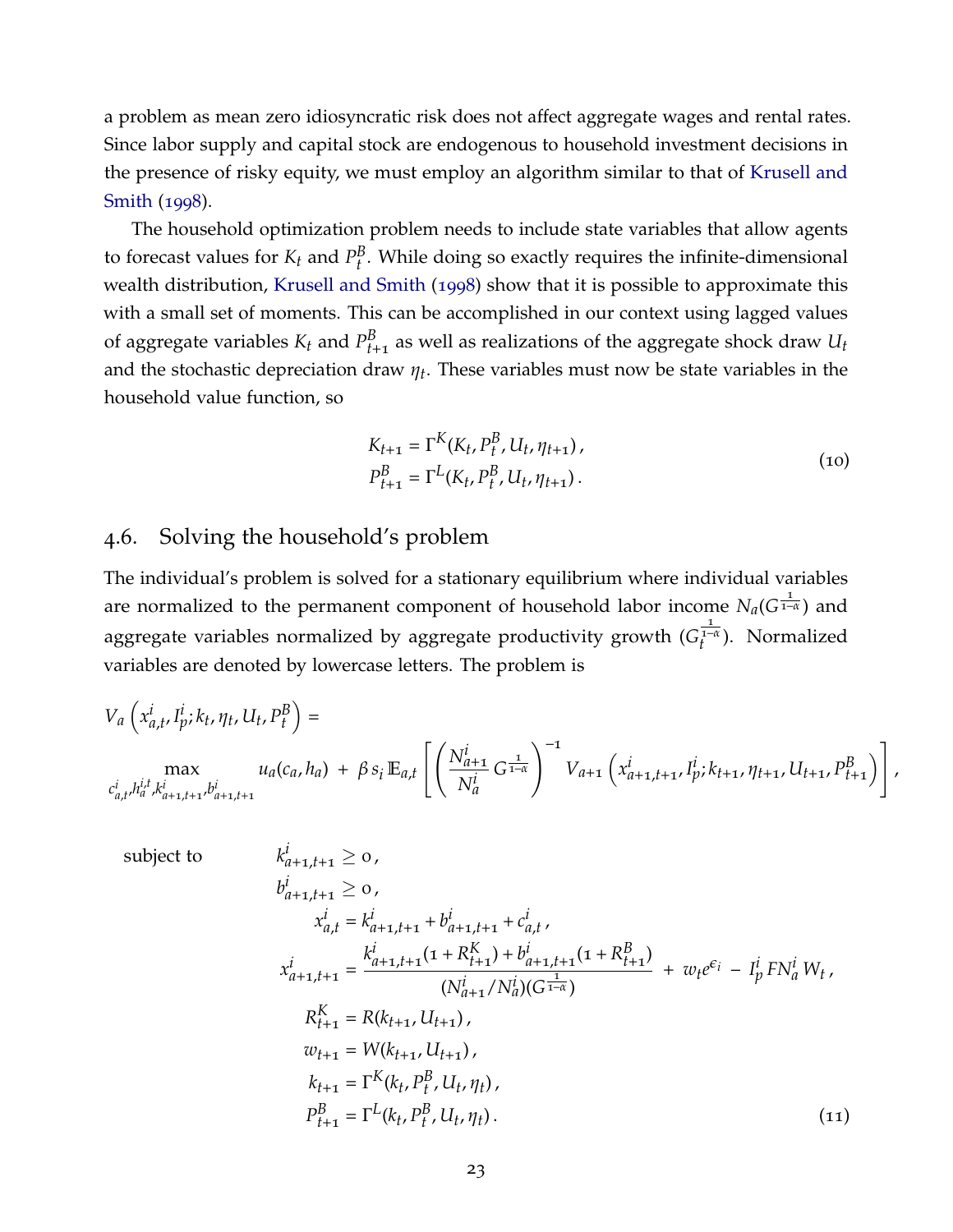# 4.7. Equilibrium

A steady-state equilibrium is a set of endogenously determined prices, value functions, and policy rules that are specific to age cohorts, and rational expectations by individual agents over the evolution of all endogenously determined variables. We then have:

**Households optimize:** Households follow cohort specific policy rules  $\{V_a, b_a, k_a\}_{a=1}^N$  which are consistent with their dynamic programming problem given by [Equation](#page-24-0) 11.

**Firm optimize:** Firms maximize profits by setting their MPK and MPL equal to their marginal costs  $R_t$  and  $W_t$ .

**Markets clear:** Aggregates are equal to the sum of individual decisions, with

$$
K_{t} = \int_{i} \int_{a} N_{a-1} k_{a,t}^{i} \chi_{i} da di,
$$
  
\n
$$
B_{t} = \int_{i} \int_{a} N_{a-1} b_{a,t}^{i} \chi_{i} da di,
$$
  
\n
$$
L_{t} = \int_{i} \int_{a} N_{a-1} \ell_{a,t}^{i} \chi_{i} da di,
$$
  
\n
$$
U_{t} K_{t}^{\alpha} L_{t}^{1-\alpha} = \frac{C_{t}^{G}}{C_{t}^{1-\alpha}} + (1+g)^{\frac{1}{1-\alpha}} K_{t} - (1-\delta) K_{t} + \int_{i} \int_{a} P_{a}^{i} c_{a,t}^{i} \chi_{i} da di.
$$
  
\n(12)

**Government balance:** Government obeys its own budget constraint each period, maintaining a given level of debt to GDP, as well the social security system at all times:

$$
\int_{i} \int_{a=0}^{a=R} \tau_{ss} l_a^i \chi_i da \, di = \int_{i} \int_{a=R}^{a=N} \lambda_{ss} \ell_{R,t} W_t \chi_i da \, di. \tag{13}
$$

**Prices:** Prices are verified in equilibrium.

Analytical solutions are not possible in in this model. In the following section we describe the solution method to solve for a stationary equilibrium computationally.

### 4.8. Solution method

- 1. Specify forecasting equations:  $\Gamma^K$  and  $\Gamma^{P^B}.$
- 2. Solve the household's problem, generating decision rules for each agent type taking prices as given and using forecasting equations to form expectations. All state variables are mapped into a discrete state space and optimal policy rules are solved by backwards induction from the final year of life.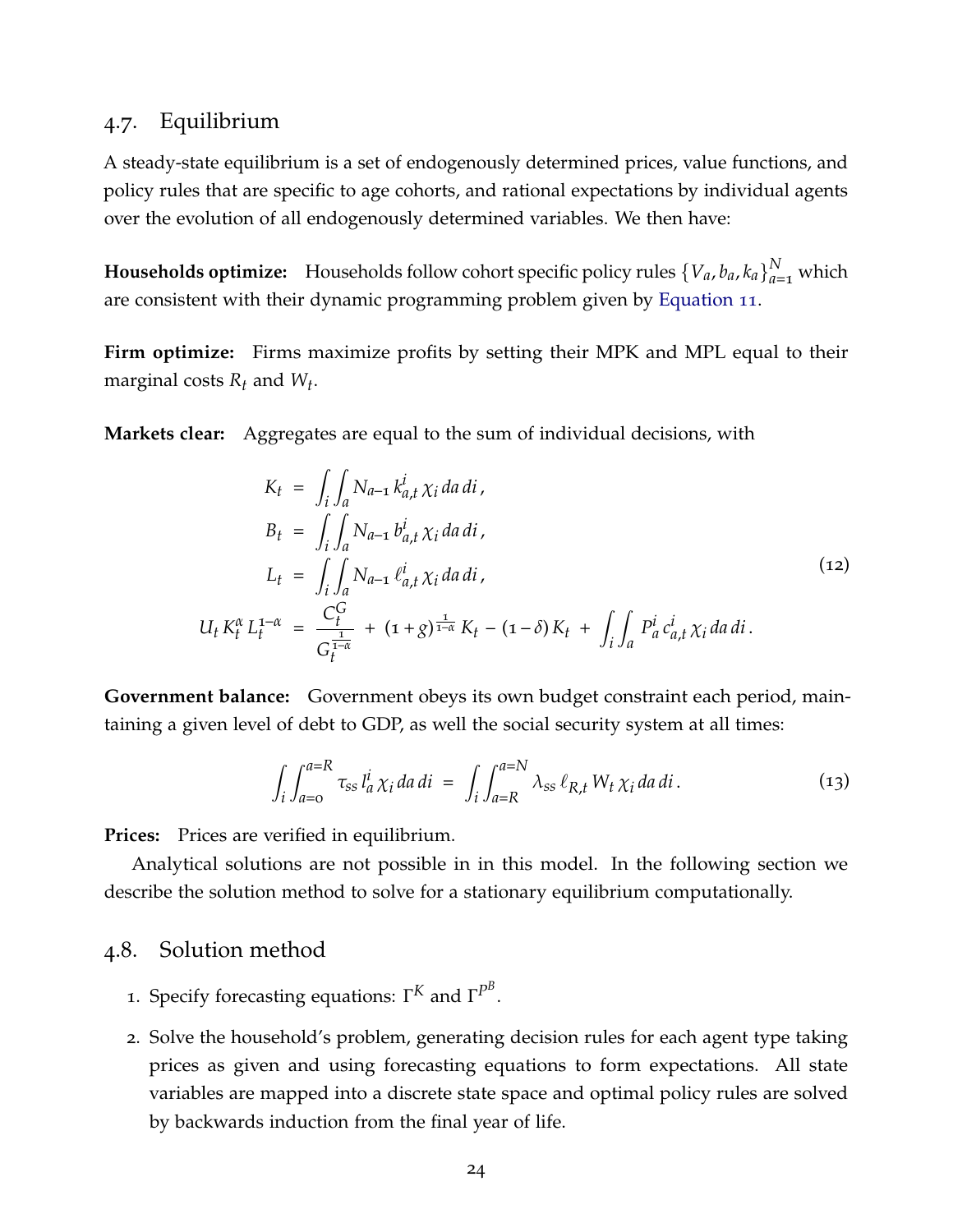- 3. Given policy functions in part 2, simulate the model for market clearing bond prices (2000 periods).
- 4. Use the simulated time series to update forecasting equations
- 5. Repeat steps 2–4 until convergence:
	- Markets clear:
	- Stable coefficients in the forecasting equations;
	- Stable equilibrium bond supply;
	- Forecasting with regression *R* <sup>2</sup> above <sup>99</sup>%.

## 4.9. Simulation

Realizations of the aggregate random shock are drawn from its two state Markov distribution and individual agents' decisions are simulated conditional on their individual draws from the log-normal productivity shock.

For each time period individual behavior is simulated for every possible bond price. Then individual demands are aggregated and linear interpolation is used to determine the market clearing bond price. This determines simulated state variables for next period decisions and the process is repeated. We simulate the long-run steady state of the economy under each demographic regime. While this abstracts from the real world transition dynamics it allows for comparison of demographic effects in a way that is computationally much less burdensome.

# 4.10. Updating the forecasting equations

Using the simulated time series, forecasting equations are estimated using OLS regressions. For each realization of the productivity shock *Ut* , and given known change in the employment population ratio  $\lambda_{t+1}$ , we simulate the following

$$
\ln(k_{t+1}) = \beta_{1,0} + \beta_{1,1} \ln(k_t),
$$
  
\n
$$
\ln(P_{t+1}^B) = \beta_{2,0} + \beta_{2,1} \ln(k_t) + \beta_{2,2} P_t^B.
$$
\n(14)

which for the baseline specification yields eight equations with separate coefficients to be estimated. Convergence of our simulation requires both that the  $R^2$  of each of these forecasting equations is greater than 99% under each set of aggregate states and equilibrium bond supply and all coefficients in forecasting equations converge.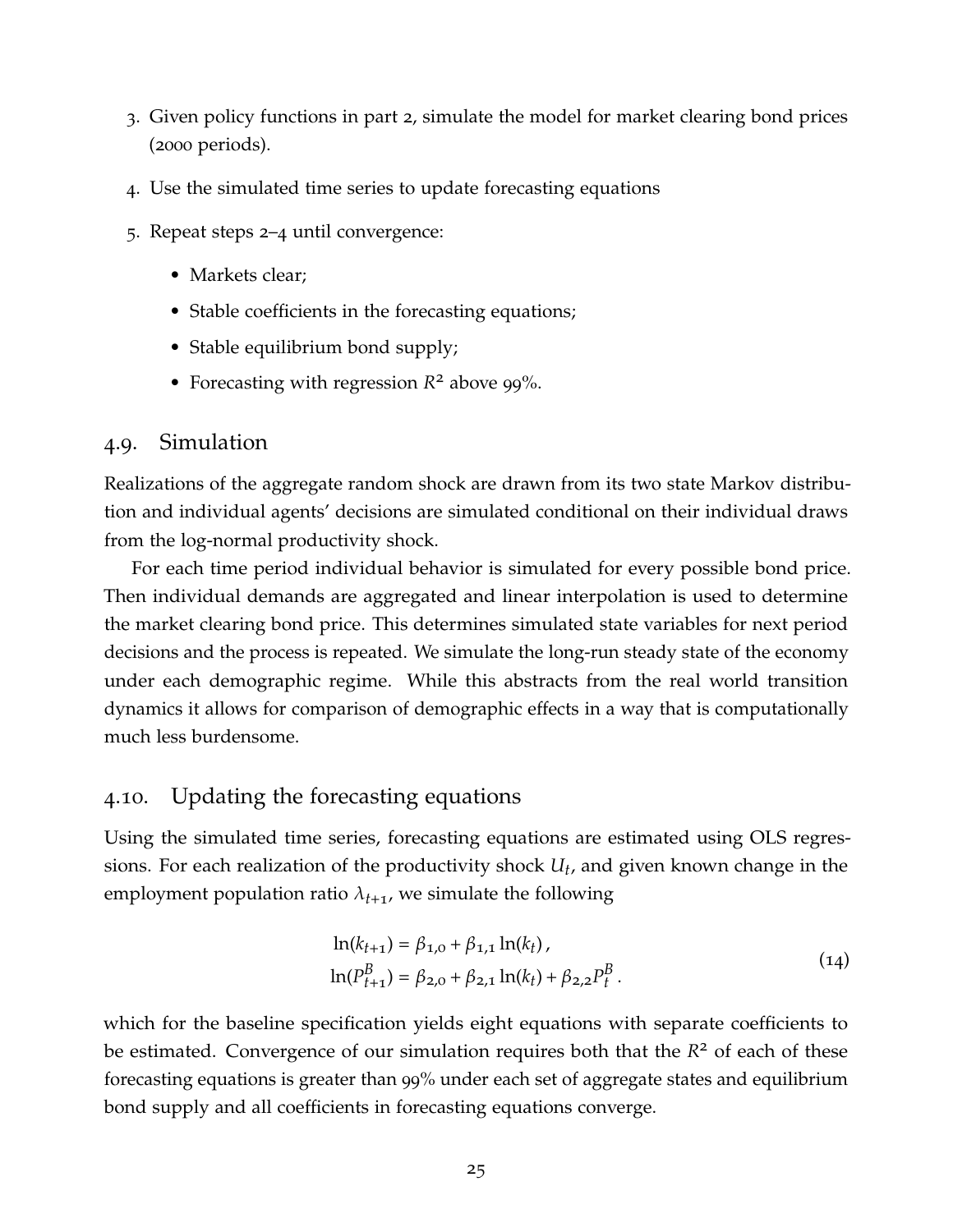## 5. Calibration

## 5.1. Demographics

Our key dimension of analysis is changing population structure. We take retirement age as exogenous, fixed at  $R = 65$ . We use annual conditional mortality rates as shown in [Figure](#page-27-0) 7. Conditional annual survival probabilities could be calculated from five-year groups using the method described in [Henriksen](#page-43-14) ([2015](#page-43-14)) in 2050. For historical values we use the annual conditional moralities for the United States in [Human Mortality Database](#page-43-10) ([2019](#page-43-10)). For demographic cohort weights, we similarly use HMD for historical data while using the United Nations data interpolated to annual frequency for future projections.

As noted above, for our quantitative estimation we calculate the general equilibrium conditional on the demographic state in a given year as if it were fixed permanently. Implicitly this assumes that individuals in our economy believe that the current demographic structure, and any impact it has on prices, will persist into the future. Quantitatively estimating the model along the entire transition path would be computationally burdensome and pose a set of challenges without, in our estimation, providing particularly insightful results relative to our current approach. Particularly if one believes that the effects that household expectations regarding the general equilibrium consequences of aging are a second order effect.

<span id="page-27-0"></span>

**Figure 7:** *Survival probabilities by age*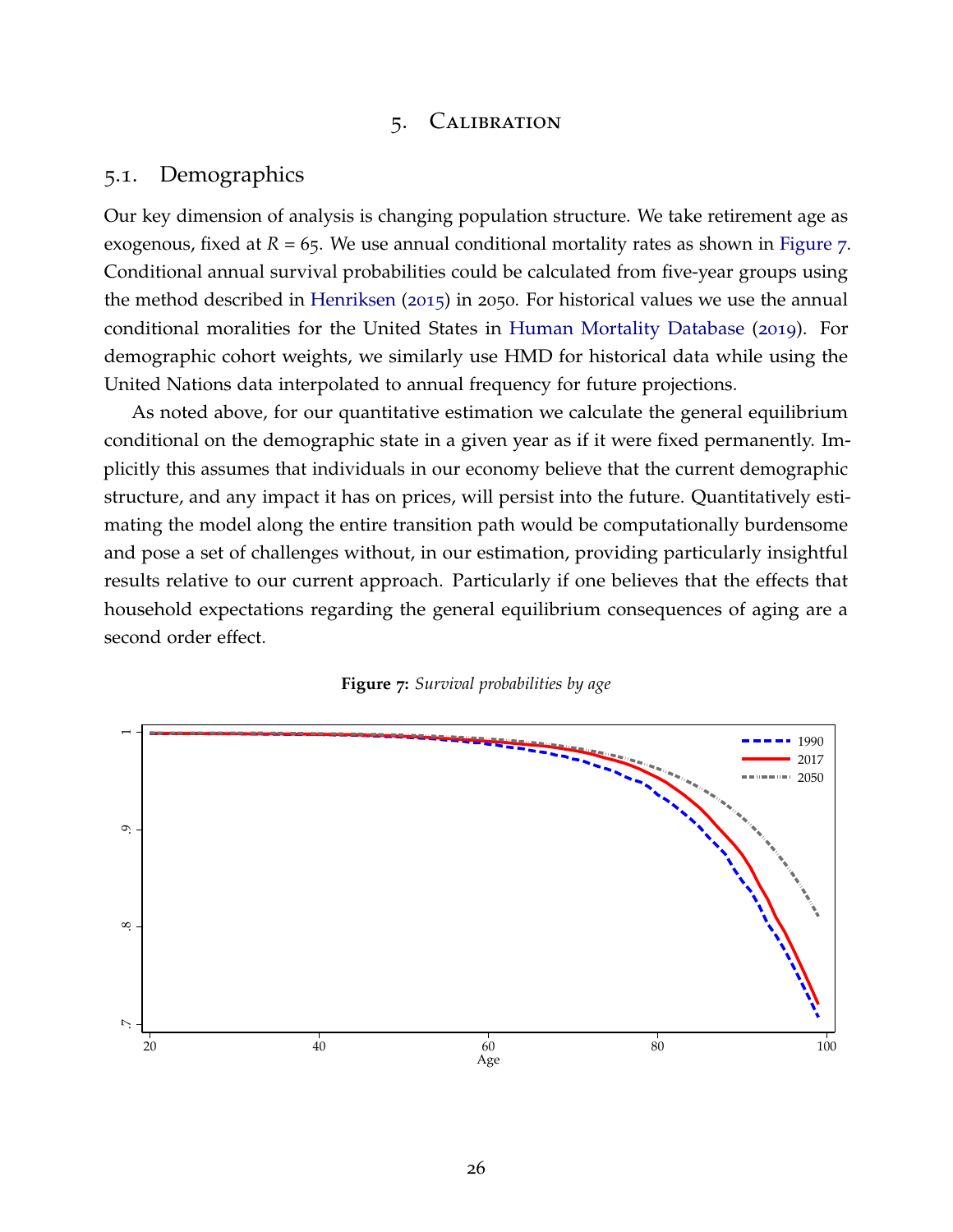We will show results for the model calibrated to four "steady state" demographic structures in: 1970, 1990, 2017, and 2050. These reflect the age structure and life expectancy (through age specific mortality) in these years. The results in 1970 provide something of a pre-boomer baseline as the oldest members of that cohort will be 24 at that time and small players in asset markets. Our focus will be on results from 1990 to 2017, as well as forecasts to 2050. These three are particularly important because 1990 represents an early year where the entire baby boomer cohort is participating in the labor force (at this point the youngest boomer is 26 years old). In 2017 boomers were at peak savings age with the youngest at age 53 and the oldest 71. By 2050 the age range of baby boomers is 86–104, almost completely aged out of the model, and the relatively "flat" age structure by then should not see dramatic change according to the UN predictions.

### 5.2. Household variables

We next describe the household, production and government calibration, with details shown in [Table](#page-29-0) 3.

There are two agent *types* in the economy who differ along two dimensions. The first type has low risk aversion, with CRRA  $\rho_A = 1.1$ , and low elasticity of inter-temporal substitution, with EIS  $\psi_A$  = 0.05. The second agent has higher CRRA, with  $\rho_B$  = 12, as well as higher EIS, with  $\psi_B = 0.15$ . Both agents have the same discount factor  $\beta = 0.98$ . Giving type A agents low risk aversion causes a reduction in early life savings due to lowered precautionary motive. A low EIS also limits life-cycle savings to smooth consumption. They thus accumulate relatively little in mid-life in preparation for retirement, with some small savings around the retirement age in an effort to smooth the consumption path from working wages to social security income. These effects induce them to endogenously accumulate little in the way of savings, with the members of this type generally being "hand-to-mouth". For those with savings a fixed participation cost induces them to rarely hold equity.<sup>[13](#page-28-0)</sup> Type B agents will endogenously act as the major participants in both asset markets and, in most specifications, are the only holders of equity. We assume an equal share of these agent types for simplicity.

We believe these are reasonable parameters. [Guvenen](#page-43-15) ([2006](#page-43-15)) shows that limited stock market participation along with EZ preferences can reconcile disagreement with the macro literature on EIS parameters. This disagreement stems from micro consumption data often implying EIS close to zero and macro correlations implying a value close to 1. Models with limited participation can remedy this by separating the effect of the average consumer from

<span id="page-28-0"></span><sup>&</sup>lt;sup>13</sup>Some do in later year simulations as the ERP rises and safe assets return negative rates, but still a small share of this agent type, and in all simulations they make up a trivial size of aggregate equity holdings.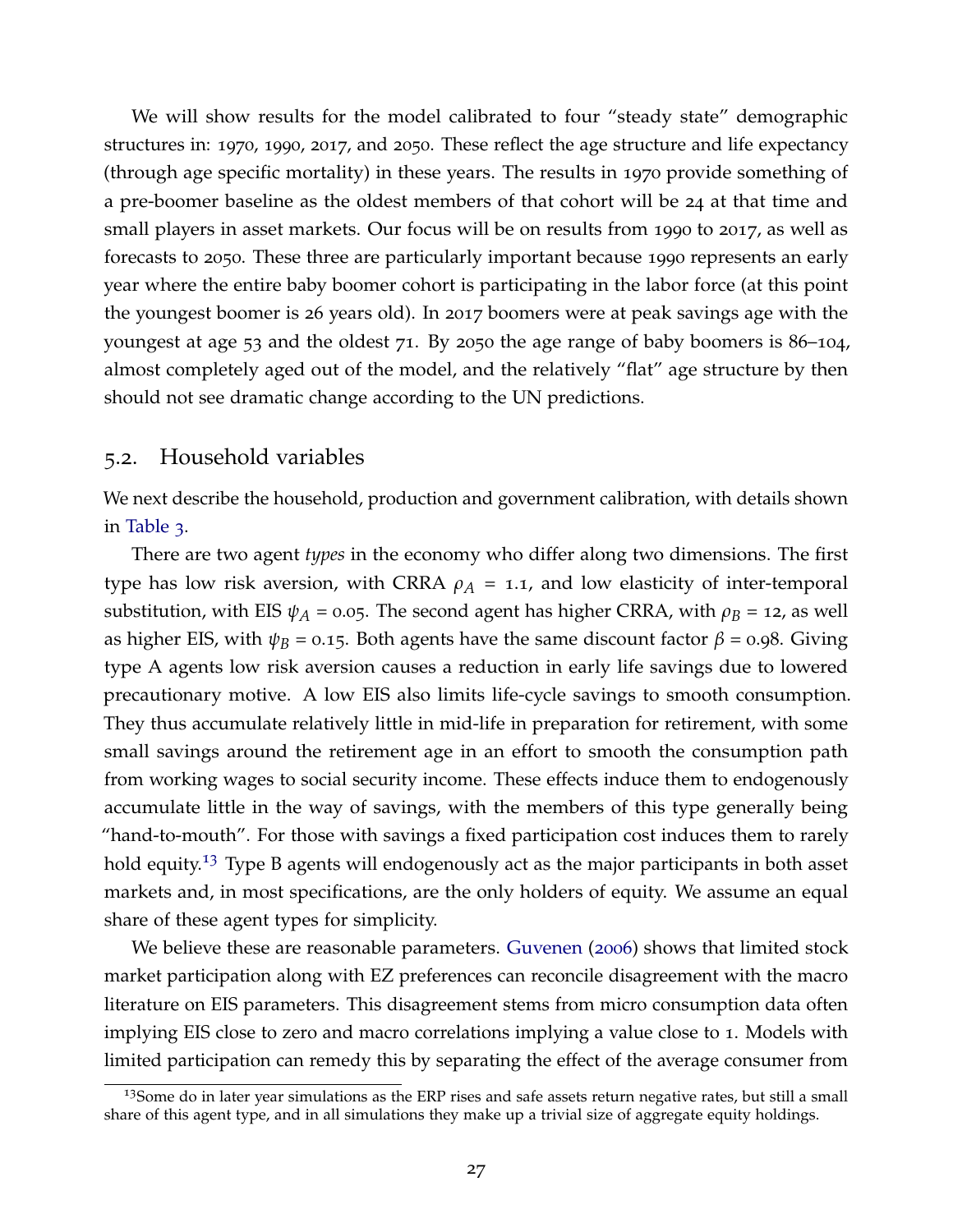<span id="page-29-0"></span>

| Household                            |                                                |                                                                 |
|--------------------------------------|------------------------------------------------|-----------------------------------------------------------------|
| β                                    | Time discount rate                             | 0.98                                                            |
| $\rho^A, \rho^B$<br>$\psi^A, \psi^B$ | Risk aversion type-A, type-B                   | 1.1, 12                                                         |
|                                      | EIS type-A, type-B                             | 0.05, 0.15                                                      |
| $n_a$                                | Age-specific trend parameters                  | $\{ 0.174, -0.237, 0.00611 \}$                                  |
| $S_i$                                | Age-specific mortality rate                    | <b>HMD or UN Forecasts</b>                                      |
| $\chi_i$                             | Cohort size                                    | <b>HMD or UN Forecasts</b>                                      |
| Production                           |                                                |                                                                 |
| $\alpha$                             | Capital share                                  | 0.36                                                            |
| $\delta$                             | Depreciation                                   | 0.10                                                            |
| $\sigma_U$                           | Volatility of aggregate productivity           | 0.01                                                            |
| $\varsigma$                          | Depreciation shock (scaling std. normal)       | 0.15                                                            |
| $\prod$                              | Aggregate shock process                        | $\begin{array}{ c c c c }\n2/3 & 1/3 \\ 1/3 & 2/3\n\end{array}$ |
| Government                           |                                                |                                                                 |
| $B^S$                                | Supply of government bonds, fraction of output | 0.60                                                            |
| $\lambda_{\rm{SS}}$                  | Social security replacement rate               | 0.40                                                            |

**Table 3:** *Calibration*

that of the average investor. Both of our preference parameters for the EIS across agents are quite conservative (0.05 and 0.15), and they are consistent with the empirical literature. In particular we choose them to match [Best, Cloyne, Ilzetzki, and Kleven](#page-42-14) ([2020](#page-42-14)), who show that the average EIS is roughly 0.1, with little variation across the population. Given we have equal shares across types our economy has an average EIS that is exactly 0.10, and is not dramatically different between agents. [Barsky, Juster, Kimball, and Shapiro](#page-42-15) ([1997](#page-42-15)) find a lower bound of the EIS of close to zero and an average upper bound of roughly 0.36 with a mean of 0.18, so our estimates are conservative by their measure. Increasing the EIS for type-B agents would increase the size of the equity risk premium across all demographic specifications. [Barsky, Juster, Kimball, and Shapiro](#page-42-15) ([1997](#page-42-15)) also measure a mean risk tolerance of 0.24. The reciprocal of this, 4.2 is the harmonic mean risk aversion in their sample. This is much smaller than the arithmetic mean estimate for risk aversion, 12.1, due to substantial heterogeneity in their estimated risk tolerance across groups. We choose  $\rho^B$  = 12 for Type-B agents to match this average risk aversion estimated among stockholders in their sample, setting  $\rho^A$  = 1.1. With equal weights the average risk aversion in our model is 6.55.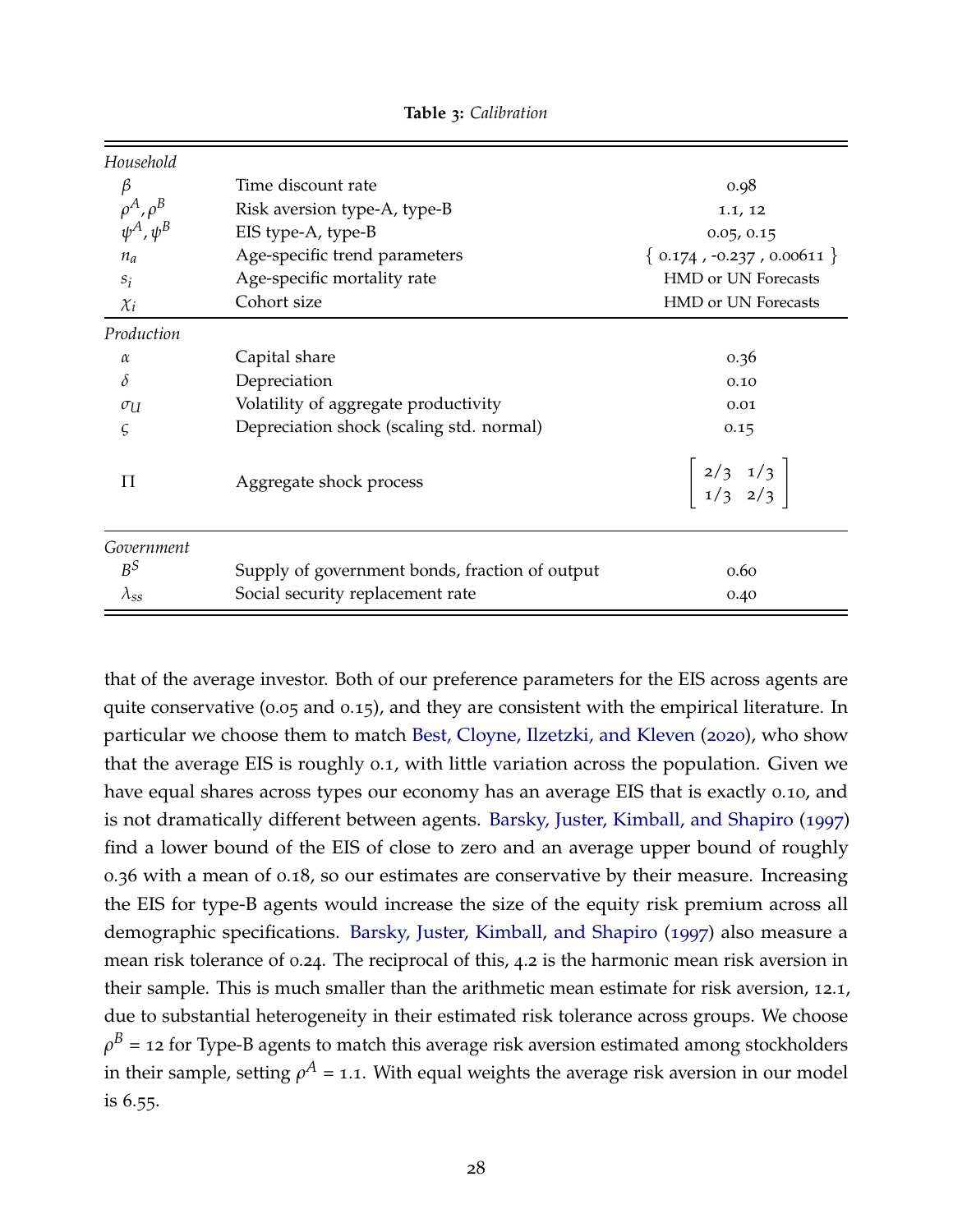<span id="page-30-0"></span>

#### **Figure 8:** *Age-specific wage calibration*

The household earnings process has an age-specific trend, *na*, which is calibrated to match the average for the PSID similar to [Cocco, Gomes, and Maenhout](#page-42-4) ([2005](#page-42-4)), [Huggett](#page-43-16) [and Kaplan](#page-43-16) ([2016](#page-43-16)), and others. We fit a third order polynomial on the life-cycle income process with year fixed effects. [Figure](#page-30-0) 8 shows both the sample mean of log earnings over the working life as well as our fitted model. The volatility of idiosyncratic income shocks are set to 10% per year, in line with estimates used in [Cocco, Gomes, and Maenhout](#page-42-4) ([2005](#page-42-4)).

The fixed cost of participation is set such that it corresponds to 8% the household's expected annual income. [Moskowitz and Vissing-Jørgensen](#page-44-18) ([2002](#page-44-18)) suggest per-period costs that are approximately \$75–\$200 each year. Our one time fixed cost is quite large, relative to that, but may capture other non-pecuniary costs that agents face.<sup>[14](#page-30-1)</sup> Our estimate is similar to other estimates using limited participation, particularly [Gomes and Michaelides](#page-43-12) ([2008](#page-43-12)) whose baseline cost is 6%, though they show that a choice of 2.5% also works with a change in preference parameters. As in their work our average participation is endogenous to the choice of agents to enter equity markets. Under 1990 demographics, this will slit evenly across the two agent times and so 50% of households will participate in equity markets over their lifetime, this increases as risk free rates are pushed toward zero and it becomes optimal for the some of the higher income low EIS agents to pay the fixed cost to participate in equity markets.

<span id="page-30-1"></span><sup>14</sup>Such as information costs.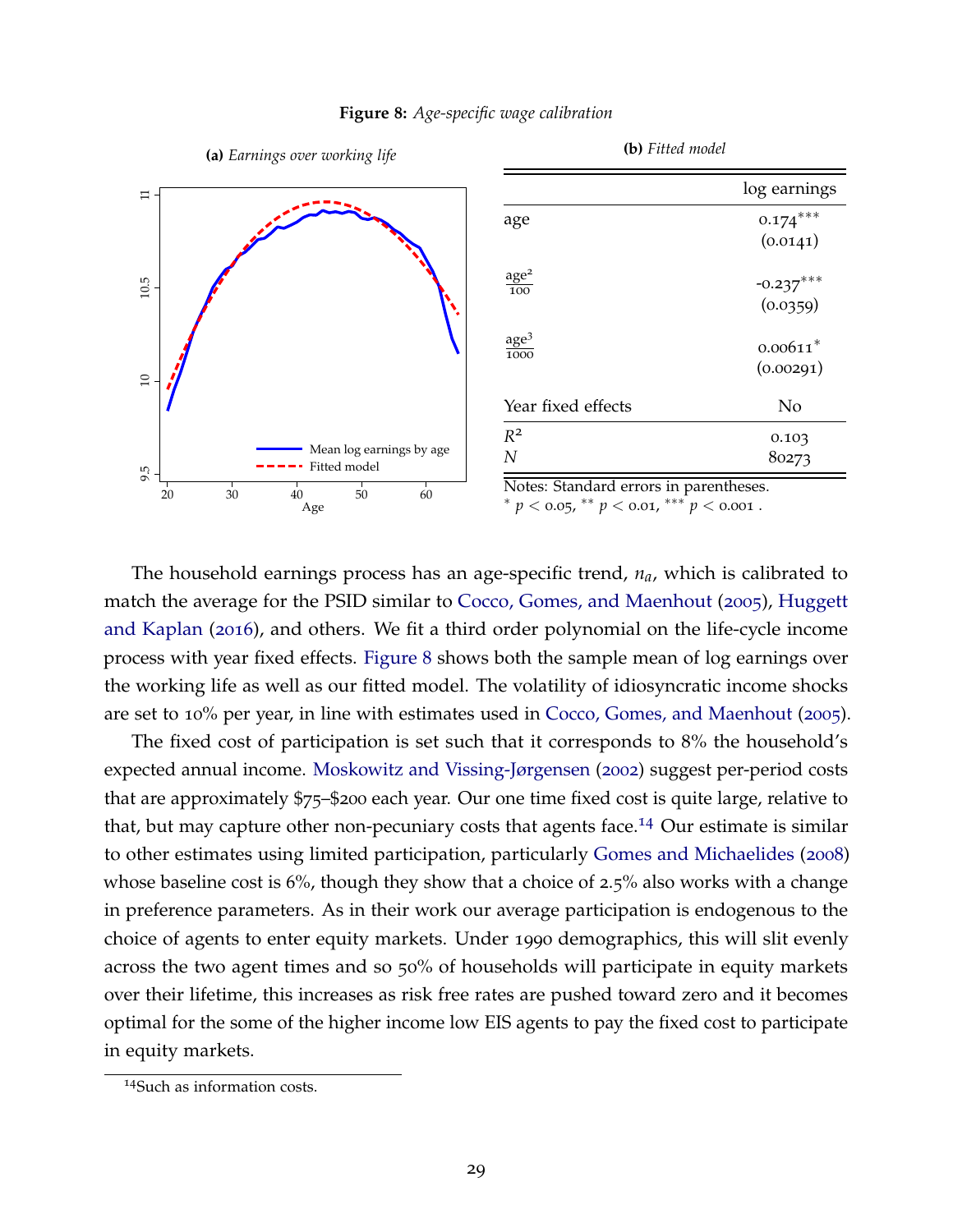

<span id="page-31-0"></span>

# 5.3. Aggregate and government variables

In order to match a business cycle duration that is on average six years, the two state Markov process for aggregate productivity is given by

$$
\Pi = \left[ \begin{array}{cc} 2/3 & 1/3 \\ 1/3 & 2/3 \end{array} \right]. \tag{15}
$$

The volatility of aggregate productivity, (*σu*), is set at 1%. Capital's share of output is set to 36%, and depreciation is 10%. The volatility of asset returns is predominantly determined by *ς*, which is set at 15%.

We set the net positive supply of government bonds to be a constant share of GDP. While government debt has risen substantially over the period of study, the share held by the domestic non-bank public has remained relatively low and has seen substantially less variation. We calibrate this using Treasury debt held by the domestic non-bank investors using data from the Federal Reserve, Financial Accounts of the United States. We sum all debt held by: households, government retirement accounts, private pension funds, money market funds, mutual funds, ETFs, and closed end funds.

The observed postwar path of this non-bank treasury debt measure is shown in [Figure](#page-31-0) 9 along with the overall level of treasury debt to GDP. For our benchmark model we set this at 60% of equilibrium GDP and constant over time. This is roughly the average of total treasury debt to GDP from 1990 to 2017, which is 57%. A lower value would put further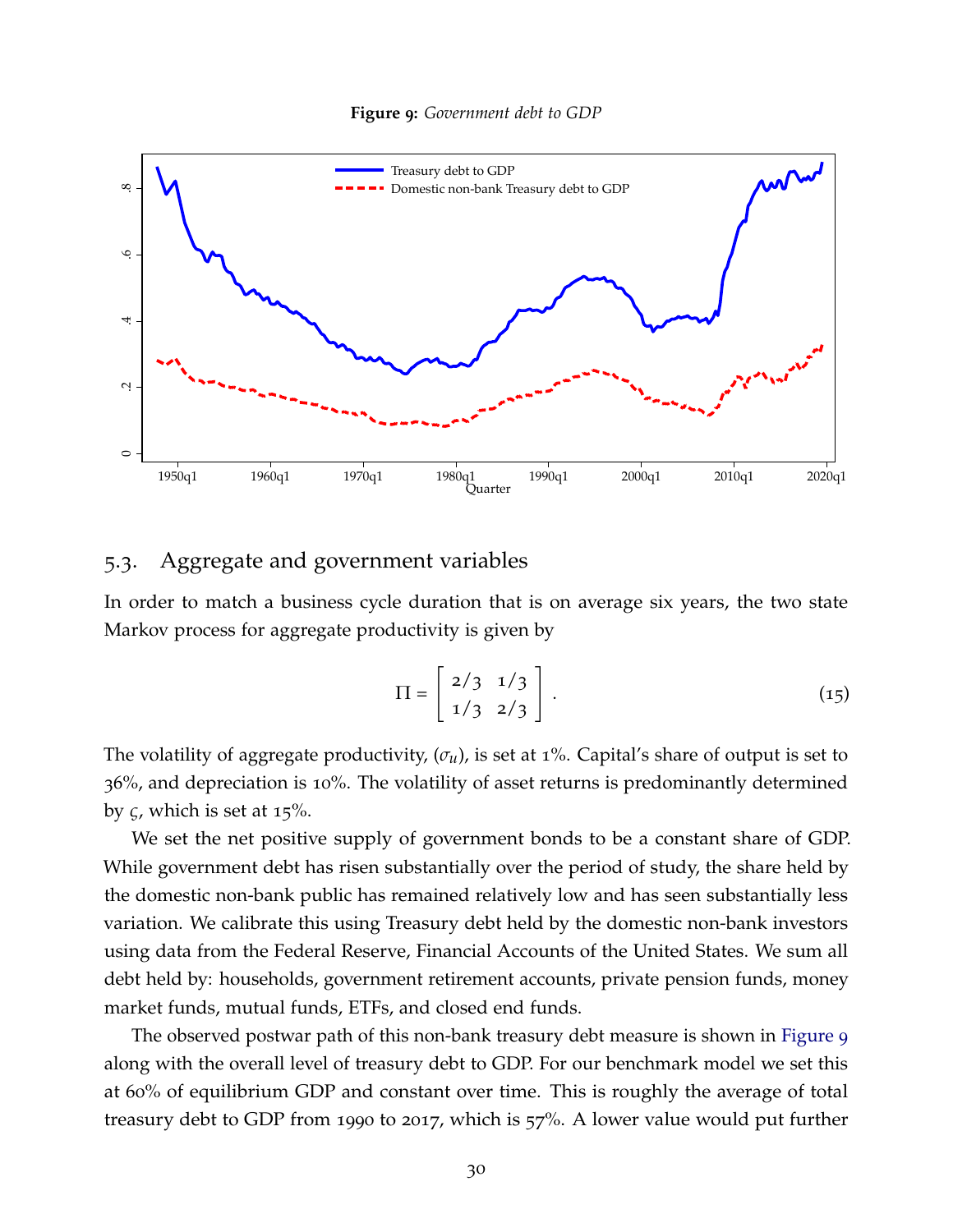downward pressure on safe rates in all model simulations as safe assets become scarcer.[15](#page-32-0)

Conversely, allowing time variation with a rising supply of government debt, as has been the case since the 2000s, would put further upward pressure on safe rates in the recent years, relative to our benchmark, which would allow our model to more closely match reality (below, in the benchmark results, our model over-predicts the fall in safe rates). We nonetheless prefer our benchmark, as it provides transparency as to what can be achieved in a model without assuming a path for the bond-supply response.

While a fixed relative bond supply is a strong and unrealistic assumption, we feel it is the only way to understand the impact of demographics directly, all else equal. We also tested the model using lower values for bond supply.<sup>[16](#page-32-1)</sup> While this has level effects on safe and risky returns, the effect on ERP is small. We note that while we fix bonds as a share of output, our model simulations will see changes in the bond supply, indeed fairly large increases over time. These come from endogenous demographic effects on output that arise from changes in capital holdings.

The retirement social security transfer: *λss* is set at 0.4 using the same parameter as the benchmark model in [Kitao](#page-44-15) ([2014](#page-44-15)): roughly the average benefits over average earnings. The social security tax is set to clear the government's requirement to balance the social security budget. This comes to about 15%, but increases as the employment-population ratio shrinks. A model with more sophisticated government actions might wish to understand how aging affects the increased supply of safe debt to finance social security into the future. For simplicity we also abstract from accidental bequests, which occur due to early death, by assuming that the government taxes assets at 100% upon death.

# 6. Results

We now describe the results that come from the calibration of this model. We solve and simulate the model under a number of different demographic structures. As mentioned these represent a steady state where the demographic structure is stable.

## 6.1. Assets

In [Figure](#page-34-0) 10a, we show the average cash-on-hand wealth across the age distribution in model simulations under the 1990 and 2017 demographic structures. We see that overall households are saving more in 2017. This is largely due to significant increases survival

<span id="page-32-0"></span> $15$ Such scarcity can induce dramatic changes in stock market participation among type-A (non-participating) agents into equity markets as safe rates are pushed strongly negative territory.

<span id="page-32-1"></span><sup>&</sup>lt;sup>16</sup>Specifically testing our  $B^S$  parameter in the range of:  $45\%$ –55%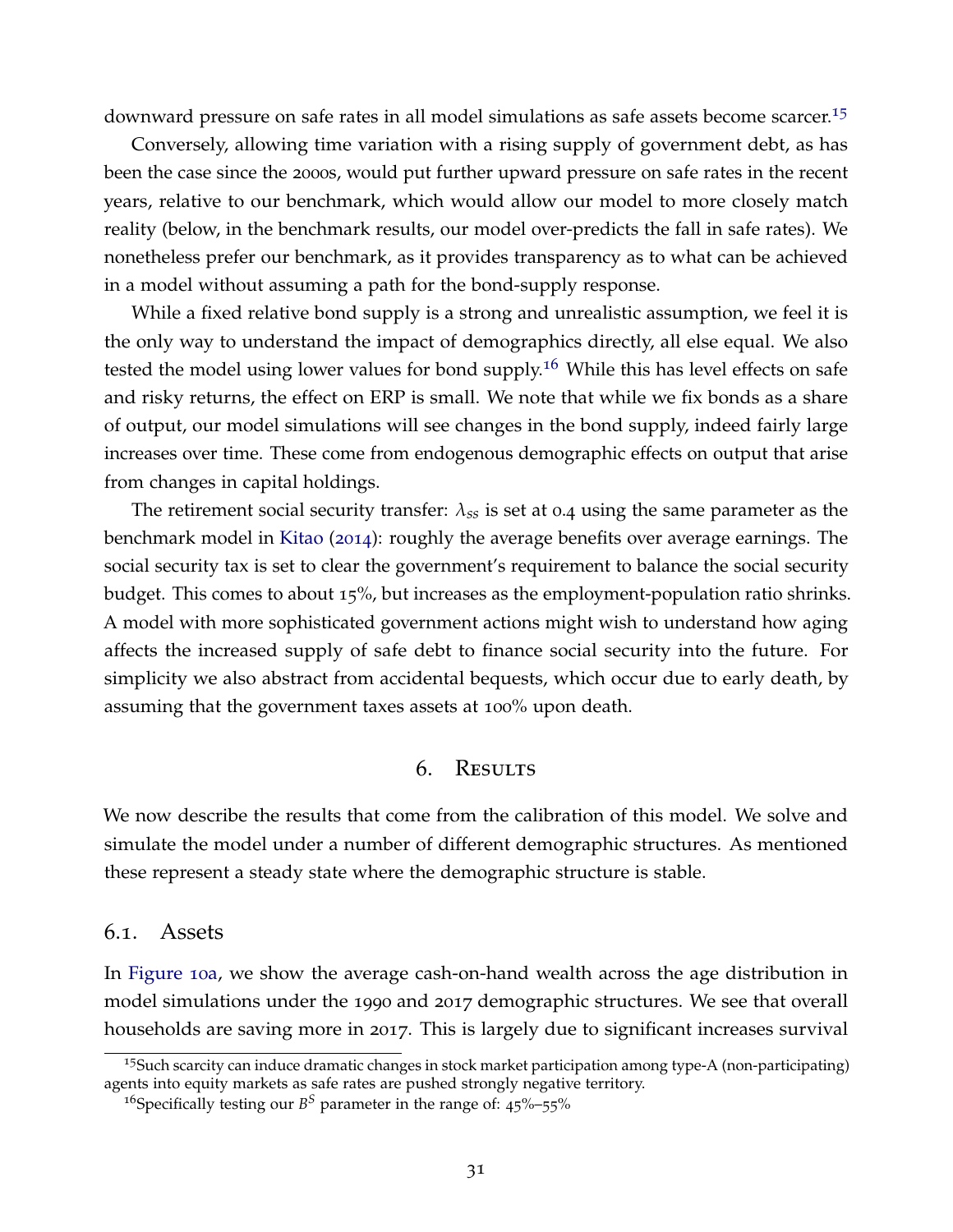probabilities in 2017 relative to 1990, particularly among old households. The general "hump" shape reflects the accumulation of wealth as individuals both buffer against idiosyncratic shocks and build up savings that can then be drawn down in retirement.

[Figure](#page-34-0) 10b and [Figure](#page-34-0) 10c show a striking result. Average stock and bond holdings across ages differ dramatically between these two demographic structures as households accumulate more financial wealth by retirement. The life-cycle preference to hold more safe assets is quite strong in the periods just before, and in, retirement. We see that older age households now even hold on average *fewer* safe assets relative to equity in 2017. The change in shape of these average holdings should work against our expected effect of rising equity risk premia, but is also an expected response if the safe rate is falling. As the safe rate is driven down (as we shall see), with large fractions of households in old age, general equilibrium effects will push households to endogenously choose to hold higher fractions of relatively more attractive equity. Given we don't change the riskiness of equity between the two periods, it is natural that these equilibrium forces would work in this direction.<sup>[17](#page-33-0)</sup> Rising life expectancy likely mutes some of this effect as households desire to self-finance part of their retirement income for a longer expected period in 2017 than in 1990.

It would be tempting to look at [Figure](#page-34-0) 10b and [Figure](#page-34-0) 10c as a sign that demand for safe assets has fallen. This is not the case. The increasing *cohort effects* of rising population weights in these high saver groups offset the declines in average bond holding by age. The supply of bonds is fixed as a share of GDP in this model. Because of the large increase in equity holdings between the periods, capital increases, which is clear from [Figure](#page-34-0) 10b. It turns out in equilibrium that this offsets the slight decline in labor force between these periods such that output rises. As such the total supply of bonds is actually *higher* in the 2017 calibration of the model. Once again, this is an equilibrium force that works against our expected result, as higher supply of bonds from the government (due to higher output and a fixed Debt/GDP) should work to increase safe return, all things equal. To use partial equilibrium logic, the demand for bonds has risen, while the supply has also risen. If the price (return) rises (falls) then the increase in demand must have dominated.

[Figure](#page-34-0) 10d shows the share of equity in the financial wealth of individuals. For clarity this is the average across age of *total wealth* held in equity. Since most type-A households do not participate, if we averaged across agents this would be closer to 0.5, however this would be deceptive as type-B households also hold the vast majority of wealth in the model economy, particularly early in working life. As with all of our financial wealth dynamics, these patterns are strongly dominated by the type-B agents who are endogenously the only

<span id="page-33-0"></span><sup>17</sup>Unlike [Marx, Mojon, and Velde](#page-44-5) ([2019](#page-44-5)) who find little variation in the ERP without allowing for time varying changes to the relative riskiness of equity.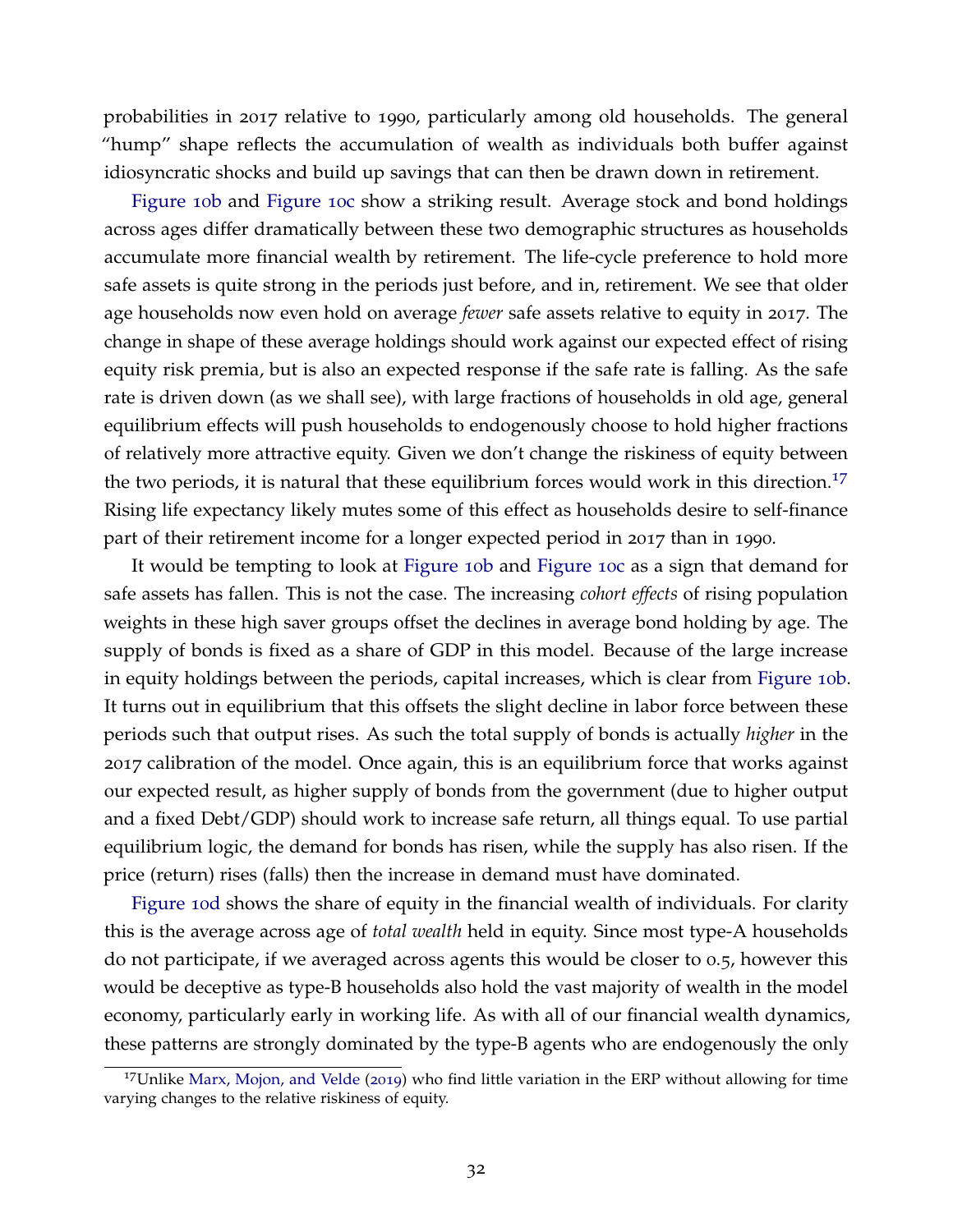<span id="page-34-0"></span>

# **Figure 10:** *Financial wealth in the model: average by age*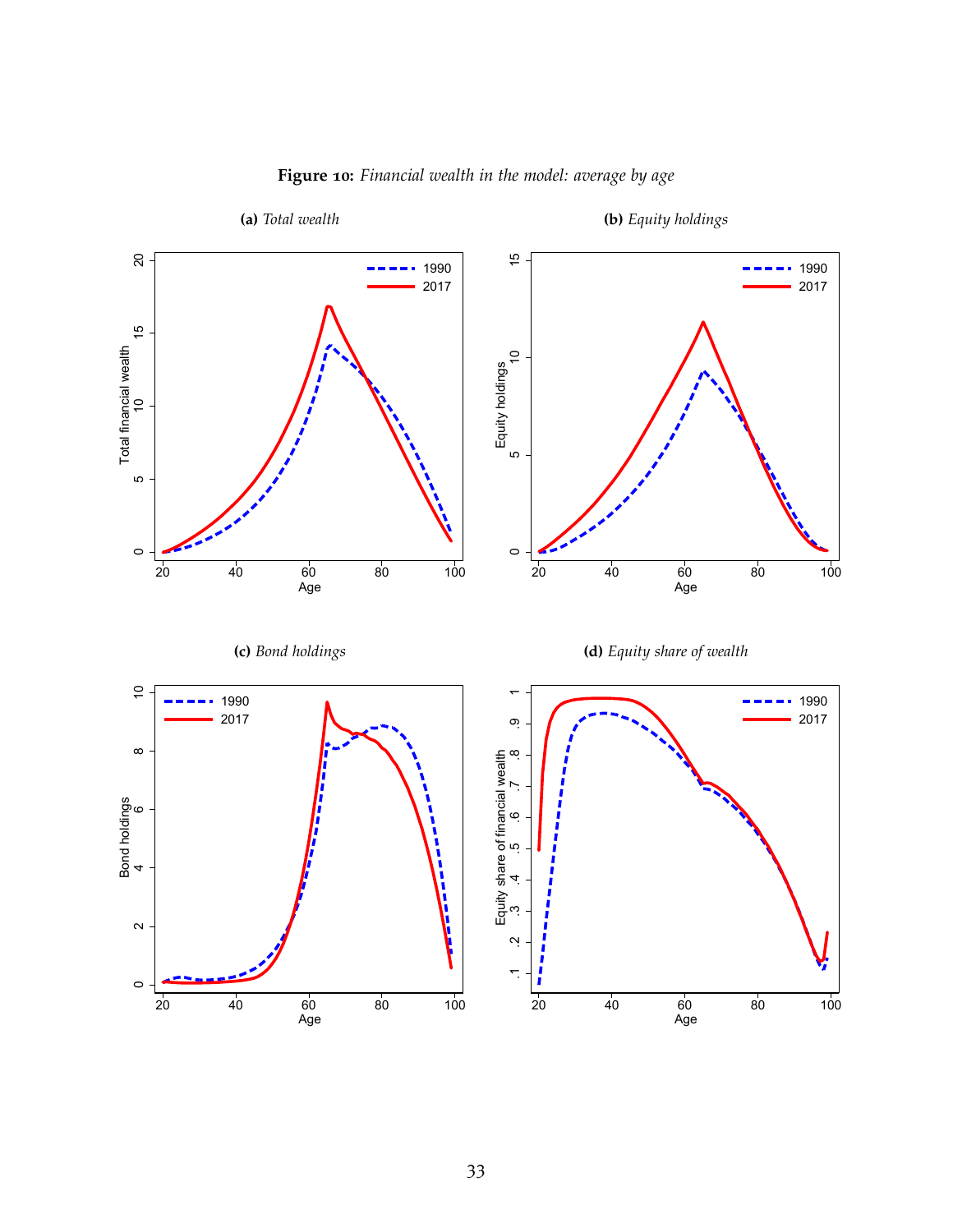<span id="page-35-0"></span>

|                             |                             | Model                 |                       |                       |                       |
|-----------------------------|-----------------------------|-----------------------|-----------------------|-----------------------|-----------------------|
|                             |                             | 1970                  | 1990                  | 2017                  | 2050<br>(projected)   |
| Equity return, mean<br>s.d. | $r_e$<br>$\sigma_e$         | $7.05\%$<br>$15.41\%$ | $8.10\%$<br>$15.44\%$ | $2.57\%$<br>$15.20\%$ | $0.89\%$<br>$15.19\%$ |
| Safe return, mean<br>s.d.   | $\bar{r}_{f}$<br>$\sigma_f$ | $4.93\%$<br>4.19%     | $6.00\%$<br>$4.26\%$  | $-0.28%$<br>$4.11\%$  | $-2.49%$<br>$3.60\%$  |
| ERP                         | $\overline{rp}$             | $2.12\%$              | $2.10\%$              | $2.85\%$              | $3.38\%$              |

(with brief exception) holders of equity, and who have considerably more asset wealth than type-A agents. This is extremely high in early years as individuals have relatively small wealth and are accumulating large amounts of equity, and because the participation rate is near zero for type-A agents

This share falls somewhat dramatically as retirement approaches with a brief reversal driven by the peak in bond holdings seen in [Figure](#page-34-0) 10d. On closer inspection this seems to be due to the resolution of labor income uncertainty, which becomes a certain social security payment upon retirement. All precautionary saving motives against labor income risk disappear and households reallocate accordingly. After this households resume drawing down their share of equity, though at a faster rate in 1990. In 2017 this is more pronounced due to both general equilibrium forces, as above, and the fact that lower mortality increases the net present value of this stream of social security payments substantially making a household's average future income relatively "safer." Once again this might work against our expected result, encouraging a slower draw-down of risky asset holdings. If we saw this share fixed at 1990s level our effects on the ERP and safe rates should be amplified, though the difference between these curves is small in our preferred calibration.

#### 6.2. Returns

In [Table](#page-35-0) 4 we present the baseline results for returns from our model simulations. The table reports the mean and standard deviation of equity return and the risk free rate in each simulated economy under four past demographic conditions and also under projected population demographics in 2050.

The model clearly replicates the rise in the ERP seen in the data since 1990. From a level of 212 bps in the 1970 calibration, the ERP remains level under 1990 demographics (210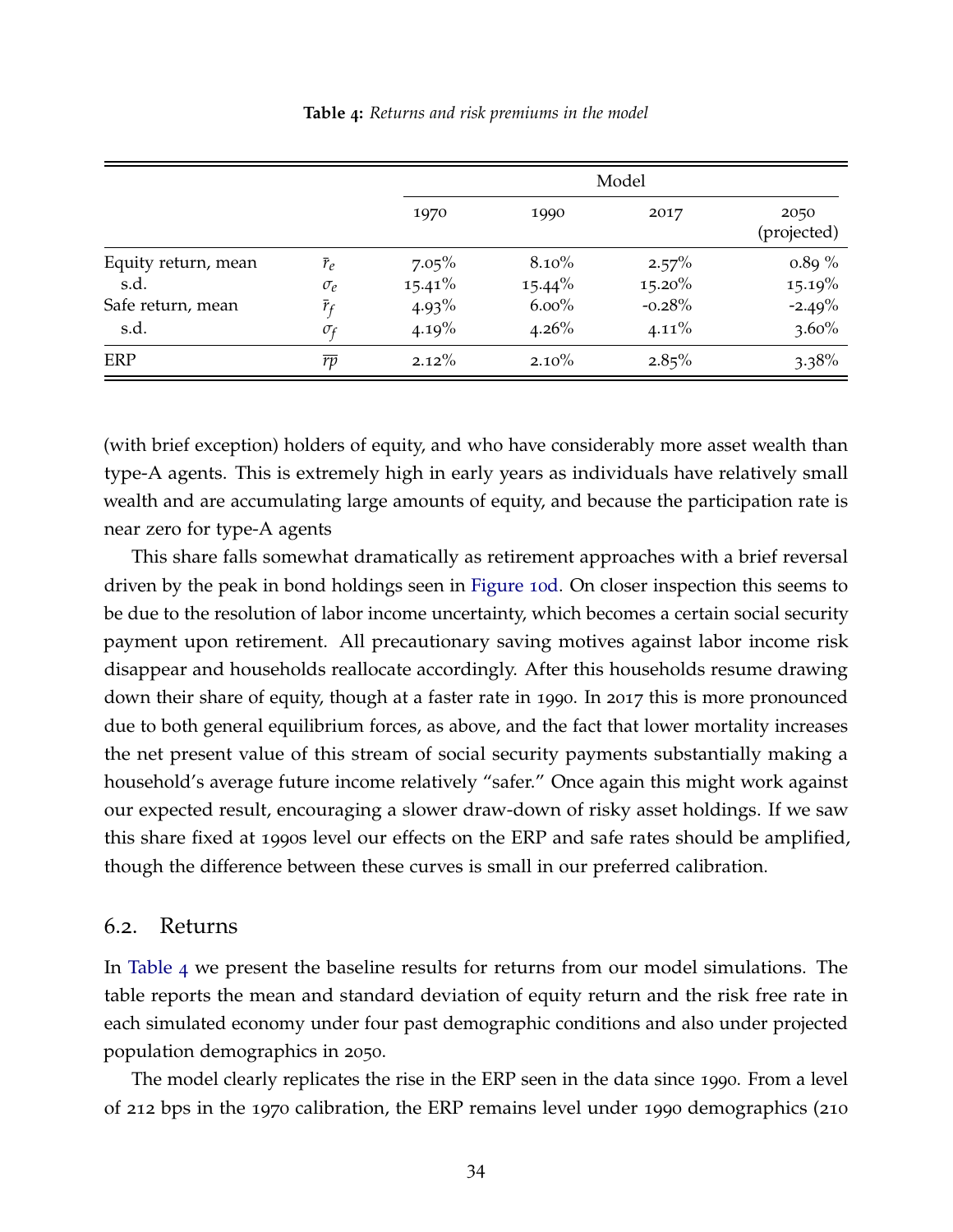bps), then rises to 285 bps in the model under 2017 demographics. In 1970 the model's safe real rate is 493 bps, and rises substantially to 600 bps in 1990 once the large boomer cohort is represented in our working age population (ages 20–64). But after 1990 our baseline calibration then finds a large decline in the equilibrium safe real rate, with a negative value of –28 bps under 2017 demographics.

The model decline in equilibrium safe interest rates is 521 bps from 1970 to 2017. This is substantially higher than estimates found in prior literature, which tend to underestimate this change, but large relative to the observed change we document in [Figure](#page-7-0) 1a. This is even larger looking at the 1990–2017 change of 628 bps. As noted above, allowing bond supply relative to output to rise would likely work to mitigate some of this change, and bring this result closer in line with the data, but would make less clear the demographic channel.

We emphasize that these results represent steady state values calculated as if the empirical demographics in each year were permanent. Calculating the transition path of our model might yield slightly different results at any point in time, but the overall picture would likely be similar. Existing perfect foresight computations using methods similar to [Auerbach, Kotlikoff et al](#page-42-16) ([1987](#page-42-16)), which solve for a path of prices completely known to agents from one equilibrium to another after an exogenous shock, are not compatible with our solution method, which simulates the equilibrium economy many times under new realizations of aggregate shocks.<sup>[18](#page-36-0)</sup> We require that agents accurately forecast under these shocks. Requiring such a forecast to be consistent over an entire transition is perhaps plausible, but to our knowledge is computationally infeasible. It is also unclear how aggregate shocks in such a transition should take place. A technique for solving models with aggregate risk under long run transitions is a challenging endeavor for future work, and we view our results as motivation for more development in this area.

To understand some of the forces driving our results we present model equilibrium values in [Table](#page-37-0) 5. Of particular interest are the relative increases and decreases in the weights of workers and retirees in the model. these are substantial from 1990 to 2017, but accelerate dramatically in 2050. As a large weight of individuals enter peak savings age by 2017, we see the glut of savings pushes capital up, pushing up output in spite of a slightly smaller workforce. As a result the bond supply, as a fixed fraction of output, loosens. We also present consumption volatility, which though increasing as a result of households holding relatively more capital, is still not too far from empirical estimates.<sup>[19](#page-36-1)</sup> In 2050 the population shares in high savings ages are slightly larger, in part due to normalizing

<span id="page-36-1"></span><span id="page-36-0"></span> $18$  Here the exogenous shock would be to a demographic distribution

<sup>19</sup>[Malloy, Moskowitz, and Vissing-Jørgensen](#page-44-19) ([2009](#page-44-19)) show this to be about 1.7% in a 1982-2004 sample so we are quite close for our 1970 and 1990 baselines.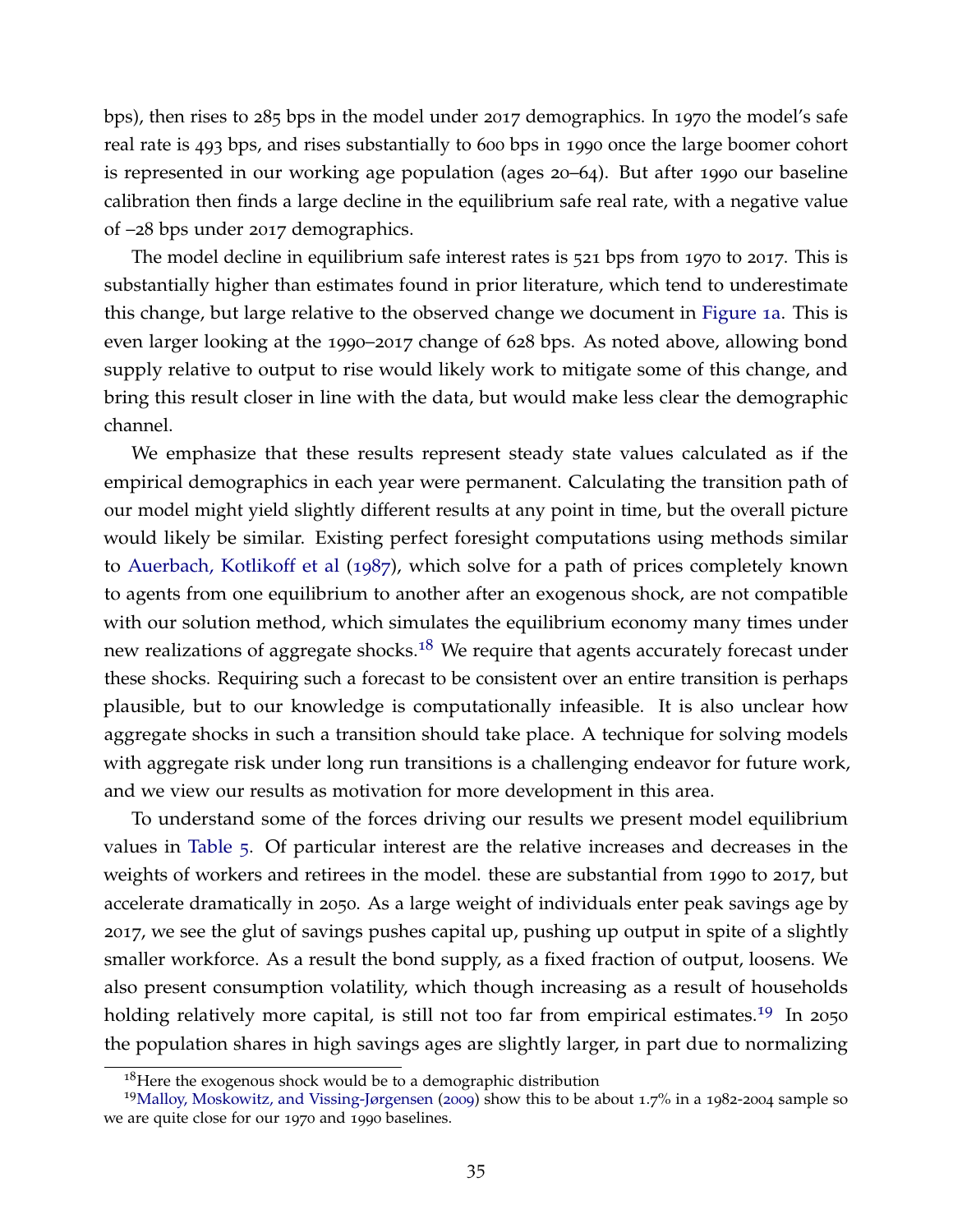|  |  |  | Table 5: Other Model Equilibrium Outcomes |  |
|--|--|--|-------------------------------------------|--|
|--|--|--|-------------------------------------------|--|

<span id="page-37-0"></span>

|                                        |                        | Model   |       |          |          |
|----------------------------------------|------------------------|---------|-------|----------|----------|
|                                        |                        | 1970    | 1990  | 2017     | 2050     |
| Labor Supply (Productivity Adjusted)   | $\bar{L} = N_a \ell_a$ | 1.78    | 1.75  | 1.69     | 1.59     |
| Retiree Weight (Productivity Adjusted) | $N_a \ell_R$           | 0.262   | 0.279 | 0.333    | 0.467    |
| <b>Bonds</b>                           | $B^S$<br>$\times y$    | 1.66    | 1.56  | 1.88     | 1.81     |
| Capital Stock                          | k                      | 6.25    | 5.46  | 9.60     | 10.35    |
| Output                                 | y                      | 2.75    | 2.59  | 3.15     | 3.00     |
| Consumption                            | с                      | 1.83    | 1.79  | 1.87     | 1.73     |
| Std. Dev. Consumption Growth           | $\sigma_c$             | $1.7\%$ | 1.69% | $1.99\%$ | $2.24\%$ |

Notes: Aggregate variables are their stationary equilibrium values, defined above. Retirees weight adjusted by productivity to reflect their weight relative to labor supply which includes life-cycle average earnings.

population to one across simulations, but because there are also now large shares in old age drawing down their savings. The net effect is that capital remains somewhat flat, with the labor force falling substantially. This results in not only significant demand for the safe asset, as before, but now limited supply even relative to the 1970 baseline.

# 6.3. Model without aggregate risk

Our results stand out in a literature which finds much smaller demographic impacts on safe rates. Our bond return falls by a large 628 bps, much larger than the size of demographic effects in much of the existing literature. One notable feature is our ability to generate negative equilibrium real safe rates. [Abel, Mankiw, Summers, and Zeckhauser](#page-42-17) ([1989](#page-42-17)) show that such negative rates do not imply dynamic inefficiency and are possible in the presence of aggregate risk. Therefore one important contribution of our work is to show that such channels can be quantitatively quite important in generating larger falls in safe rates than models which include only a single safe asset. To see what happens to our model when we remove this channel we keep all other parameters fixed at their values above, while shutting down both the productivity and depreciation shocks. These returns are shown in [Table](#page-38-0) 6.

Without aggregate risk our finding of rising equity risk premium disappears. Indeed there is a small decrease in the ERP in 2017. This is due to the fact that assets are not completely equivalent as equity markets still have fixed participation costs, while the supply of bonds are fixed at 60% of output, so as savings increase (and lower returns) there is some effect on relative holdings. As these are otherwise equivalent assets, there is no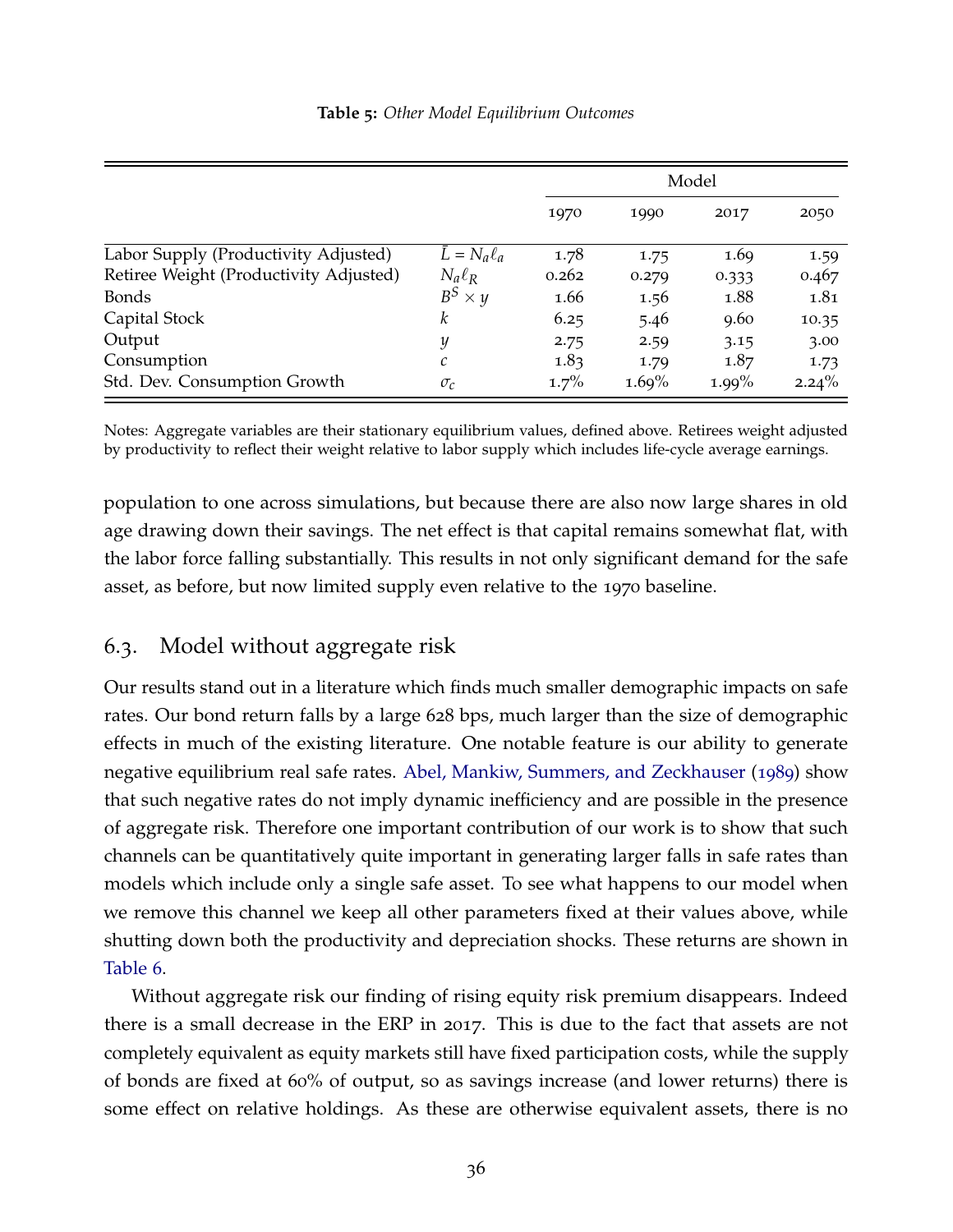<span id="page-38-0"></span>

|                  | 1990              | 2017                 | $\Delta_{2017-1990}$  |
|------------------|-------------------|----------------------|-----------------------|
| $\overline{r}_e$ | 6.65%<br>$6.31\%$ | $4.22\%$<br>$4.23\%$ | $-2.43\%$<br>$-2.08%$ |
| rp               | $0.33\%$          | $-0.01\%$            | $-0.28\%$             |
|                  |                   |                      |                       |

**Table 6:** *Model Returns: No Aggregate Risk*

downward sloping movement out of equity as agents age as we saw in [Figure](#page-34-0) 10d, and the only difference is due to selection from the fixed entry cost. The key takeaway from this exercise is that removal of aggregate volatility still allows for demographics to push down interest rates, but with much smaller effects than found above on our baseline.

To draw a comparison between our findings and other work, we show these results along with a selection of other papers. The equity return in our *risk-free* model, with no aggregate uncertainty, is comparable to much of the existing literature modeling a fall in *r* ∗ due to demography, where the return on capital is modeled as a risk free safe asset from the perspective of the household.<sup>[20](#page-38-1)</sup> By this metric we find a change of  $-243$  basis points over the period, which is much closer to the results in the existing literature, than the fall in the safe rate we document above. In [Table](#page-39-0) 7 we show our baseline results as well as results from this *risk-free* change relative to notable work on the subject. We report the period studied as well as the baseline effect unless otherwise noted. In general, most studies find larger decline post-1990, when the baby boomer cohort first enters peak savings age, in line with our results above.

This exercise tells us two things. The first is that our calibration has not relied on any extreme parametric choices relative to the literature to generate such dramatic results with respect to falling safe rates. When removing aggregate risk, our decline is of a similar magnitude, and by our reading fits in sensibly when doing an apples-to-apples comparison with similar work. The second is that the introduction of both risky and safe assets to this class of models can have qualitatively large impacts on the magnitude of the implied decline in safe rates due to demographic change.

This latter point is mentioned in [Eggertsson, Mehrotra, and Robbins](#page-43-17) ([2019](#page-43-17)b) who discuss it as one possible response to the claim that safe rates cannot be negative in equilibrium.<sup>[21](#page-38-2)</sup> As we have shown here, the inclusion of aggregate risk can lead to an equilibrium negative risk-free interest rate as it does in our benchmark model. By including aggregate risks

<span id="page-38-1"></span><sup>&</sup>lt;sup>20</sup>By "risk free" we mean that there is still idiosyncratic risk, on labor earnings in this model as well as mortality risk, just no aggregate uncertainty. Similar to many of the papers we cite here.

<span id="page-38-2"></span><sup>&</sup>lt;sup>21</sup>The other, which their paper addresses directly, is monopoly rents.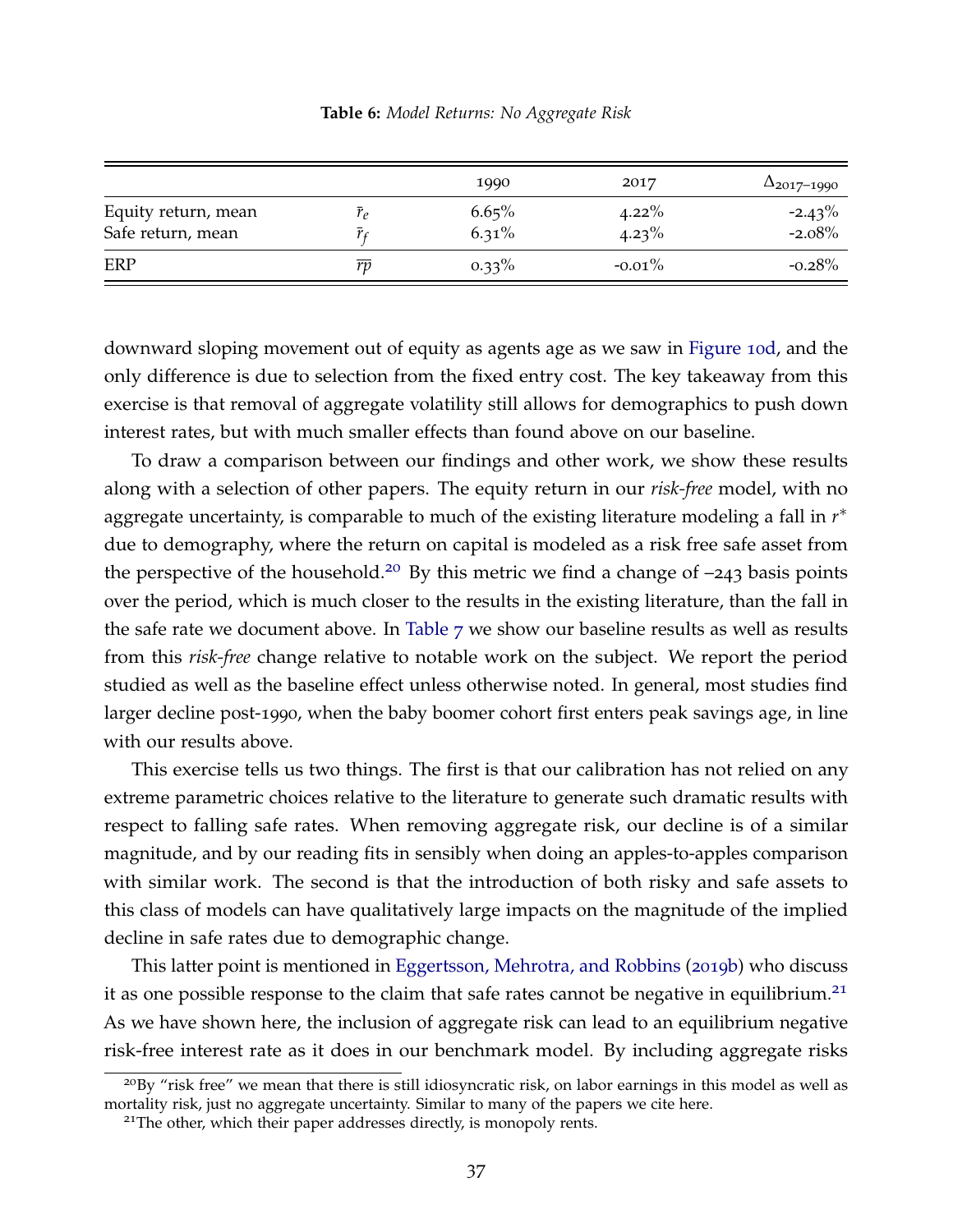<span id="page-39-0"></span>

|                                                        | Period    | Change in real safe rate |
|--------------------------------------------------------|-----------|--------------------------|
| This model                                             |           |                          |
| Baseline model: safe rate, $\bar{r}_f$                 | 1990-2017 | $-6.28$                  |
| Risk-free model: natural rate, $r^* = \bar{r}_e$       | 1990-2017 | $-2.43$                  |
| Risk-free model: bond return, $\bar{r}_f$              | 1990-2017 | $-2.08$                  |
| Other single-return models                             |           |                          |
| Gagnon, Johannsen, and López-Salido (2016)             | 1980-2016 | $-1.25$                  |
| Carvalho, Ferrero, and Nechio (2016)                   | 1990-2014 | $-2$ $*$<br>$\approx$    |
| Lisack, Sajedi, and Thwaites (2017)                    | 1980-2015 | $-1.60$                  |
| Eggertsson, Mehrotra, and Robbins (2019b) <sup>†</sup> | 1970-2015 | $-4.02$                  |
| Summers and Rachel $(2019)^{\ddagger}$                 | 1970-2019 | $-1.70$                  |
| Data                                                   |           |                          |
| Rachel and Smith (2015)                                | 1990-2015 | $-4.50$                  |

**Table 7:** *Falling safe real rates: model and literature versus data*

Notes: See text. <sup>∗</sup>Measure that includes social security. †Their transition dynamics show much of this fall happening from the late 1980s/early 1990s. <sup>‡</sup>They find a 700 basis point decline in the "private" neutral rate as counterbalancing public programs have offset much of the demographic declines.

along with the safe rate we are able to open up a channel for negative interest rates that is not possible for models such as Gagnon, Johannsen, and López-Salido ([2016](#page-43-4)). Our work suggests that not only are demographics quantitatively important for understanding the risk premium, but that accounting for risk will be a crucial part of understanding the possibly very large role that demographics may play in secular stagnation and the long-run downward trend in the natural rate.

# 6.4. Rising Wealth-to-Income Ratios

As a final check on our model, we refer to one feature also highlighted in [Mian, Straub, and](#page-44-20) [Sufi](#page-44-20) ([2021](#page-44-20)), the rising age-wealth profile. In addition to describing movements in relative asset prices, our model is able to generate a similar steepening in wealth-to-income by age from 1990 to 2017. In particular we calculate:

$$
\omega_{a,t} = \frac{W_{a,t}}{Y_{a,t}} = \frac{\sum_{i} (1 - \tau_K) \left( P_{i,t}^B B_{a,t}^i + P_t^K K_{a,t}^i \right)}{\sum_{i} \left[ \ell_{a,t}^i W_t + (1 - \tau_K) (R_t^K K_{a,t}^i + R_t^B B_{a,t}^i) \right]}
$$
(16)

Where *ωa*,*t* is the age specific ratio of total wealth to total income, across all individuals *i*,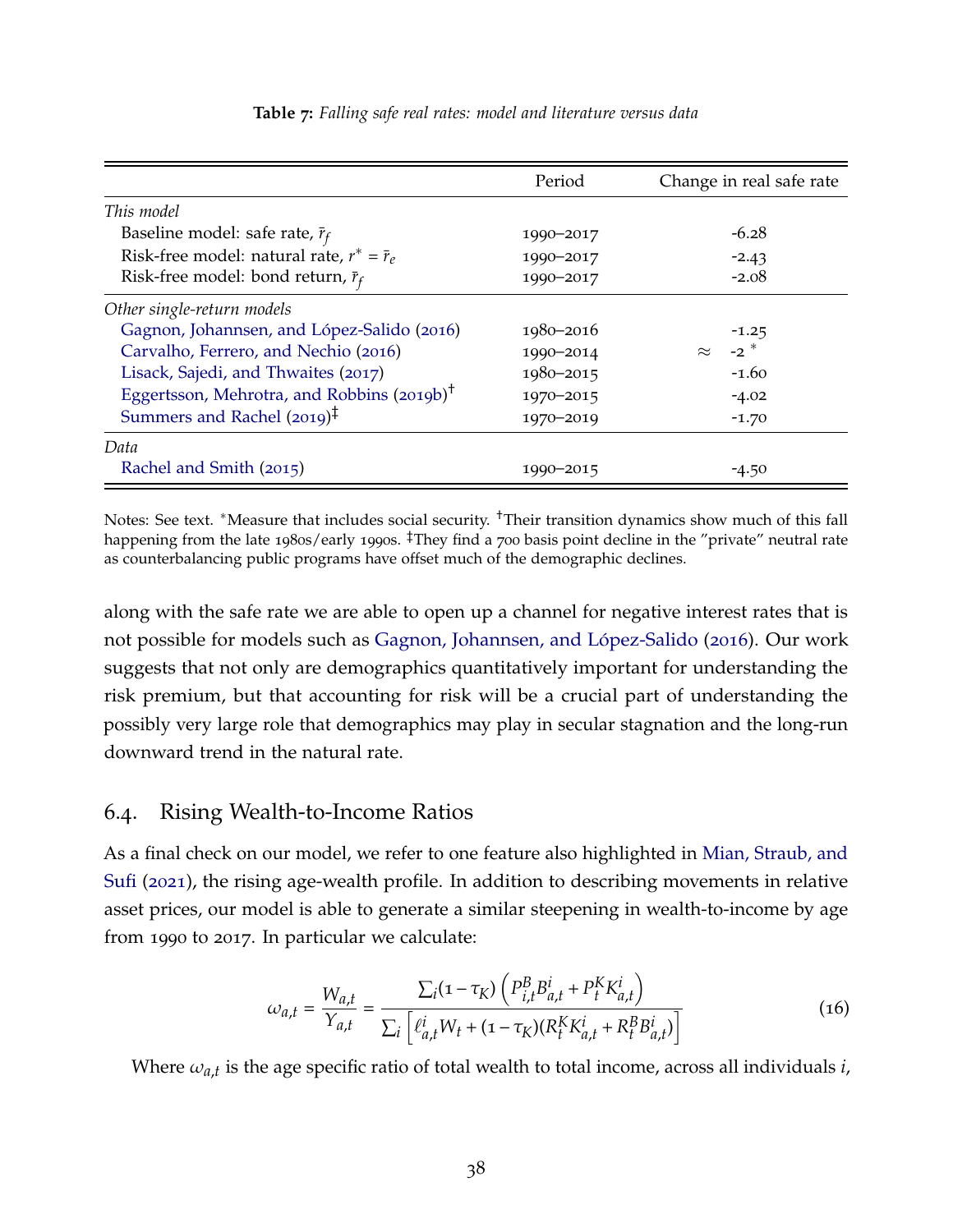<span id="page-40-1"></span>**Figure 11:** *Wealth-to-Income Across the Age Distribution*



who differ by the two ex ante *types* as well as by their ex-post idiosyncratic income shocks.<sup>[22](#page-40-0)</sup> We plot this value across the age distribution in Figure [11](#page-40-1). This ratio is much larger in 2017 up until roughly age 80. The dramatic increase at retirement age is due to labor income being replaced by social security, shrinking the denominator.

To see the overall change in aggregate wealth-to-income in these economies we calculate:

$$
\Omega_t = \frac{\sum_a W_{a,t}}{\sum_a Y_{a,t}} \tag{17}
$$

As is clear from Figure [11](#page-40-1) this value is larger in 2017 than in 1990. This is driven both by increases in the total amount of financial wealth saved over the life cycle, as well as valuation effects.

Overall we calculate that the aggregate wealth-to-income ratio in this economy rises from 2.53 to 3.11 across our simulations in 1990 and 2017 respectively. This reflects a roughly 23.1% rise over the period. This is similar to, but a bit larger than, the observed 18.3% change reported in the SCF+ data by [Mian, Straub, and Sufi](#page-44-20) ([2021](#page-44-20)) for the period of 1983 to 2019, and is smaller than the increase we document in [Figure](#page-7-0) 1c. We see this as an additional moment that future models of demographic change and asset market outcomes will need to match, and our model does a respectable job here as well, and again this is absent any exogenously-imposed bond supply shocks.

<span id="page-40-0"></span><sup>&</sup>lt;sup>22</sup>Idiosyncratic shocks are mean zero so we sum the average across the two types, with the aggregate population normalized to one in all simulations.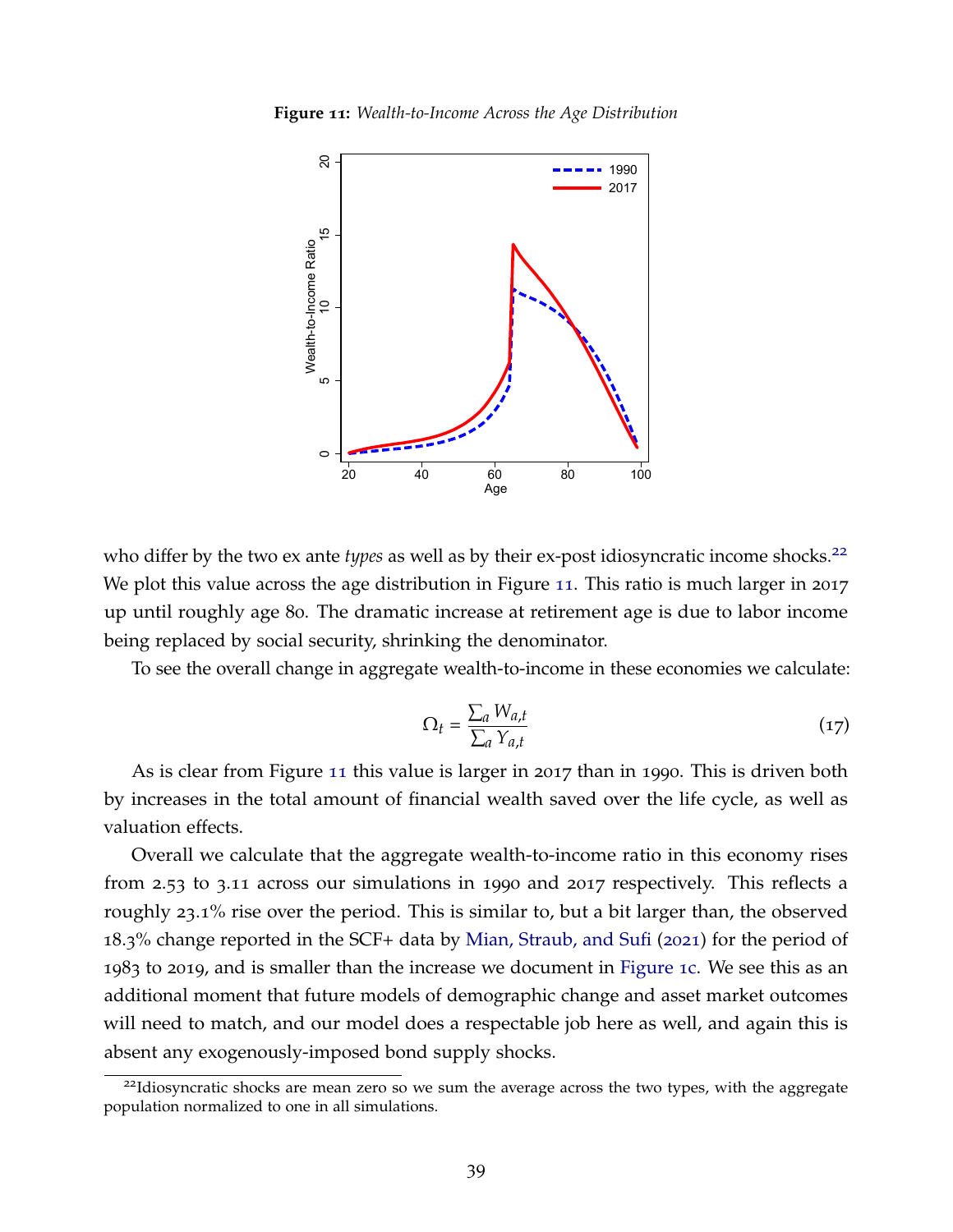### 7. Conclusion

Population aging has a role to play in explaining a large number of long run macroeconomic trends. In the face of evidence of a rising equity risk premium and falling safe rates, we show that there is a plausible demographic channel that may be driving *both* of these trends. In the model, a large mass of aging households—the boomers—drive a savings glut which, as they near retirement, especially depresses real interest rates on safe assets. As they age, they reduce portfolio allocations to equity, so they do not have the same effect on risky equity returns, widening the equity risk premium. Our new long-run econometric evidence accords with this interpretation.

Our work takes a simplified approach to the role of aging, but the results show that studying demographic channels is a fruitful approach to understanding the drivers of long-run trends in both safe and risky returns, and hence risk premia. Aging may operate not only through changing cohort sizes, as with the aging boomers, but also through rising life expectancy, which can decrease individuals' willingness to take on risky assets as they age, an amplifying mechanism. It is crucial to better understand the ways in which demographics affect asset returns since advanced economies will continue to face aging populations for the foreseeable future—and to help us evaluate what, if any, policy options may be placed on the table.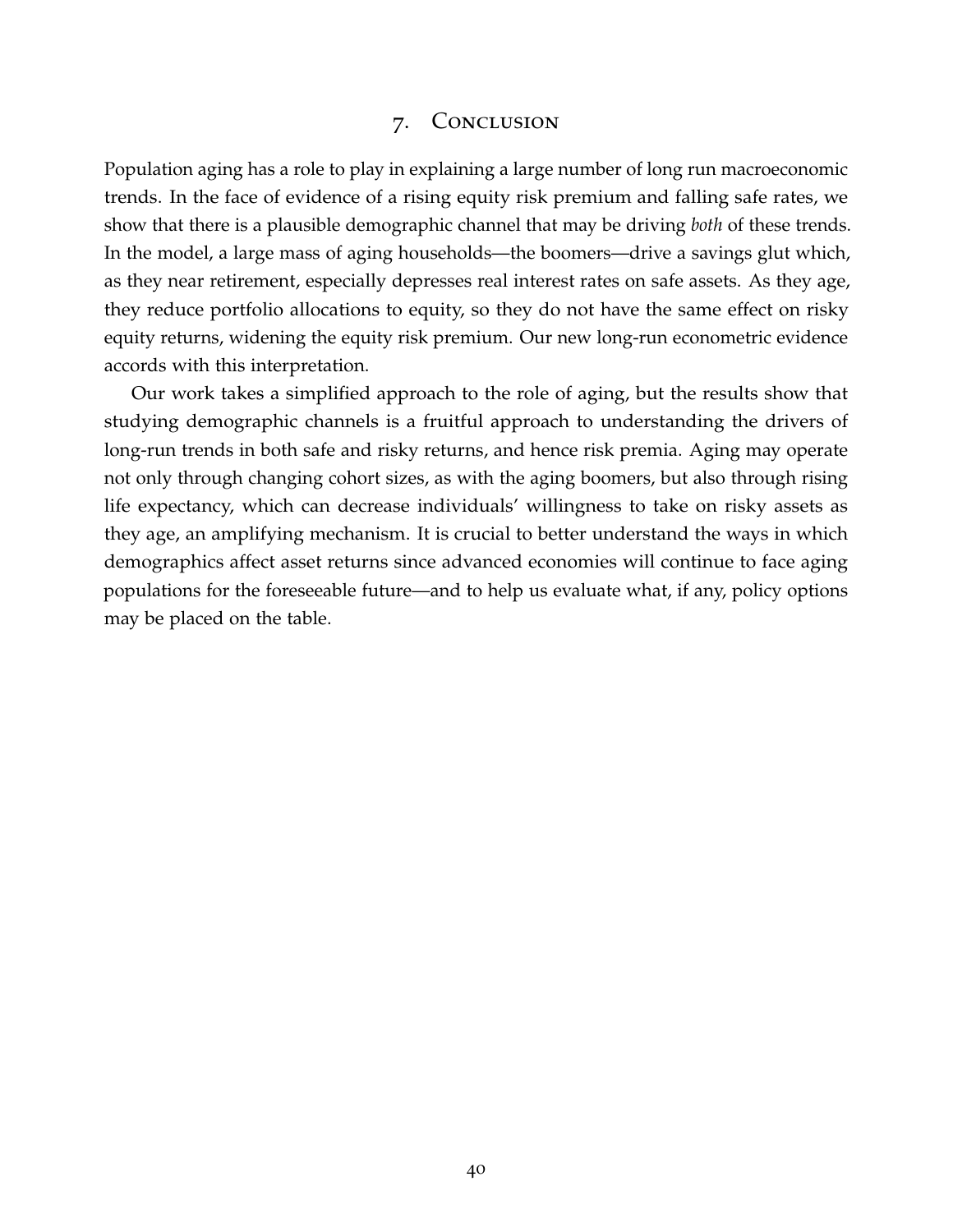#### **REFERENCES**

- <span id="page-42-7"></span>Abel, Andrew B. 2003. The effects of a baby boom on stock prices and capital accumulation in the presence of social security. *Econometrica* 71(2): 551–578.
- <span id="page-42-17"></span>Abel, Andrew B., N. Gregory Mankiw, Lawrence H. Summers, and Richard J. Zeckhauser. 1989. Assessing dynamic efficiency: Theory and evidence. *Review of Economic Studies* 56(1): 1–19.
- <span id="page-42-13"></span>Aiyagari, S. Rao. 1994. Uninsured idiosyncratic risk and aggregate saving. *Quarterly Journal of Economics* 109(3): 659–684.
- <span id="page-42-11"></span>Auclert, Adrien, Bence Bardóczy, Matthew Rognlie, and Ludwig Straub. 2019. Using the sequencespace Jacobian to solve and estimate heterogeneous-agent models. Technical Report, National Bureau of Economic Research.
- <span id="page-42-0"></span>Auclert, Adrien, Hannes Malmberg, Frédéric Martenet, and Matthew Rognlie. 2020. Demographics, Wealth, and Global Imbalances in the Twenty-First Century. Stanford University. Unpublished.
- <span id="page-42-16"></span>Auerbach, Alan J., Laurence J. Kotlikoff, et al. 1987. *Dynamic fiscal policy*. Cambridge University Press.
- <span id="page-42-15"></span>Barsky, Robert B., F. Thomas Juster, Miles S. Kimball, and Matthew D. Shapiro. 1997. Preference parameters and behavioral heterogeneity: An experimental approach in the health and retirement study. *Quarterly Journal of Economics* 112(2): 537–579.
- <span id="page-42-5"></span>Benzoni, Luca, Pierre Collin-Dufresne, and Robert S. Goldstein. 2007. Portfolio Choice over the Life-Cycle when the Stock and Labor Markets Are Cointegrated. *Journal of Finance* 62(5): 2123–2167.
- <span id="page-42-14"></span>Best, Michael Carlos, James S. Cloyne, Ethan Ilzetzki, and Henrik J. Kleven. 2020. Estimating the elasticity of intertemporal substitution using mortgage notches. *The Review of Economic Studies*  $87(2): 656 - 690.$
- <span id="page-42-3"></span>Bodie, Zvi, Robert C. Merton, and William F. Samuelson. 1992. Labor Supply Flexibility and Portfolio Choice in a Life-Cycle Model. *Journal of Economic Dynamics and Control* 16(3–4): 427–449.
- <span id="page-42-12"></span>Boppart, Timo, Per Krusell, and Kurt Mitman. 2018. Exploiting MIT shocks in heterogeneous-agent economies: the impulse response as a numerical derivative. *Journal of Economic Dynamics and Control* 89: 68–92.
- <span id="page-42-9"></span>Caballero, Ricardo J., Emmanuel Farhi, and Pierre-Olivier Gourinchas. 2017. Rents, technical change, and risk premia accounting for secular trends in interest rates, returns on capital, earning yields, and factor shares. *American Economic Review* 107(5): 614–20.
- <span id="page-42-6"></span>Carvalho, Carlos, Andrea Ferrero, and Fernanda Nechio. 2016. Demographics and real interest rates: Inspecting the mechanism. *European Economic Review* 88(C): 208–226.
- <span id="page-42-4"></span>Cocco, Joao F., Francisco J. Gomes, and Pascal J. Maenhout. 2005. Consumption and portfolio choice over the life cycle. *Review of Financial Studies* 18(2): 491–533.
- <span id="page-42-2"></span>Crotty, J. R. 1990. Keynes on the Stages of Development of the Capitalist Economy: The Institutionalist Foundation of Keynes's Methodology. *Journal of Economic Issues* 24(3): 761–80.
- <span id="page-42-8"></span>Daly, Kevin. 2016. A secular increase in the equity risk premium. *International Finance* 19(2): 179–200.
- <span id="page-42-1"></span>Damodaran, Aswath. 2013. Equity Risk Premiums (ERP): Determinants, Estimation and Implications — The 2012 Edition. In *Managing and Measuring Risk Emerging Global Standards and Regulations After the Financial Crisis*, edited by Roggi, Oliviero, and Edward I. Altman, 343–455. Singapore: World Scientific.
- <span id="page-42-10"></span>Davis, Josh, Cristian Fuenzalida, and Alan M. Taylor. 2019. The Natural Rate Puzzle: Global Macro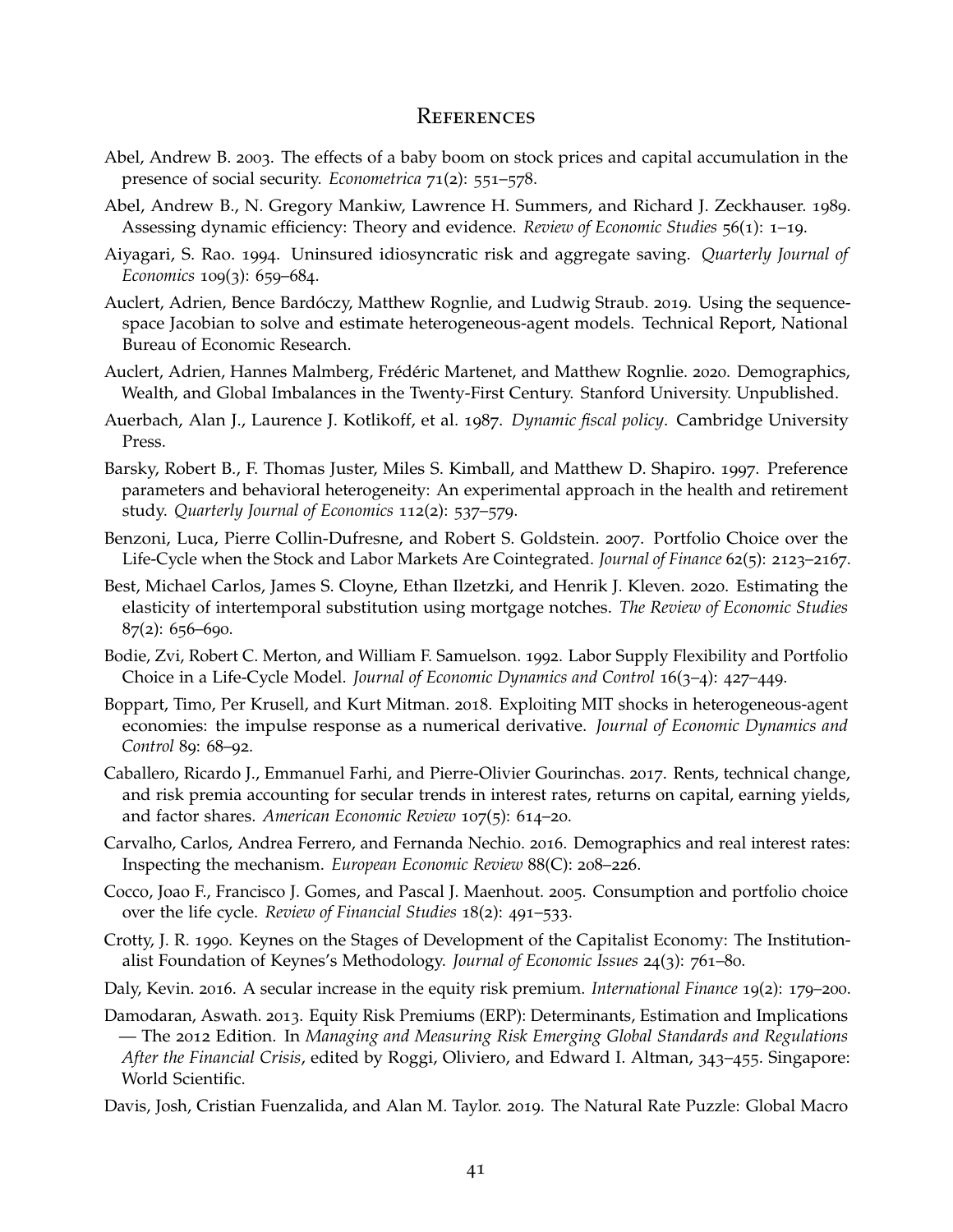Trends and the Market-Implied r\*. NBER Working Papers 26560, National Bureau of Economic Research, Inc.

- <span id="page-43-1"></span>Duarte, Fernando, and Carlo Rosa. 2015. The equity risk premium: a review of models. *Economic Policy Review* (2): 39–57.
- <span id="page-43-3"></span>Eggertsson, Gauti B., Manuel Lancastre, and Lawrence H. Summers. 2019a. Aging, Output Per Capita, and Secular Stagnation. *American Economic Review: Insights* 1(3): 325–42.
- <span id="page-43-17"></span>Eggertsson, Gauti B., Neil R. Mehrotra, and Jacob A. Robbins. 2019b. A model of secular stagnation: Theory and quantitative evaluation. *American Economic Journal: Macroeconomics* 11(1): 1–48.
- <span id="page-43-6"></span>Eggertsson, Gauti B., Neil R. Mehrotra, Sanjay R. Singh, and Lawrence H. Summers. 2016. A contagious malady? Open economy dimensions of secular stagnation. *IMF Economic Review* 64(4): 581–634.
- <span id="page-43-13"></span>Epstein, Larry G., and Stanley E. Zin. 1989. Substitution, Risk Aversion, and the Temporal Behavior of Consumption and Asset Returns: A Theoretical Framework. *Econometrica: Journal of the Econometric Society* 937–969.
- <span id="page-43-9"></span>Fagereng, Andreas, Charles Gottlieb, and Luigi Guiso. 2017. Asset Market Participation and Portfolio Choice over the Life-Cycle. *Journal of Finance* 72(2): 705–750.
- <span id="page-43-2"></span>Fair, Ray C., and Kathryn M. Dominguez. 1991. Effects of the Changing U.S. Age Distribution on Macroeconomic Equations. *American Economic Review* 81(5): 1276–1294.
- <span id="page-43-4"></span>Gagnon, Etienne, Benjamin K. Johannsen, and J. David López-Salido. 2016. Understanding the New Normal: The Role of Demographics. Finance and Economics Discussion Series 2016-080, Board of Governors of the Federal Reserve System.
- <span id="page-43-5"></span>Geppert, Christian, Alexander Ludwig, and Raphael Abiry. 2016. Secular stagnation? Growth, asset returns and welfare in the next decades: First results. Max Planck Institute for Social Law and Social Policy Discussion Paper 05-2016.
- <span id="page-43-12"></span>Gomes, Francisco, and Alexander Michaelides. 2008. Asset pricing with limited risk sharing and heterogeneous agents. *Review of Financial Studies* 21(1): 415–448.
- <span id="page-43-15"></span>Guvenen, Fatih. 2006. Reconciling conflicting evidence on the elasticity of intertemporal substitution: A macroeconomic perspective. *Journal of Monetary Economics* 53(7): 1451–1472.
- <span id="page-43-7"></span>Hall, Robert E. 2016. The Role of the Growth of Risk-Averse Wealth in the Decline of the Safe Real Interest Rate. NBER Working Paper 22196.
- <span id="page-43-0"></span>Hansen, Alvin H. 1939. Economic Progress and Declining Population Growth. *American Economic Review* 29(1): 1–15.
- <span id="page-43-14"></span>Henriksen, Espen. 2015. Representative Annual Survival Probabilities for Heterogenous-Agent Economies. Unpublished.
- <span id="page-43-11"></span>Higgins, Matthew. 1998. Demography, national savings, and international capital flows. *International Economic Review* 343–369.
- <span id="page-43-8"></span>Holston, Kathryn, Thomas Laubach, and John C. Williams. 2017. Measuring the natural rate of interest: International trends and determinants. *Journal of International Economics* 108: S59–S75. 39th Annual NBER International Seminar on Macroeconomics.
- <span id="page-43-16"></span>Huggett, Mark, and Greg Kaplan. 2016. How large is the stock component of human capital? *Review of Economic Dynamics* 22: 21–51.
- <span id="page-43-10"></span>Human Mortality Database. 2019. University of California Berkeley, and Max Planck Institute for Demographic Research. https://www.mortality.org.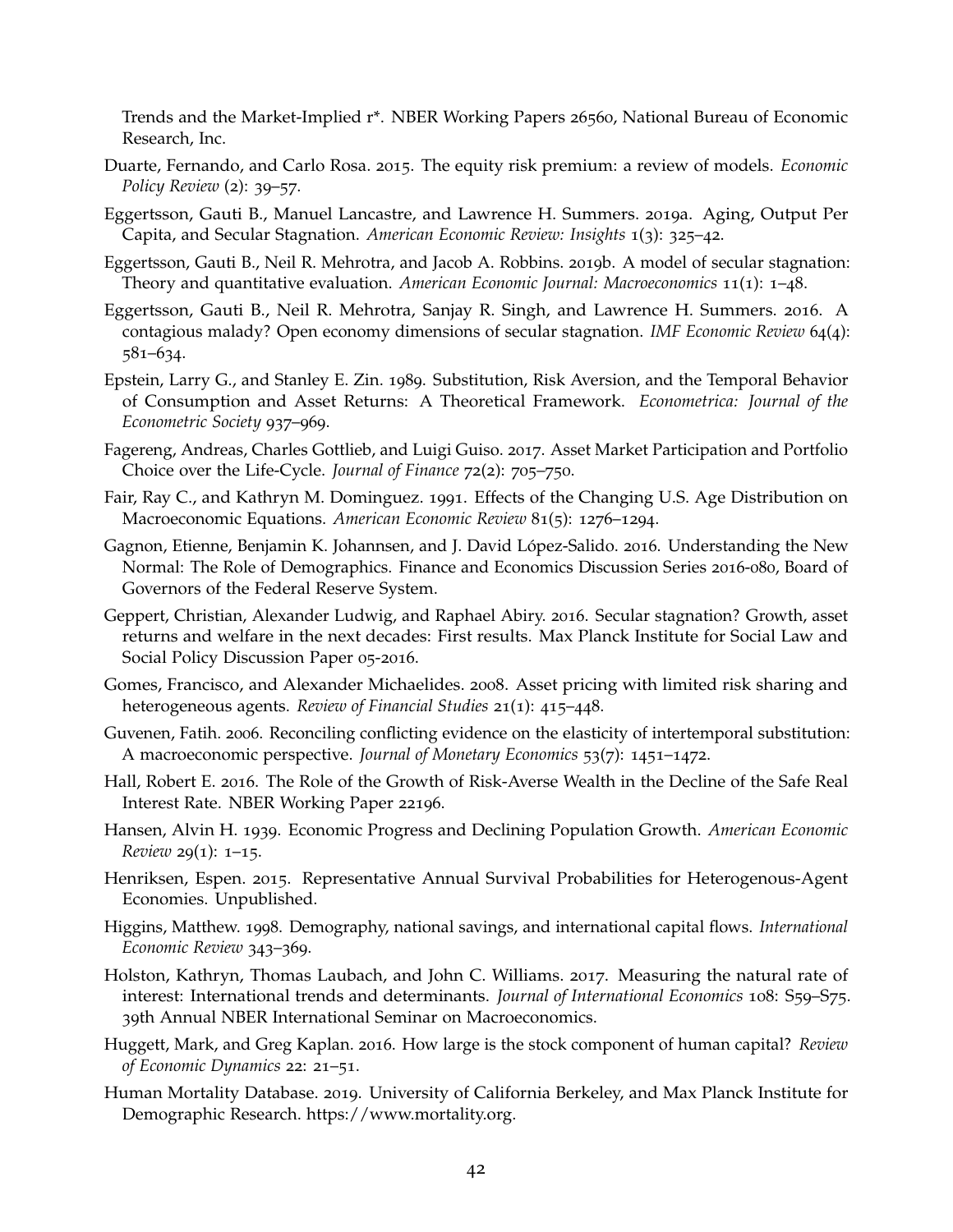- <span id="page-44-16"></span>˙Imrohoroglu, Selahattin, and Sagiri Kitao. ˘ 2009. Labor supply elasticity and social security reform. *Journal of Public Economics* 93(7): 867–878.
- <span id="page-44-7"></span>Jordà, Oscar, Katharina Knoll, Dmitry Kuvshinov, Moritz Schularick, and Alan M Taylor. 2017a. The rate of return on everything, 1870–2015. Technical Report, National Bureau of Economic Research.
- <span id="page-44-13"></span>Jordà, Oscar, Moritz Schularick, and Alan M. Taylor. 2017b. Macrofinancial history and the new business cycle facts. *NBER Macroeconomics Annual* 31(1): 213–263.
- <span id="page-44-14"></span>Juselius, Mikael, and Elod Takats. 2015. Can demography affect inflation and monetary policy? BIS Working Papers 485, Bank for International Settlements.
- <span id="page-44-2"></span>Keynes, J. M. 1936. *The General Theory of Employment, Interest and Money*. London: Macmillan.
- <span id="page-44-4"></span>Kindleberger, Charles P. 1984. *A Financial History of Western Europe*. London: George Allen and Unwin.
- <span id="page-44-15"></span>Kitao, Sagiri. 2014. Sustainable social security: Four options. *Review of Economic Dynamics* 17(4): 756–779.
- <span id="page-44-17"></span>Krusell, Per, and Anthony A. Smith, Jr. 1998. Income and wealth heterogeneity in the macroeconomy. *Journal of Political Economy* 106(5): 867–896.
- <span id="page-44-8"></span>Kuvshinov, Dmitry, and Kaspar Zimmermann. 2020. The Expected Return on Risky Assets: International Long-run Evidence. CEPR Discussion Paper 15610.
- <span id="page-44-10"></span>Laubach, Thomas, and John C. Williams. 2003. Measuring the natural rate of interest. *Review of Economics and Statistics* 85(4): 1063–1070.
- <span id="page-44-6"></span>Lisack, Noëmie, Rana Sajedi, and Gregory Thwaites. 2017. Demographic trends and the real interest rate. Bank of England Staff Working Paper 701.
- <span id="page-44-11"></span>Lunsford, Kurt G., and Kenneth D. West. 2019. Some evidence on secular drivers of US safe real rates. *American Economic Journal: Macroeconomics* 11(4): 113–39.
- <span id="page-44-19"></span>Malloy, Christopher J., Tobias J. Moskowitz, and Annette Vissing-Jørgensen. 2009. Long-run stockholder consumption risk and asset returns. *Journal of Finance* 64(6): 2427–2479.
- <span id="page-44-12"></span>Mankiw, N. Gregory, and David N. Weil. 1989. The baby boom, the baby bust, and the housing market. *Regional Science and Urban Economics* 19(2): 235–258.
- <span id="page-44-1"></span>Marx, Karl. 1844 [1932]. *The Economic and Philosophical Manuscripts*. Moscow: Institute of Marxism-Leninism.
- <span id="page-44-5"></span>Marx, Magali, Benoît Mojon, and François R Velde. 2019. Why have interest rates fallen far below the return on capital. BIS Working Paper 794.
- <span id="page-44-3"></span>McKibbin, Ross. 2013. Political Sociology in the Guise of Economics: J. M. Keynes and the Rentier. *English Historical Review* 128(530): 78–106.
- <span id="page-44-0"></span>Mian, Atif R., Ludwig Straub, and Amir Sufi. 2020. The Saving Glut of the Rich. NBER Working Paper 26941.
- <span id="page-44-20"></span>Mian, Atif R., Ludwig Straub, and Amir Sufi. 2021. What Explains the Decline in r\*? Rising Income Inequality Versus Demographic Shifts. *Rising Income Inequality Versus Demographic Shifts (September 2, 2021). University of Chicago, Becker Friedman Institute for Economics Working Paper* (2021-104).
- <span id="page-44-18"></span>Moskowitz, Tobias J., and Annette Vissing-Jørgensen. 2002. The returns to entrepreneurial investment: A private equity premium puzzle? *American Economic Review* 92(4): 745–778.
- <span id="page-44-9"></span>Piketty, Thomas. 2014. *Capital in the Twenty-First Century*. Cambridge, Mass.: Harvard University Press.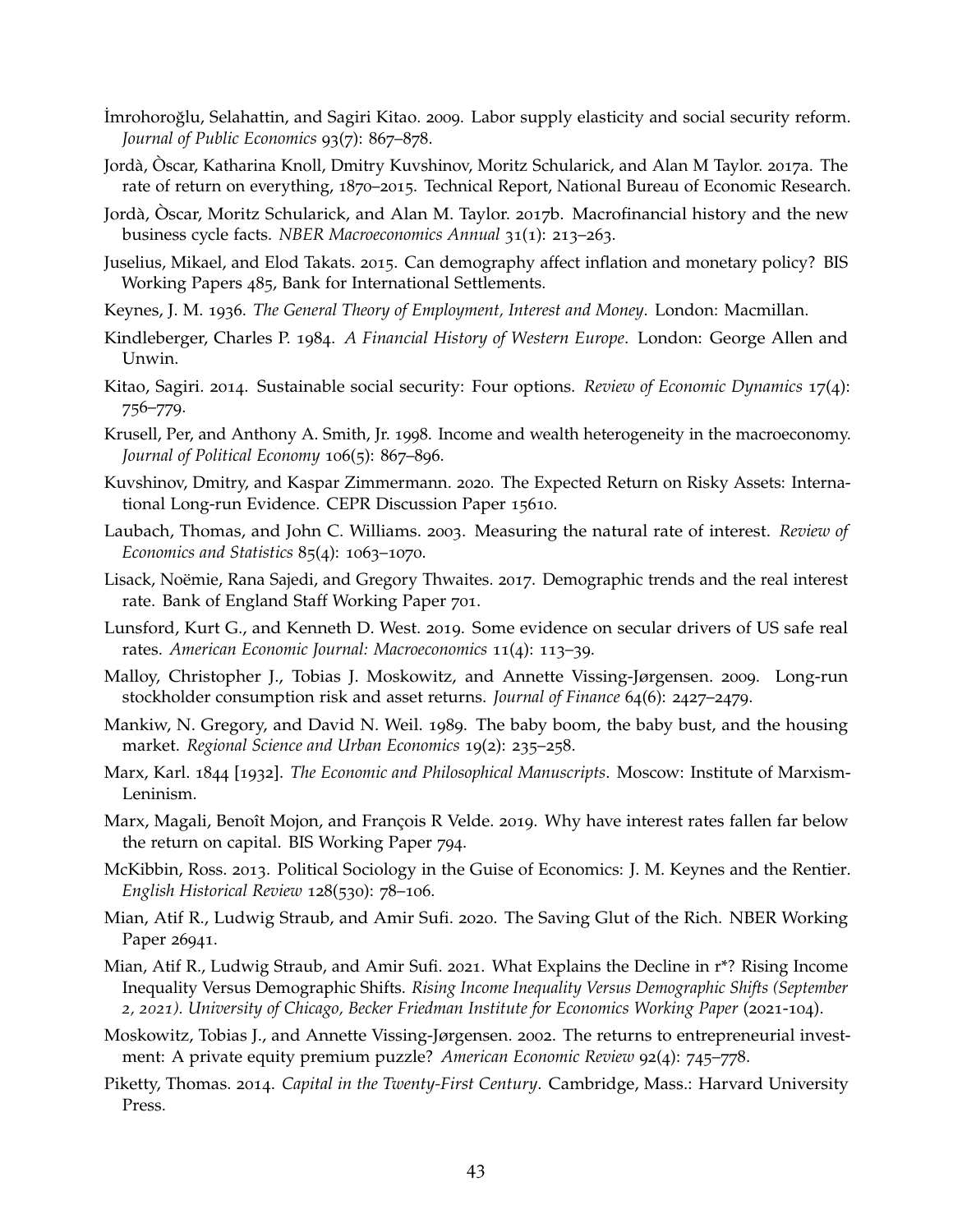- <span id="page-45-2"></span>Piketty, Thomas, and Gabriel Zucman. 2014. Capital is back: Wealth-income ratios in rich countries 1700–2010. *The Quarterly Journal of Economics* 129(3): 1255–1310.
- <span id="page-45-4"></span>Poterba, James M. 2001. Demographic structure and asset returns. *Review of Economics and Statistics* 83(4): 565–584.
- <span id="page-45-1"></span>Rachel, Łukasz, and Thomas Smith. 2015. Secular drivers of the global real interest rate. Bank of England Staff Working Paper 571.
- <span id="page-45-5"></span>Ravikumar, B., Peter Rupert, and Paul Gomme. 2015. Secular Stagnation and Returns on Capital. *Economic Synopses, Federal Reserve Bank of St. Louis* (19).
- <span id="page-45-0"></span>Summers, Laurence H. 2014. Reflections on the 'new secular stagnation hypothesis'. In *Secular Stagnation: Facts, Causes and Cures*, edited by Teulings, Coen, and Richard Baldwin, 27–38. London: CEPR Press.
- <span id="page-45-6"></span>Summers, Lawrence H., and Łukasz Rachel. 2019. On Secular Stagnation in the Industrialized World. *Brookings Papers on Economic Activity* (1): 1–54.

<span id="page-45-3"></span>Waldenström, Daniel. 2021. Wealth and History: An Update. CEPR Discussion Paper 16631.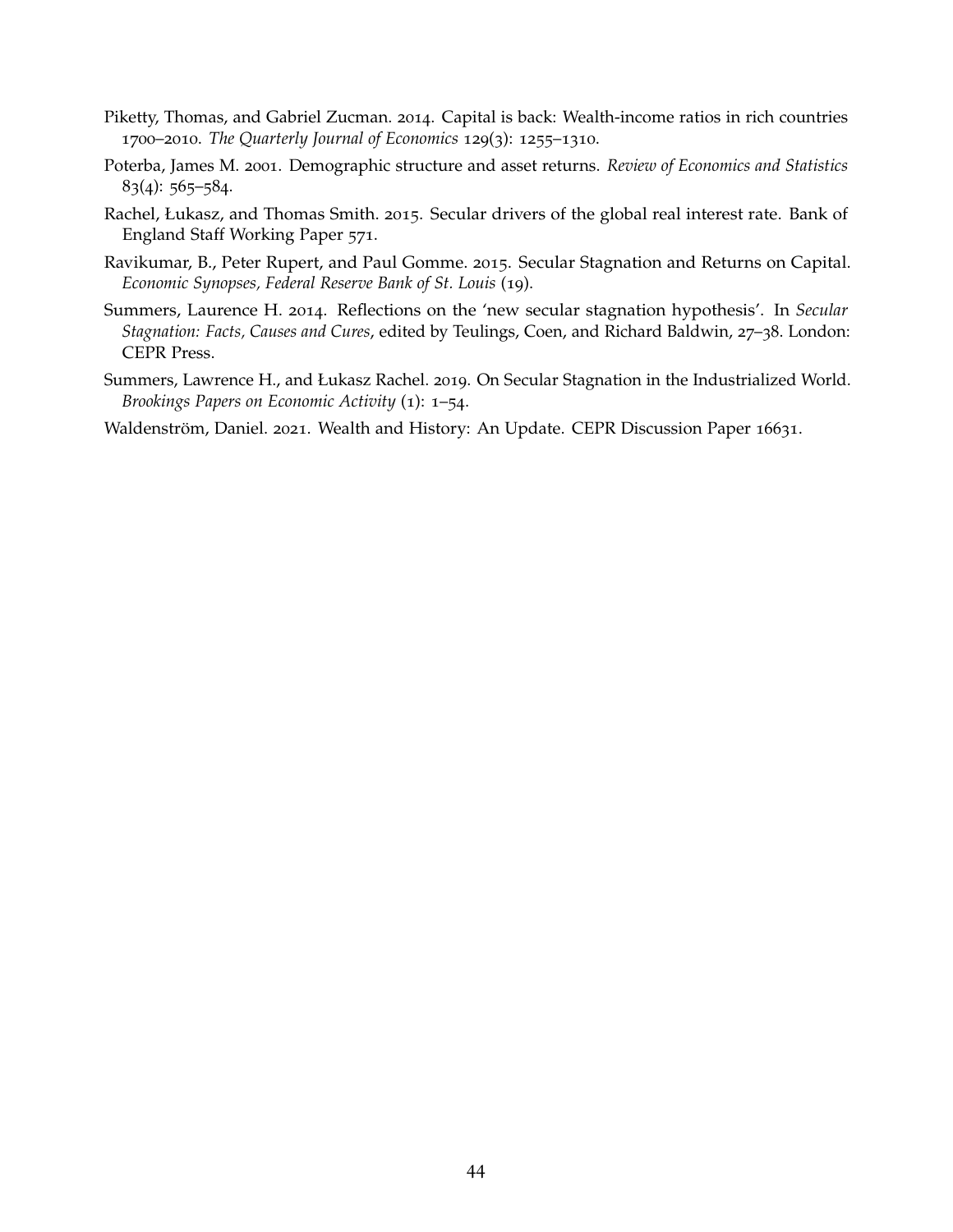#### Appendix

# A1. REPLICATION OF POTERBA ([2001](#page-45-4)) FINDINGS

<span id="page-46-0"></span>The core findings of [Poterba](#page-45-4) ([2001](#page-45-4)) with regard to the time series relationship of aging and asset returns are squarely in line with the intuition highlighted in our earlier discussion. Empirically, negative relationships were found between population in peak saving years (ages 40–64) and returns on safe assets, but in contrast there was no measured impact on returns for common stock (using the S&P 500 index). Evidence from outside the United States, using data from Canada and the UK, was unclear and weakened any conclusions drawn there. In his analysis of the historical macro data he presents a number of purely *univariate* regressions of the form:

<span id="page-46-1"></span>
$$
R_t = \alpha + \beta D_t + \epsilon_t, \qquad (18)
$$

where *Rt* is a particular asset return (Treasury bills and long-term government bonds, and common stock), and *Dt* is a demographic variable of interest.

When running these tests, there is found to be a significant negative relationships for T-bills and long-term government bonds with respect to the share of population aged 40–64, and the relationship is stronger when using five-year age groups to minimize short-term variation unlikely to be related to demographic factors.

We wish revisit these well known results from [Poterba](#page-45-4) ([2001](#page-45-4)) using our larger dataset. Two decades have passed since this influential study, and, tapping into more data from JST and HMD, it is timely to update the analysis to include the last twenty years of boomers transitioning through peak saving years, and exploit a longer and wider panel of countries. We replicate univariate regressions like [Equation](#page-46-1) 18, with country fixed effects, of the form

$$
R_{it} = f_i + \beta D_{it} + \epsilon_{it}, \qquad (19)
$$

and *separately* for each regressor and each asset class, clustering standard errors at the country level. Additionally, we compare these estimates across various splits of our sample, first considering the entire 1870–2016 period, then the post-war period both up to 1999 and through 2017. The pre-1999 split is for ease of comparison with past results, and in particular Table 6 of [Poterba](#page-45-4) ([2001](#page-45-4)) which we follow closely in structuring this exercise.

We report these results in [Table A.](#page-47-0)1, where we scale demographic shares and returns by 100 for ease of reading. Each row and column correspond to a univariate panel regression with one independent variable. There are some interesting differences with [Poterba](#page-45-4) ([2001](#page-45-4)) in these relationships between returns and age structure. The first is that we fail to find a persistently negative relationship between the share aged 40–64 with bill rates and bond returns in our 1947– 1999 sub-sample, and there is even a puzzlingly significant *positive* relationships for long term bonds. These correlations across the full sample for Bills are consistent with both his findings and theory, though we find a stronger and more persistent effect for young age groups, which is consistent with theory. Otherwise this appears to be quite a mixed bag.

Similar to past work we find generally insignificant and implausibly large equity results. Notable is that while we generally fail to find a negative correlation between the share of population age 40–64 as a whole we see a very persistent correlation between this group relative to either retirees or the rest of the adult population. This is a result not consistently found in [Poterba](#page-45-4) ([2001](#page-45-4)).

The sign switching between the general share and these relative shares is likely suggestive that single correlations between an age group and asset returns are picking up potentially conflicting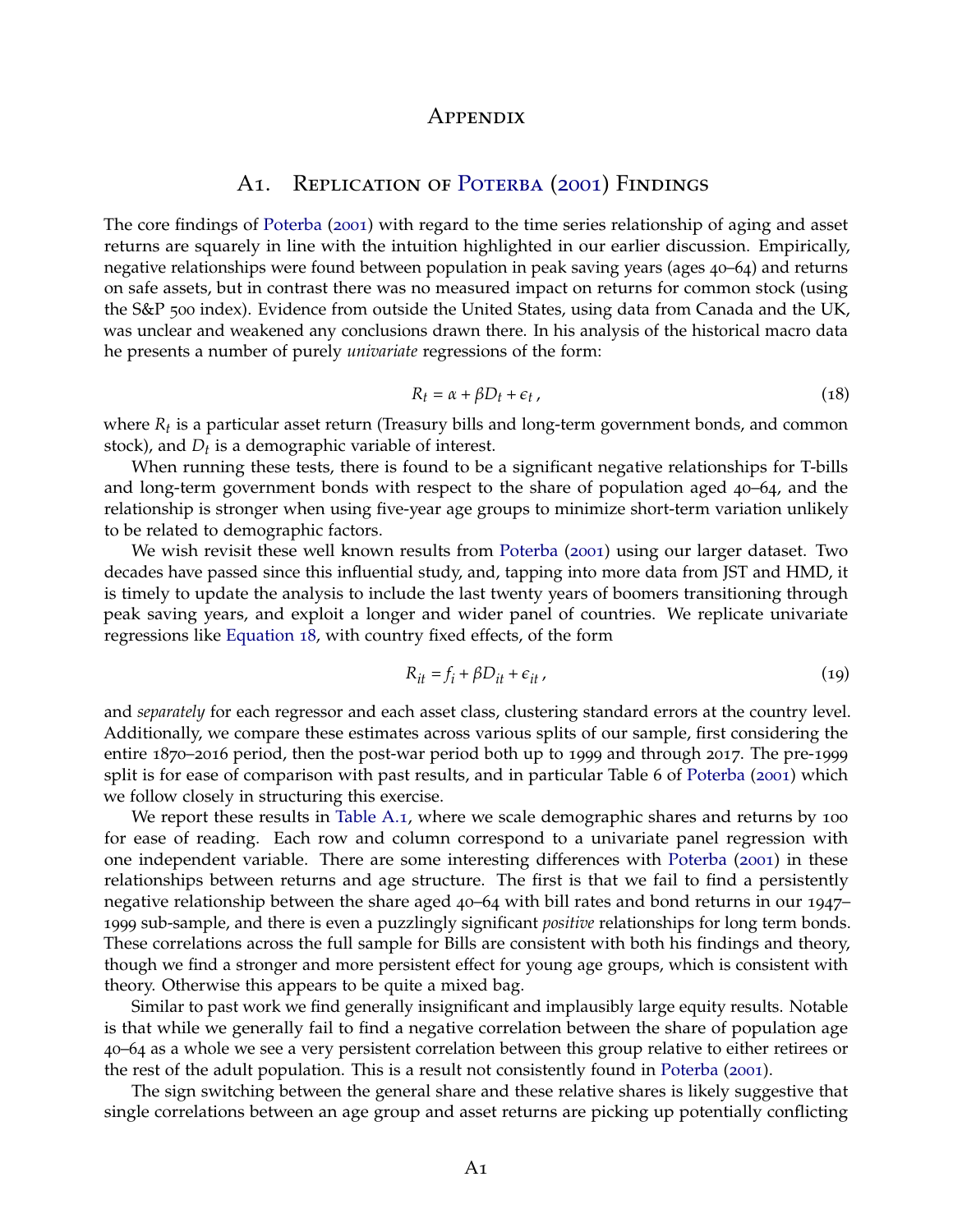| Dependent Variable  | Independent Variable  |               |              |                         |                        |
|---------------------|-----------------------|---------------|--------------|-------------------------|------------------------|
|                     | (1)                   | (2)           | (3)          | (4)                     | (5)                    |
| Return              | Median Age            | $%$ Pop 20-39 | % Pop 40-64  | Pop 40-64<br>$Pop\,65+$ | Pop 40-64<br>Pop $20+$ |
| Sample: 1870-2016   |                       |               |              |                         |                        |
| <b>Bill</b> rate    | $-0.045$ <sup>*</sup> | 0.136         | $-0.139^{+}$ | $-0.001$                | $-0.359*$              |
|                     | (0.041)               | (0.087)       | (0.078)      | (0.003)                 | (0.128)                |
| Bond total return   | $0.213***$            | 0.256         | $0.203^+$    | $-0.013***$             | $-0.226*$              |
|                     | (0.050)               | (0.136)       | (0.092)      | (0.003)                 | (0.203)                |
| Equity total return | 0.201                 | 41.63         | 22.14        | $-1.136$                | $-7.520$               |
|                     | (0.115)               | (21.34)       | (17.88)      | (0.807)                 | (23.52)                |
| Sample: 1947-1999   |                       |               |              |                         |                        |
| <b>Bill</b> rate    | $0.485***$            | $0.486**$     | 0.257        | $-0.042**$              | $-0.466*$              |
|                     | (0.0797)              | (0.118)       | (0.206)      | (0.006)                 | (0.171)                |
| Bond total return   | $0.940**$             | $1.062*$      | 0.471        | $-0.067**$              | $-0.900^{+}$           |
|                     | (0.162)               | (0.361)       | (0.288)      | (0.01)                  | (0.351)                |
| Equity total return | 0.390                 | $83.32^{+}$   | $-4.024$     | $-2.074$                | $-65.37$ <sup>+</sup>  |
|                     | (0.402)               | (34.10)       | (64.13)      | (1.801)                 | (29.58)                |
| Sample: 1947-2016   |                       |               |              |                         |                        |
| <b>Bill</b> rate    | $0.139***$            | $0.414***$    | 0.027        | $-0.026**$              | $-0.406*$              |
|                     | (0.038)               | (0.087)       | (0.097)      | (0.005)                 | (0.127)                |
| Bond total return   | $0.581**$             | $0.460^{+}$   | $0.550***$   | $-0.06**$               | $-0.475$ <sup>+</sup>  |
|                     | (0.104)               | (0.230)       | (0.116)      | (0.01)                  | (0.242)                |
| Equity total return | 0.091                 | $75.09*$      | $-6.863$     | $-0.868$                | $-54.86$ <sup>+</sup>  |
|                     | (0.238)               | (25.24)       | (35.80)      | (2.207)                 | (25.80)                |

<span id="page-47-0"></span>**Table A.1:** *Real asset returns and demographics, by asset type, univariate regressions as in [Poterba](#page-45-4) ([2001](#page-45-4))*

Notes: <sup>+</sup> *p* < 0.1, <sup>\*</sup> *p* < 0.05, <sup>\*\*</sup> *p* < 0.01. Clustered standard errors in parentheses. Each row and column correspond to a panel regression with one independent variable. Both population shares and asset returns are in percentage points. See text.

relationships with other parts of the age distribution. Because changes in relative size of age groups progress through the distribution movements of these shares are highly colinear. Thus the inclusion of just one share is quite difficult to interpret with any clarity as trends in other shares cannot be fully separated when estimated in this way. We believe the empirical results from [section](#page-9-1) 3 provide a much better test of the significance of age-specific relationships in the macro data.